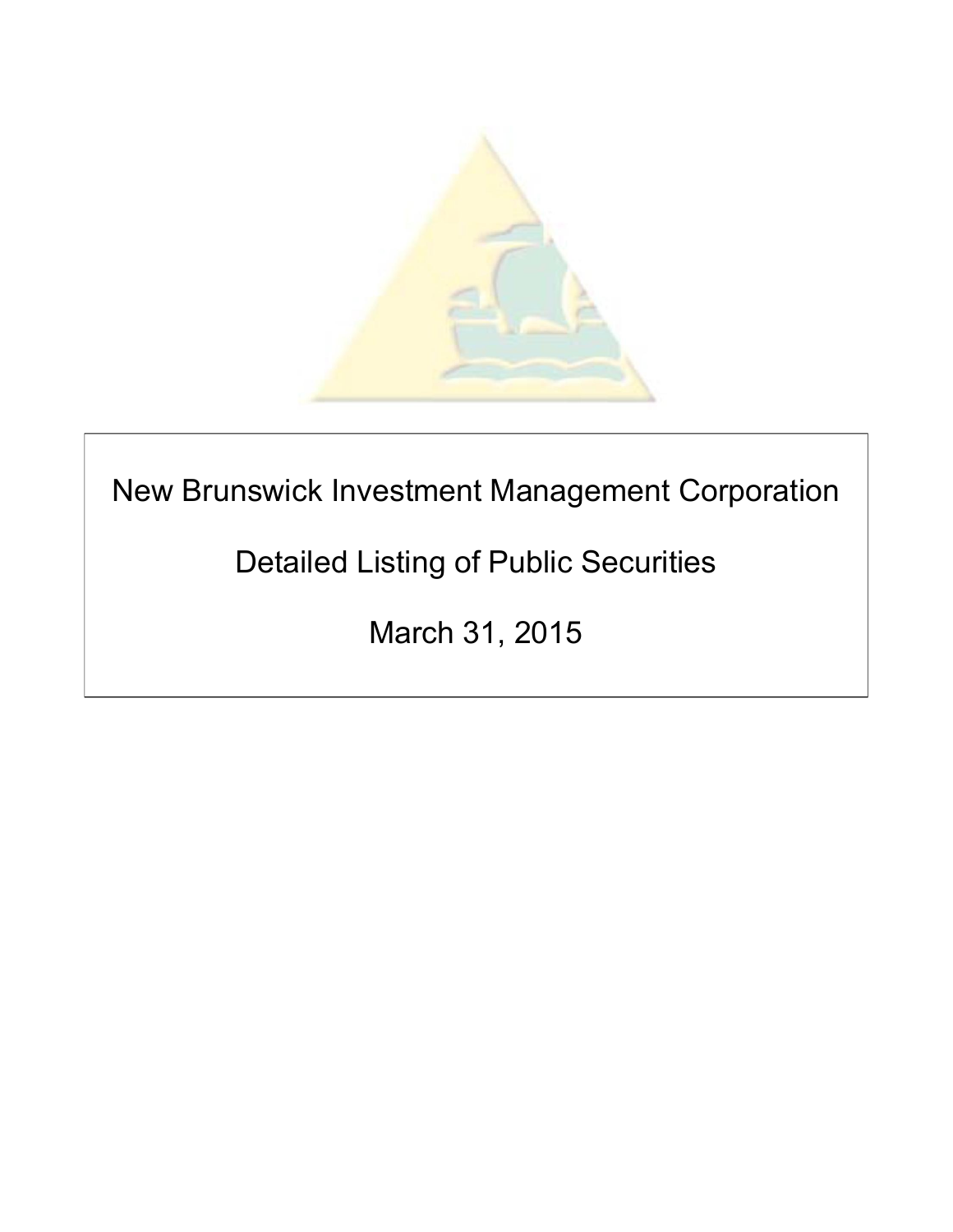|                                           |                   | <b>Canadian Dollars</b> |
|-------------------------------------------|-------------------|-------------------------|
|                                           | <b>Shares</b>     | <b>Fair Value</b>       |
| <b>EQUITIES</b>                           |                   |                         |
| 31 GROUP                                  | 48,711            | 441,794                 |
| <b>3M COMPANY</b>                         | 51,561            | 10,786,875              |
| 5N PLUS INC                               | 142,600           | 306,590                 |
| A.P. MOLLER-MAERSK                        | 575               | 1,507,292               |
| AAC TECHNOLOGIES H                        | 244,000           | 1,907,236               |
| ABB LTD                                   | 115,695           | 3,112,186               |
| <b>ABBOTT LABS</b>                        | 62,819            | 3,691,266               |
| <b>ABBVIE INC</b>                         | 65,319            | 4,849,693               |
| <b>ABC-MART INC</b>                       | 60,900            | 4,521,349               |
| ABERDEEN ASSET MGT                        | 46,744            | 403,916                 |
| <b>ABERTIS INFRAESTR</b>                  | 80,170            | 1,835,838               |
| <b>ABOITIZ POWER CORP</b>                 | 2,180,600         | 2,749,373               |
| <b>ACADIA REALTY TRUST</b>                | 29,211            | 1,301,137               |
| <b>ACCENTURE PLC</b>                      | 59,470            | 7,066,643               |
| <b>ACCOR</b>                              | 8,851             | 584,870                 |
| <b>ACE AVIATION HLDGS</b>                 | 3,217,000         | 12,707,150              |
| <b>ACE LIMITED</b>                        | 46,910            | 6,671,876               |
| ACOM CO                                   | 30,400            | 133,877                 |
| ACS ACTIVIDADES CO                        | 10,239            | 459,601                 |
| <b>ACTAVIS PLC</b>                        | 16,047            | 6,057,284               |
| <b>ACTELION</b>                           | 5,262             | 772,576                 |
| ADECCO SA                                 | 8,801             | 929,542                 |
| ADIDAS AG                                 | 10,848            | 1,087,346               |
| <b>ADMIRAL GROUP</b>                      | 90,168            | 2,593,757               |
| ADOBE SYSTEMS INC                         | 18,245            | 1,710,981               |
| ADP                                       | 28,662            | 4,339,214               |
| <b>ADT CORP</b>                           | 6,800             | 358,087                 |
| ADVANCED INFO SERV<br>ADVANTAGE OIL & GAS | 86,100<br>125,300 | 793,973                 |
| <b>ADVANTEST</b>                          | 7,100             | 854,546                 |
| ADVENT SOFTWARE INC                       | 50,000            | 113,897<br>2,797,236    |
| <b>AECON GROUP</b>                        | 86,300            | 977,266                 |
| <b>AEGON NV</b>                           | 92,885            | 928,503                 |
| AENA SA                                   | 3,229             | 410,710                 |
| <b>AEON CO</b>                            | 37,793            | 526,443                 |
| <b>AEON FINANCIAL SER</b>                 | 6,600             | 211,543                 |
| <b>AEON MALL CO</b>                       | 5,350             | 134,470                 |
| <b>AES CORP</b>                           | 28,113            | 458,176                 |
| AES GENER SA                              | 2,356,447         | 1,628,276               |
| AES TIETE SA                              | 53,300            | 363,279                 |
| <b>AETNA INC</b>                          | 16,658            | 2,250,696               |
| AFFILIATED MANAGE GR                      | 2,300             | 626,533                 |
| <b>AFLAC INC</b>                          | 20,535            | 1,667,111               |
| AG GROWTH INTL INC                        | 72,800            | 3,756,824               |
| <b>AGEAS</b>                              | 10,724            | 487,279                 |
| AGF MANAGEMENT LTD                        | 29,900            | 249,366                 |
| <b>AGGREKO</b>                            | 15,190            | 436,096                 |
| AGILENT TECHN INC                         | 14,690            | 775,995                 |
| <b>AGL ENERGY</b>                         | 177,369           | 2,608,503               |
| AGL RESOURCES INC                         | 66,236            | 4,170,953               |
| <b>AGNICO EAGLE MINES</b>                 | 37,926            | 1,334,616               |
| AGRICULTURAL BK CH                        | 4,988,000         | 3,128,890               |
| <b>AGRIUM INC</b>                         | 105,225           | 13,993,796              |
| AGT FOOD AND INGRED                       | 16,700            | 455,075                 |
| AGUAS ANDINAS S.A.                        | 3,132,927         | 2,342,267               |
| AHOLD(KON)NV                              | 110,511           | 2,758,361               |
| AIA GROUP LTD                             | 634,482           | 5,057,917               |
| <b>AIMIA INC</b>                          | 212,352           | 2,741,464               |
| AINSWORTH LUMBER                          | 2,734,100         | 9,542,009               |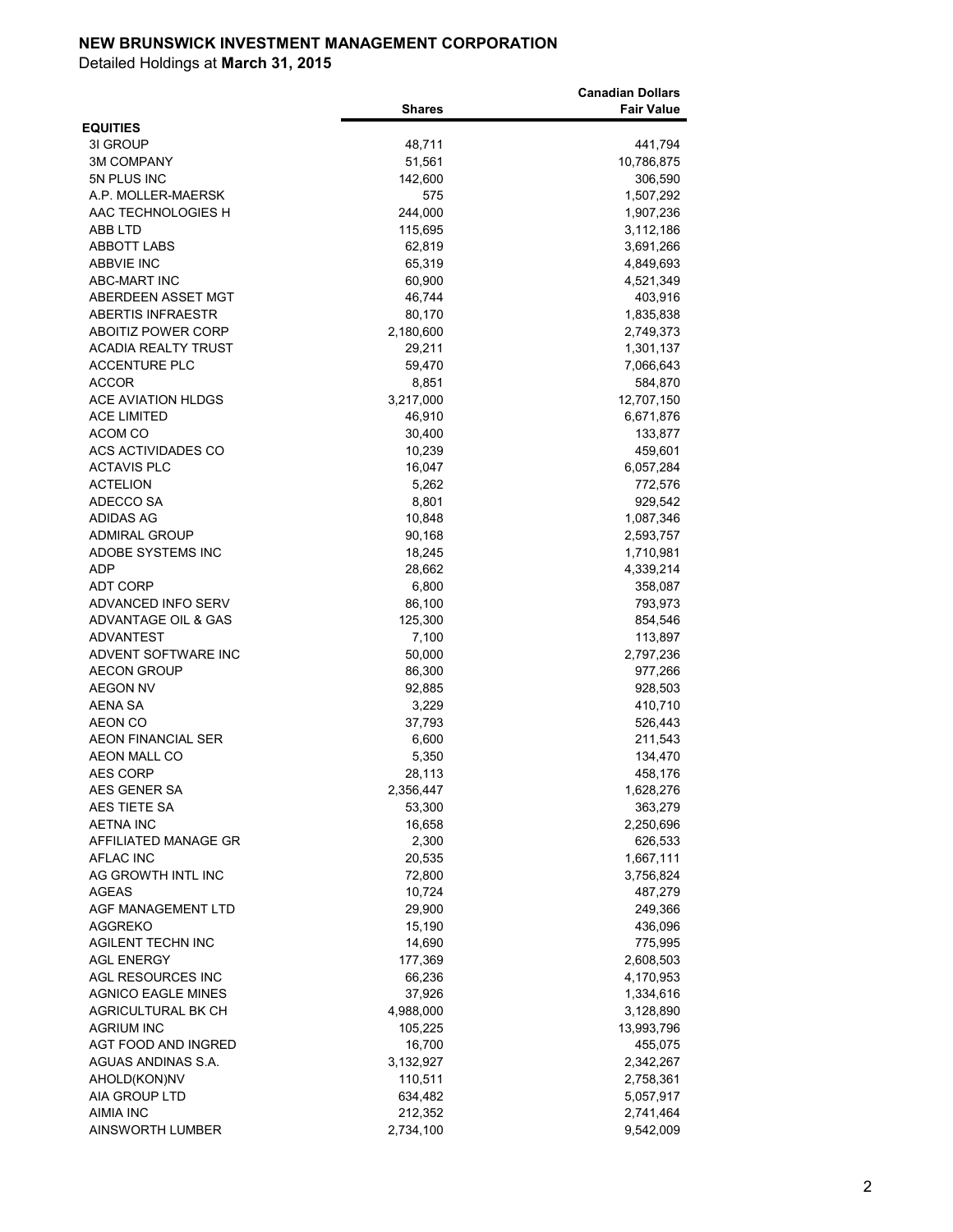|                            |               | <b>Canadian Dollars</b> |
|----------------------------|---------------|-------------------------|
|                            | <b>Shares</b> | <b>Fair Value</b>       |
| <b>AIR CANADA</b>          | 717,056       | 8,884,324               |
| <b>AIR CHINA LTD</b>       | 1,066,200     | 1,377,678               |
| AIR LIQUIDE(L')            | 21,302        | 3,471,256               |
| AIR PRODS & CHEMS          | 7,980         | 1,539,308               |
| AIR WATER INC              | 6,700         | 151,986                 |
| AIRBOSS OF AMERICA         | 16,000        | 248,320                 |
| AIRBUS GROUP SE            | 30,865        | 2,537,466               |
| <b>AIRGAS INC</b>          | 2,800         | 376,822                 |
| AIRPORTS OF THAILAND       | 200           | 2,179                   |
| AISIN SEIKI CO             |               |                         |
|                            | 11,043        | 508,474                 |
| AJINOMOTO CO INC           | 87,897        | 2,445,500               |
| AKAMAI TECH INC            | 5,509         | 496,396                 |
| AKZO NOBEL NV              | 12,613        | 1,208,158               |
| ALACER GOLD CORP           | 154,500       | 423,330                 |
| ALAMOS GOLD IN             | 46,000        | 341,320                 |
| <b>ALARIS ROYALTY CORP</b> | 21,330        | 706,983                 |
| ALCATEL-LUCENT             | 145,537       | 696,828                 |
| ALCOA INC                  | 49,174        | 805,787                 |
| <b>ALEXION PHARM INC</b>   | 7,800         | 1,714,412               |
| ALFA LAVAL AB              | 15,468        | 385,033                 |
| <b>ALFRESA HOLDINGS</b>    | 11,600        | 207,646                 |
| ALGONQUIN POWER&UTIL       | 1,094,800     | 10,368,825              |
| ALIMENT COUCHE-TARD        | 417,540       | 21,086,602              |
| ALLEGHENY TECH INC         | 4,138         | 157,499                 |
| <b>ALLEGION PLC</b>        | 4,466         | 346,481                 |
| ALLIANCE DATA SYSTEM       | 2,300         | 864,188                 |
| <b>ALLIANCE FINANCIAL</b>  | 182,600       | 299,109                 |
| <b>ALLIANZ SE</b>          | 24,165        | 5,319,967               |
| <b>ALLIED PROPERTIES</b>   | 557,944       | 22,541,830              |
| <b>ALLSTATE CORP</b>       | 19,855        | 1,800,183               |
| <b>ALS LIMITED</b>         | 30,310        | 145,458                 |
| <b>ALSTOM</b>              | 10,907        | 426,236                 |
| <b>ALTAGAS LTD</b>         | 205,628       | 8,720,169               |
| <b>ALTERA CORP</b>         | 12,321        | 670,543                 |
| <b>ALTICE SA</b>           | 4,500         | 617,302                 |
| <b>ALTRIA GROUP INC</b>    | 162,909       | 10,443,437              |
| ALTUS GROUP LTD            | 12,300        | 242,433                 |
| <b>ALUMINA LTD</b>         | 153,865       | 238,938                 |
| AMADA HOLDINGS CO          | 20,600        | 251,707                 |
| AMADEUS IT HLDGS           | 57,664        | 3,134,294               |
| <b>AMAYA INC</b>           | 60,890        | 1,808,433               |
| AMAZON COM INC             | 15,481        | 7,306,017               |
| <b>AMBEV SA</b>            | 71,700        | 523,054                 |
| <b>AMCOR LIMITED</b>       | 61,807        | 839,605                 |
| AMEC FOSTER WHEELE         | 17,857        | 304,006                 |
| AMEREN CORPORATION         | 9,465         | 506,588                 |
| <b>AMERICA MOVIL</b>       | 26,400        | 684,092                 |
| <b>AMERICAN AIRLINES</b>   | 26,952        | 1,804,190               |
| AMERICAN ASSETS TR         | 54,100        | 2,969,659               |
| AMERICAN CAP AGENCY        | 195,000       | 5,329,714               |
| AMERICAN EXPRESS CO        | 36,236        | 3,602,197               |
| AMERICAN RLTY CAP          | (10, 200)     | (127, 426)              |
| AMERICAN TOWER CORP        |               |                         |
|                            | 150,966       | 18,026,917              |
| AMERIPRISE FINANCIAL       | 7,559         | 1,254,374               |
| AMERISOURCE-BERGEN         | 52,746        | 7,604,267               |
| AMERN ELEC PWR INC         | 81,127        | 5,787,752               |
| AMERN INTL GROUP INC       | 159,699       | 11,097,509              |
| AMETEK INC                 | 10,200        | 679,692                 |
| AMGEN INC                  | 31,353        | 6,356,437               |
| <b>AMOREPACIFIC</b>        | 4             | 15,320                  |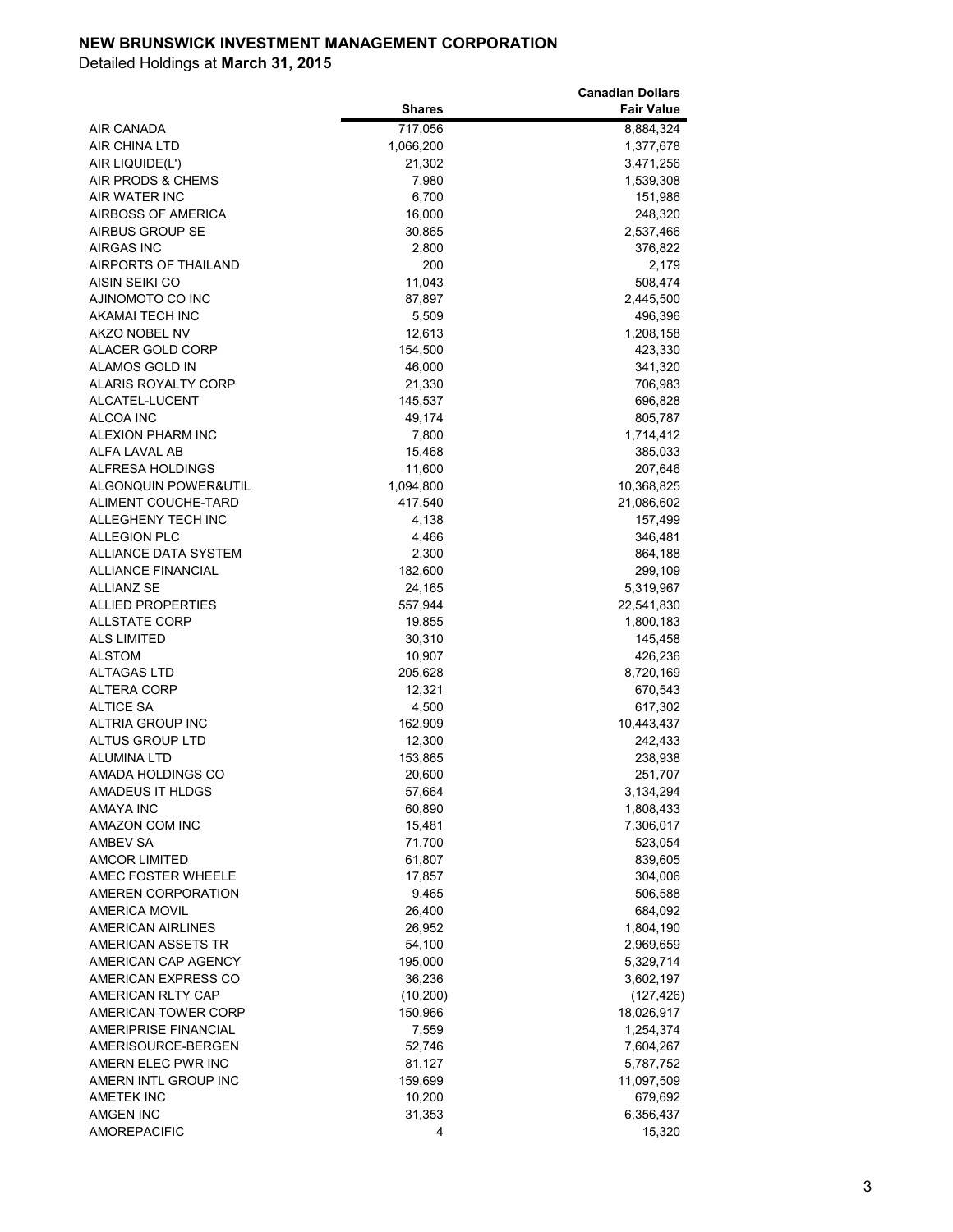|                                                     |                  | <b>Canadian Dollars</b> |
|-----------------------------------------------------|------------------|-------------------------|
|                                                     | <b>Shares</b>    | <b>Fair Value</b>       |
| AMOREPACIFIC GROUP                                  | 8                | 13,699                  |
| <b>AMP LIMITED</b>                                  | 151,417          | 943,475                 |
| AMPHENOL CORPORATION                                | 13,386           | 1,002,604               |
| ANA HOLDINGS INC                                    | 62,100           | 211,044                 |
| <b>ANADARKO PETE</b>                                | 19,288           | 2,025,779               |
| ANALOG DEVICES INC                                  | 72,123           | 5,762,837               |
| <b>ANDRITZ AG</b>                                   | 4,293            | 325,139                 |
| ANGLO AMERICAN                                      | 72,019           | 1,370,292               |
| ANHEUSER-BUSCH INB                                  | 42,384           | 6,560,753               |
| <b>ANNALY CAPITAL MGMT</b>                          | 372,500          | 5,055,127               |
| <b>ANTA SPORTS PRODUCTS</b>                         | 362,400          | 839,454                 |
| <b>ANTERO RES CORP</b>                              | (4,600)          | (206, 063)              |
| <b>ANTHEM INC</b><br><b>ANTOFAGASTA</b>             | 11,072<br>23,146 | 2,168,321               |
| AON PLC                                             | 54,726           | 318,764<br>6,671,592    |
| AOZORA BANK                                         | 68,549           | 308,394                 |
| APA GROUP                                           | 214,337          | 1,876,791               |
| APACHE CORP                                         | 15,118           | 1,156,777               |
| APARTMENT INVT&MGMT                                 | 19,498           | 973,346                 |
| <b>APOLLO GLOBAL MGMT</b>                           | 51,400           | 1,408,117               |
| <b>APPLE INC</b>                                    | 240,167          | 37,901,852              |
| <b>APPLIED MATERIALS</b>                            | 49,655           | 1,420,771               |
| <b>ARC RESOURCES</b>                                | 134,718          | 2,944,935               |
| <b>ARCA CONTINENTAL</b>                             | 116,600          | 909,255                 |
| ARCELORMITTAL                                       | 53,786           | 641,986                 |
| ARCH CAP GROUP LTD                                  | 46,710           | 3,649,325               |
| ARCHER DANIELS MIDLD                                | 91,121           | 5,477,959               |
| ARGONAUT GOLD INC                                   | 47,200           | 83,072                  |
| <b>ARKEMA</b>                                       | 3,457            | 346,699                 |
| ARM HOLDINGS PLC                                    | 73,535           | 1,527,713               |
| <b>ARTEK EXPLORATION</b>                            | 676,400          | 1,724,820               |
| <b>ARTIS</b>                                        | 917,721          | 13,830,055              |
| ARYZTA AG                                           | 4,945            | 385,262                 |
| ASAHI GLASS CO                                      | 57,698           | 480,156                 |
| <b>ASAHI GROUP HLDGS</b><br><b>ASAHI KASEI CORP</b> | 19,878<br>67,975 | 800,556                 |
| <b>ASCENDAS REAL ESTA</b>                           | 99,150           | 824,830<br>237,104      |
| <b>ASCIANO LIMITED</b>                              | 47,555           | 291,713                 |
| ASHTEAD GROUP                                       | 25,608           | 521.904                 |
| <b>ASICS CORP</b>                                   | 7,900            | 272,816                 |
| ASM PACIFIC TECH.                                   | 13,200           | 174,120                 |
| ASML HOLDING NV                                     | 18,387           | 2,370,734               |
| ASSA ABLOY                                          | 17,257           | 1,302,634               |
| <b>ASSICURAZIONI GEN</b>                            | 60,940           | 1,517,750               |
| <b>ASSOC BRITISH FOODS</b>                          | 80,402           | 4,259,839               |
| <b>ASSOC ESTATES RLTY</b>                           | (8,000)          | (250, 413)              |
| <b>ASSURANT INC</b>                                 | 5,370            | 418,249                 |
| <b>ASTELLAS PHARMA</b>                              | 112,030          | 2,327,794               |
| <b>ASTRAZENECA</b>                                  | 108,781          | 9,462,175               |
| ASX LIMITED                                         | 10,829           | 433,874                 |
| AT&T INC                                            | 394,916          | 16,353,470              |
| <b>ATCO LTD</b>                                     | 44,192           | 1,993,943               |
| ATHABASCA OIL CORP                                  | 185,750          | 390,075                 |
| <b>ATLANTIA</b><br><b>ATLAS COPCO</b>               | 22,749<br>19,264 | 756,573<br>721,124      |
| ATLAS COPCO AB                                      | 36,629           | 1,502,415               |
| <b>ATOS</b>                                         | 3,985            | 348,374                 |
| ATS AUTOM TOOLING                                   | 188,100          | 2,554,398               |
| <b>AUCKLAND INTL</b>                                | 54,567           | 233,212                 |
| AURICO GOLD INC                                     | 89,612           | 313,642                 |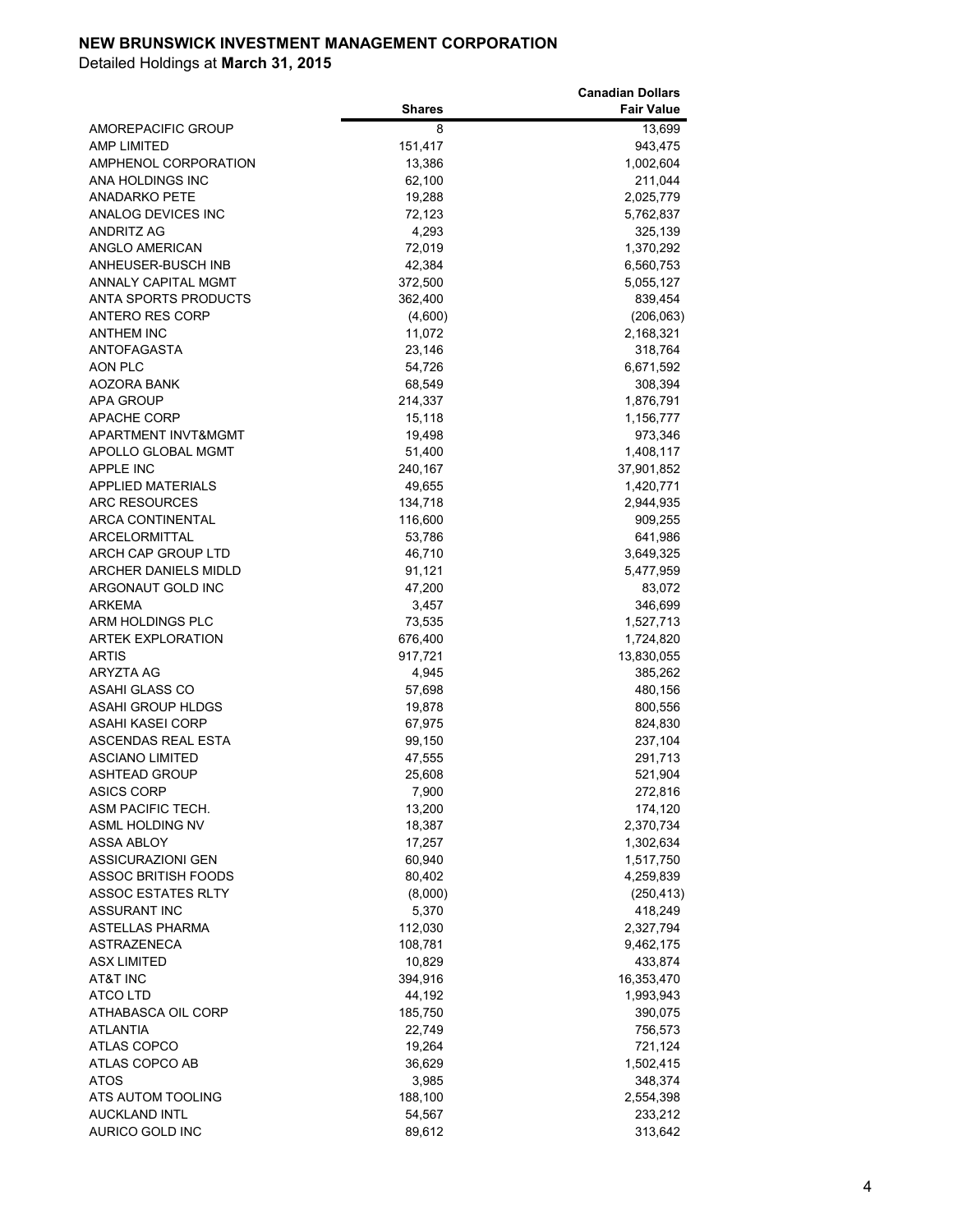|                                                    |                      | <b>Canadian Dollars</b> |
|----------------------------------------------------|----------------------|-------------------------|
|                                                    | <b>Shares</b>        | <b>Fair Value</b>       |
| <b>AURIZON HLDGS</b>                               | 104,926              | 492,374                 |
| <b>AUSNET SERVICES</b>                             | 1,952,097            | 2,757,556               |
| AUST & NZ BANK GRP                                 | 145,129              | 5,144,934               |
| <b>AUTOCANADA</b>                                  | 47,910               | 1,517,310               |
| <b>AUTODESK INC</b>                                | 7,944                | 590,820                 |
| AUTOMATIC DATA PROC                                | 67,438               | 7,367,335               |
| <b>AUTONATION INC</b>                              | 3,092                | 252,275                 |
| <b>AUTOZONE INC</b>                                | 7,699                | 6,661,048               |
| AVAGO TECHNOLOGIES                                 | 10,500               | 1,691,012               |
| <b>AVALONBAY COMMUNTIES</b>                        | 106,808              | 23,774,035              |
| AVERY DENNISON CORP                                | 3,659                | 245,540                 |
| AVIGILON CORPORATION                               | 11,100               | 233,877                 |
| AVIVA<br><b>AXA</b>                                | 154,829              | 1,571,924               |
| AXEL SPRINGER SE                                   | 95,785<br>2,254      | 3,055,923<br>168,627    |
| AXIATA GROUP BHD                                   | 549,300              | 1,329,951               |
| AXIS CAPITAL HLDGS                                 | 47,400               | 3,118,291               |
| <b>B2GOLD CORP</b>                                 | 685,154              | 1,294,941               |
| <b>BABCOCK INTL</b>                                | 161,602              | 2,991,216               |
| <b>BADGER DAYLIGHTING</b>                          | 39,400               | 1,066,558               |
| <b>BAE SYSTEMS</b>                                 | 164,809              | 1,622,120               |
| <b>BAKER HUGHES INC</b>                            | 33,095               | 2,668,732               |
| <b>BALL CORP</b>                                   | 5,450                | 488,280                 |
| <b>BALOISE HOLDING AG</b>                          | 2,310                | 387,652                 |
| <b>BANCO POPOLARE</b>                              | 21,309               | 422,021                 |
| <b>BANCO POPULAR ESPA</b>                          | 89,549               | 555,194                 |
| <b>BANCO SANTANDER SA</b>                          | 740,461              | 7,067,456               |
| <b>BANDAI NAMCO HLDGS</b>                          | 10,600               | 261,725                 |
| <b>BANGKOK BANK</b>                                | 93,300               | 669,780                 |
| <b>BANK HAPOALIM BM</b>                            | 439,290              | 2,680,582               |
| <b>BANK NEGARA INDO</b>                            | 4,635,600            | 3,244,205               |
| <b>BANK OF AMERICA CORP</b>                        | 676,657              | 13,207,761              |
| <b>BANK OF CHINA LTD</b>                           | 4,304,700            | 3,150,312               |
| <b>BANK OF MONTREAL</b>                            | 264,046              | 20,041,091              |
| BANK OF NEW YORK MEL<br><b>BANK OF NOVA SCOTIA</b> | 45,164               | 2,305,008               |
| <b>BANK OF QUEENSLAND</b>                          | 368,937<br>21,400    | 23,121,550<br>285,528   |
| <b>BANKERS PETROLEUM</b>                           | 270,100              | 731,971                 |
| BANKIA S.A                                         | 266.380              | 470.312                 |
| <b>BANKINTER SA</b>                                | 34,600               | 334,481                 |
| <b>BARCLAYS</b>                                    | 865,894              | 3,949,489               |
| <b>BARCLAYS AFRICA GR</b>                          | 7,200                | 139,233                 |
| <b>BARD C R INC</b>                                | 23,846               | 5,061,314               |
| <b>BARRICK GOLD CORP</b>                           | 141,398              | 1,958,362               |
| <b>BARRY CALLEBAUT AG</b>                          | 3,740                | 4,640,152               |
| <b>BASF SE</b>                                     | 48,385               | 6,091,113               |
| <b>BAXTER INTL INC</b>                             | 87,544               | 7,663,432               |
| <b>BAYER AG</b>                                    | 43,549               | 8,290,115               |
| BAYER MOTOREN WERK                                 | 20,289               | 3,095,145               |
| BAYTEX ENERGY CORP                                 | 77,928               | 1,568,691               |
| <b>BB&amp;T CORPORATION</b>                        | (18, 785)            | (928, 937)              |
| BBVA (BILB-VIZ-ARG)                                | 326,261              | 4,175,149               |
| <b>BCA MPS</b>                                     | 259,826              | 218,414                 |
| <b>BCE INC</b>                                     | 300,995              | 16,349,480              |
| <b>BCO COM PORTUGUES</b>                           | 2,152,200            | 280,159                 |
| <b>BCO DE CHILE</b><br><b>BCO DE SABADELL</b>      | 3,345,000<br>379,320 | 475,020<br>529,811      |
| <b>BDO UNIBANK INC</b>                             | 470,200              | 1,647,973               |
| <b>BECTON DICKINSON</b>                            | 37,955               | 6,912,182               |
| <b>BED BATH &amp; BEYOND</b>                       | 7,182                | 699,338                 |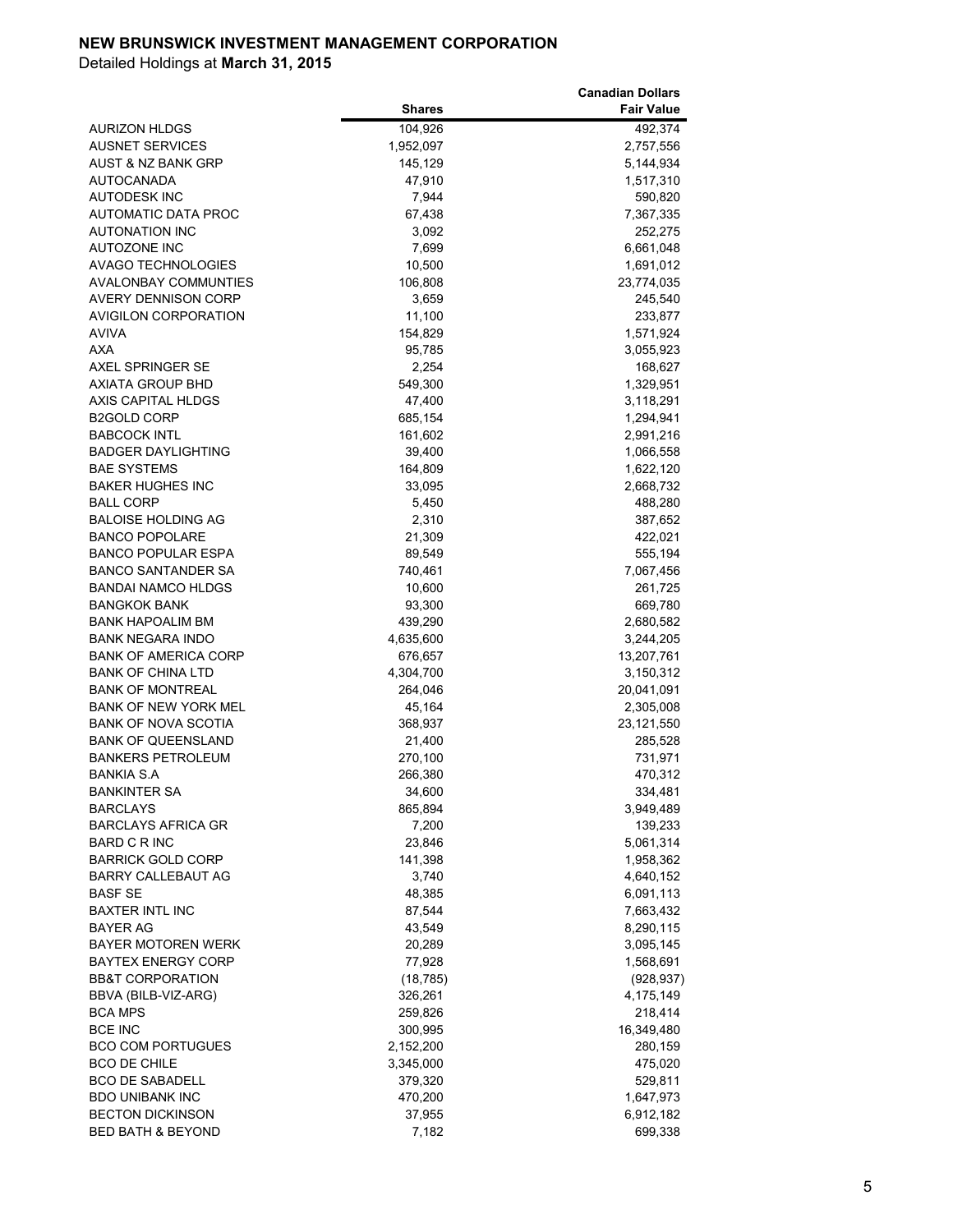|                                                  |                    | <b>Canadian Dollars</b> |
|--------------------------------------------------|--------------------|-------------------------|
|                                                  | <b>Shares</b>      | <b>Fair Value</b>       |
| BEDROCAN CANADA INC                              | 340,100            | 6,802                   |
| BEDROCAN CANNABIS                                | 525,700            | 399,532                 |
| <b>BEIERSDORF AG</b>                             | 35,855             | 3,945,551               |
| BELLATRIX EXPLOR LTD                             | 32,060             | 98,745                  |
| BENDIGO AND ADELAIDE                             | 26,440             | 321,052                 |
| BENESSE HOLDINGS                                 | 80,700             | 3,221,520               |
| BERKLEY W R CORP                                 | 3,000              | 192,604                 |
| <b>BERKSHIRE HATHAWAY</b>                        | 104,779            | 19,178,859              |
| BEST BUY INC                                     | 12,662             | 618,762                 |
| <b>BEZEQ</b>                                     | 741,741            | 1,752,825               |
| BG GROUP                                         | 178,954            | 2,789,211               |
| <b>BGC PARTNERS INC</b>                          | 107,712            | 1,290,975               |
| BHP BILLITON LTD                                 | 178,544            | 5,649,550               |
| <b>BHP BILLITON PLC</b>                          | 100,652            | 2,504,104               |
| BIC                                              | 26,508             | 4,777,518               |
| <b>BIM BIRLESIK MAGAZ</b>                        | 100                | 2,249                   |
| <b>BIOGEN INC</b>                                | 9,386              | 5,026,456               |
| BIOMARIN PHARMAC INC<br><b>BIRCHCLIFF ENERGY</b> | (1,200)<br>124,300 | (189, 667)              |
| <b>BIRD CONSTRUCTION</b>                         |                    | 842,754<br>(360, 745)   |
| BK HANDLOWY W WARS                               | (38,000)<br>300    | 10,858                  |
| BK LEUMI LE ISRAEL                               | 76,252             | 358,686                 |
| BK OF EAST ASIA                                  | 62,600             | 315,473                 |
| <b>BK OF IRELAND</b>                             | 1,521,694          | 732,723                 |
| BK OF KYOTO                                      | 15,387             | 204,586                 |
| BK OF YOKOHAMA                                   | 56,902             | 423,054                 |
| BLACK DIAMOND INC                                | 1,100              | 13,849                  |
| <b>BLACKBERRY LIMITED</b>                        | 52,556             | 593,357                 |
| <b>BLACKROCK INC</b>                             | 5,300              | 2,459,173               |
| BLOCK H & R INC                                  | 11,616             | 475,420                 |
| BLYTH INC                                        | 56,356             | 542,505                 |
| BNK FINANCIAL GROU                               | 7,900              | 137,078                 |
| BNP PARIBAS                                      | 55,611             | 4,279,139               |
| <b>BOARDWALK</b>                                 | 282,058            | 16,675,269              |
| BOC HONG KONG HLDG                               | 192,047            | 867,432                 |
| BOEING CO                                        | 27,062             | 5,151,156               |
| <b>BOLIDEN AB</b>                                | 13,764             | 346,457                 |
| <b>BOLLORE INVMT</b><br><b>BOMBARDIER INC</b>    | 52,800             | 356,010<br>2.476.905    |
|                                                  | 995,282            |                         |
| BONAVISTA ENERGY<br>BONTERRA ENERGY CORP         | 77,329<br>12,720   | 496,066<br>431,335      |
| <b>BORAL LIMITED</b>                             | 39,730             | 245,250                 |
| BORG WARNER INC                                  | 9,700              | 744,056                 |
| BOSKALIS WESTMNSTR                               | 5,129              | 319,527                 |
| <b>BOSTON PROPERTIES</b>                         | 107,715            | 19,280,466              |
| <b>BOSTON SCIENTIFIC</b>                         | 55,302             | 1,244,977               |
| <b>BOUYGUES</b>                                  | 9,712              | 482,710                 |
| BP PLC                                           | 961,592            | 7,895,132               |
| BRAIT SE                                         | 101,100            | 882,418                 |
| <b>BRAMBLES LTD</b>                              | 79,618             | 887,430                 |
| BRENNTAG AG                                      | 7,670              | 577,722                 |
| <b>BRIDGESTONE CORP</b>                          | 33,938             | 1,726,109               |
| BRISTOL MYERS SQUIBB                             | 123,618            | 10,112,614              |
| BRIT AMER TOBACCO                                | 159,097            | 10,434,847              |
| BRITISH LAND CO                                  | 53,140             | 831,747                 |
| <b>BRIXMOR PROPERTY G</b>                        | 146,700            | 4,939,883               |
| <b>BROADCOM CORP</b>                             | 22,488             | 1,234,840               |
| BROOKFIELD ASSET MGT                             | 339,367            | 22,988,721              |
| <b>BROOKFIELD PROPERTY</b>                       | 327,983            | 10,098,648              |
| BROOKFIELD RENEWABLE                             | 47,720             | 1,908,800               |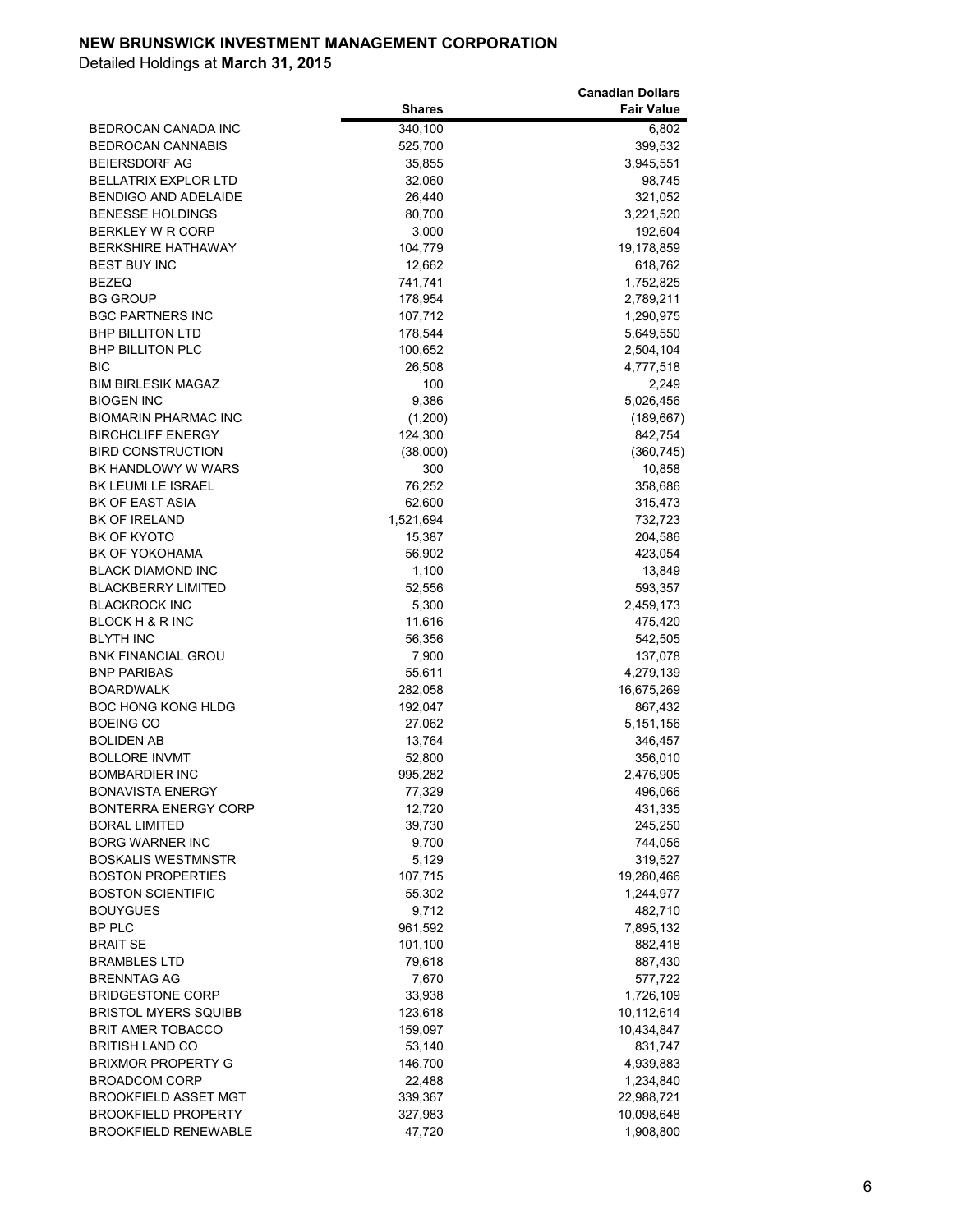|                                                     |                  | <b>Canadian Dollars</b> |
|-----------------------------------------------------|------------------|-------------------------|
|                                                     | <b>Shares</b>    | <b>Fair Value</b>       |
| <b>BROTHER INDUSTRIES</b>                           | 11,000           | 222,230                 |
| <b>BROWN FORMAN CORP</b>                            | 10,920           | 1,255,695               |
| <b>BRP INC</b>                                      | 16,300           | 395,275                 |
| <b>BSM TECHNOLOGIES</b>                             | 369,200          | 428,272                 |
| BT GROUP PLC                                        | 427,273          | 3,518,560               |
| <b>BTS GROUP HOLDINGS</b>                           | 8,687,800        | 3,093,037               |
| <b>BUNGE LIMITED</b>                                | 1,300<br>129,199 | 135,794                 |
| <b>BUNZL</b><br><b>BURBERRY GROUP</b>               | 24,044           | 4,447,673<br>783,413    |
| <b>BUREAU VERITAS</b>                               | 109,808          | 2,985,769               |
| C H ROBINSON WLDWIDE                                | (41, 921)        | (3,892,991)             |
| CA INC                                              | 17,935           | 741,778                 |
| <b>CABLEVISION SYS CORP</b>                         | 10,000           | 234,001                 |
| CABOT OIL & GAS CORP                                | 12,468           | 466,963                 |
| CAE INC                                             | 175,100          | 2,587,978               |
| <b>CAIXABANK SA</b>                                 | 127,046          | 762,959                 |
| <b>CALBEE INC</b>                                   | 54,050           | 2,979,625               |
| CALFRAC WELL SERVICE                                | 63,715           | 539,347                 |
| <b>CALIFORNIA RESOURCES</b>                         | (41,600)         | (402, 041)              |
| <b>CALLIDUS CAPITAL</b>                             | 42,800           | 678,808                 |
| CALLOWAY RL EST INV                                 | 789,063          | 23,066,994              |
| <b>CALPINE CORP</b>                                 | (4,800)          | (139, 229)              |
| <b>CALTEX AUSTRALIA</b>                             | 7,912            | 267,549                 |
| <b>CAMDEN PPTY TR</b>                               | 3,200            | 319,936                 |
| <b>CAMECO CORP</b>                                  | 238,290          | 4,233,279               |
| <b>CAMERON INTL</b>                                 | 8,516            | 487,334                 |
| <b>CAMPBELL SOUP CO</b>                             | 69,013           | 4,074,484               |
| <b>CANACCORD GENUITY GR</b>                         | 66,700           | 434,884                 |
| <b>CANADIAN ENERGY SRVC</b>                         | 81,333           | 438,995                 |
| CANADIAN IMPERIAL BK                                | 178,119          | 16,543,693              |
| <b>CANADIAN TIRE CORP</b><br><b>CANAM GROUP INC</b> | 80,096           | 10,334,787              |
| <b>CANELSON DRILLING</b>                            | 13,000<br>41,200 | 161,200<br>159,856      |
| <b>CANEXUS CORP</b>                                 | 86,531           | 133,258                 |
| <b>CANFOR CORPORATION</b>                           | 177,860          | 4,508,751               |
| <b>CANFOR PULP PRODUCTS</b>                         | 80,400           | 1,203,588               |
| <b>CANON INC</b>                                    | 59,725           | 2,679,391               |
| <b>CANYON SERVICES GRP</b>                          | 24,500           | 161,700                 |
| CAP GEMINI                                          | 7,667            | 796,449                 |
| <b>CAPITA PLC</b>                                   | 33,660           | 706,259                 |
| CAPITAL ONE FINL CO                                 | 22,327           | 2,231,972               |
| <b>CAPITAL POWER CORP</b>                           | 308,782          | 7,673,233               |
| CAPITALAND                                          | 135,497          | 447,877                 |
| CAPITALAND COMM TR                                  | 129,400          | 210,875                 |
| CAPITALAND MALL TR                                  | 140,700          | 285,800                 |
| <b>CAPSTONE MINING</b>                              | 338,043          | 409,032                 |
| <b>CARDINAL ENERGY LTD</b>                          | 86,800           | 1,269,884               |
| CARDINAL HEALTH INC                                 | 15,797           | 1,815,452               |
| <b>CARLSBERG AS</b>                                 | 5,318            | 555,784                 |
| CARMAX INC                                          | 6,300            | 551,410                 |
| <b>CARNIVAL CORP</b>                                | 17,935           | 1,088,215               |
| <b>CARNIVAL PLC</b>                                 | 9,408            | 583,002                 |
| <b>CARREFOUR SA</b>                                 | 28,739           | 1,215,351               |
| <b>CASCADES INC</b>                                 | 142,200          | 1,084,986               |
| <b>CASINO GUICHARD-PERR</b>                         | 2,810            | 315,448                 |
| <b>CASIO COMPUTER CO</b><br><b>CATAMARAN CORP</b>   | 12,150<br>90,629 | 292,426<br>6,835,718    |
| CATERPILLAR INC                                     | 25,242           | 2,562,115               |
| <b>CATHAY PACIFIC AIR</b>                           | 56,400           | 165,285                 |
| <b>CBRE GROUP INC</b>                               | 11,811           | 579,872                 |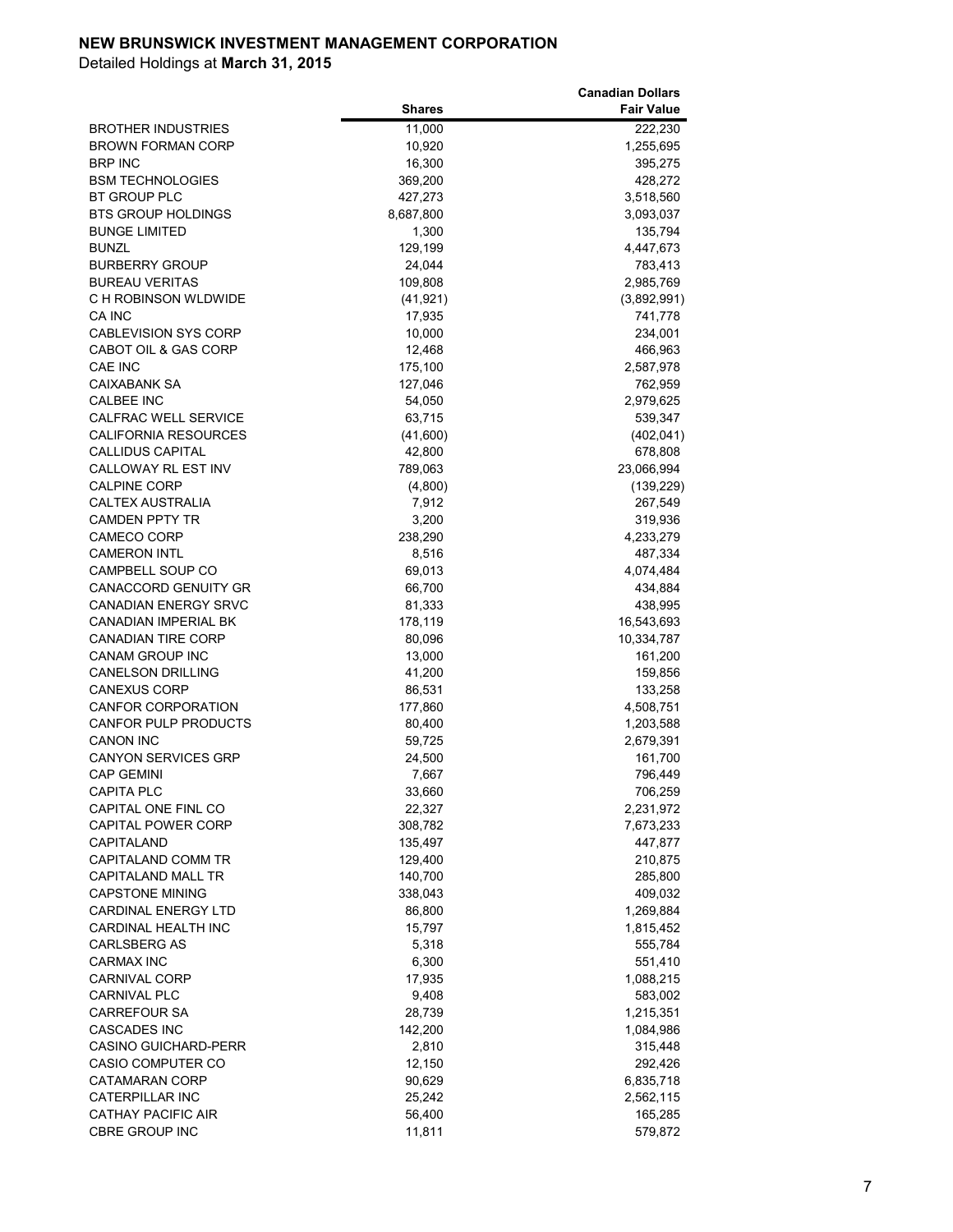|                                                    |                        | <b>Canadian Dollars</b> |
|----------------------------------------------------|------------------------|-------------------------|
|                                                    | <b>Shares</b>          | <b>Fair Value</b>       |
| <b>CBS CORPORATION</b>                             | 18,951                 | 1,461,204               |
| <b>CCC SA</b>                                      | 400                    | 24,438                  |
| <b>CCL INDUSTRIES INC</b>                          | 35,500                 | 5,058,750               |
| <b>CDN APARTMENT PPTS</b>                          | 830,879                | 24,343,375              |
| <b>CDN NATL RAILWAY</b>                            | 263,013                | 22,308,763              |
| <b>CDN NATURAL RES</b>                             | 231,001                | 9,009,694               |
| <b>CDN OIL SANDS</b>                               | 4,212                  | 41,488                  |
| <b>CDN OVERSEAS PETRO</b>                          | 607,000                | 50,078                  |
| <b>CDN PACIFIC RAILWAY</b>                         | 69,313                 | 16,094,113              |
| <b>CDN REAL ESTATE INV</b>                         | 541,583                | 25,267,988              |
| <b>CDN UTILITIES LTD</b>                           | 188,201                | 7,484,754               |
| <b>CDN WESTERN BANK</b>                            | 143,338                | 3,974,763               |
| <b>CELESIO AG</b>                                  | 47,185                 | 1,765,006               |
| <b>CELESTICA INC</b>                               | 113,925                | 1,601,786               |
| <b>CELGENE CORP</b>                                | 32,702                 | 4,781,347               |
| <b>CELLTRION INC</b>                               | 10,100                 | 805,928                 |
| <b>CENOVUS ENERGY</b><br><b>CENTERPOINT ENERGY</b> | 133,838                | 2,857,441               |
| <b>CENTERRA GOLD</b>                               | 27,206                 | 704,255<br>1,298,109    |
| CENTRAL JAPAN RLWY                                 | 210,050<br>7,600       | 1,745,293               |
| <b>CENTRICA</b>                                    | 1,091,854              | 5,193,624               |
| <b>CENTURYLINK INC</b>                             | 142,648                | 6,250,802               |
| <b>CERNER CORP</b>                                 | 12,700                 | 1,180,029               |
| <b>CESP CIA ENERG SP</b>                           | 3,900                  | 36,565                  |
| <b>CEZ</b>                                         | 15,000                 | 464,621                 |
| <b>CF INDUSTRIES HLDGS</b>                         | 1,978                  | 711,667                 |
| CGI GROUP INC                                      | 231,244                | 12,422,428              |
| <b>CHARTER COMMUNICAT</b>                          | (700)                  | (171, 445)              |
| <b>CHARTWELL RETIREMENT</b>                        | 1,186,802              | 14,723,347              |
| CHEIL GLOBALWIDE                                   | 2,500                  | 68,636                  |
| <b>CHEMTRADE LOGISTICS</b>                         | 135,621                | 2,917,208               |
| CHENIERE ENERGY INC                                | (2,400)                | (235, 599)              |
| <b>CHESAPEAKE ENERGY</b>                           | 15,024                 | 269,818                 |
| CHEUNG KONG INFRAS                                 | 611,400                | 6,656,688               |
| <b>CHEVRON CORP</b>                                | 118,577                | 15,788,069              |
| <b>CHIBA BANK</b>                                  | 37,157                 | 346,102                 |
| CHINA AGRI-IND HLD                                 | 4,792,700              | 2,348,735               |
| <b>CHINA AIRLINES</b><br>CHINA CITIC BK COR        | 2,441,700              | 1,586,233<br>3.053.829  |
| <b>CHINA COMM SERVICE</b>                          | 3,201,100              |                         |
| <b>CHINA CONST BK</b>                              | 5,007,500<br>2,964,600 | 2,813,922<br>3,118,779  |
| CHINA DEV FIN HLDG                                 | 1,498,200              | 657,959                 |
| CHINA EVERBRIGHT B                                 | 2,848,800              | 1,987,112               |
| <b>CHINA MINSHENG BAN</b>                          | 126,900                | 196,311                 |
| CHINA MOTOR CO                                     | 1,196,900              | 1,312,885               |
| CHINA NATIONAL BUI                                 | 2,247,300              | 2,834,072               |
| <b>CHINA RAILWAY GROUP</b>                         | 487,100                | 631,788                 |
| <b>CHINA SHENHUA ENER</b>                          | 239,700                | 775,293                 |
| CHIPOTLE MEXICAN GRL                               | 6,900                  | 5,693,051               |
| CHIYODA CORP                                       | 9,000                  | 97,708                  |
| CHONGQING RURAL CO                                 | 3,871,600              | 3,181,201               |
| <b>CHORUS AVIATION</b>                             | 196,500                | 1,184,895               |
| <b>CHRISTIAN DIOR SE</b>                           | 2,809                  | 671,516                 |
| <b>CHUBB CORP</b>                                  | 33,419                 | 4,304,616               |
| CHUBU ELEC POWER                                   | 31,287                 | 473,815                 |
| <b>CHUGAI PHARM CO</b>                             | 11,440                 | 457,285                 |
| <b>CHUGOKU BANK</b>                                | 5,800                  | 109,948                 |
| CHUGOKU ELEC POWER                                 | 17,852                 | 295,239                 |
| CHUNGHWA TELECOM                                   | 779,800                | 3,140,552               |
| CI FINANCIAL CORP                                  | 396,265                | 14,073,351              |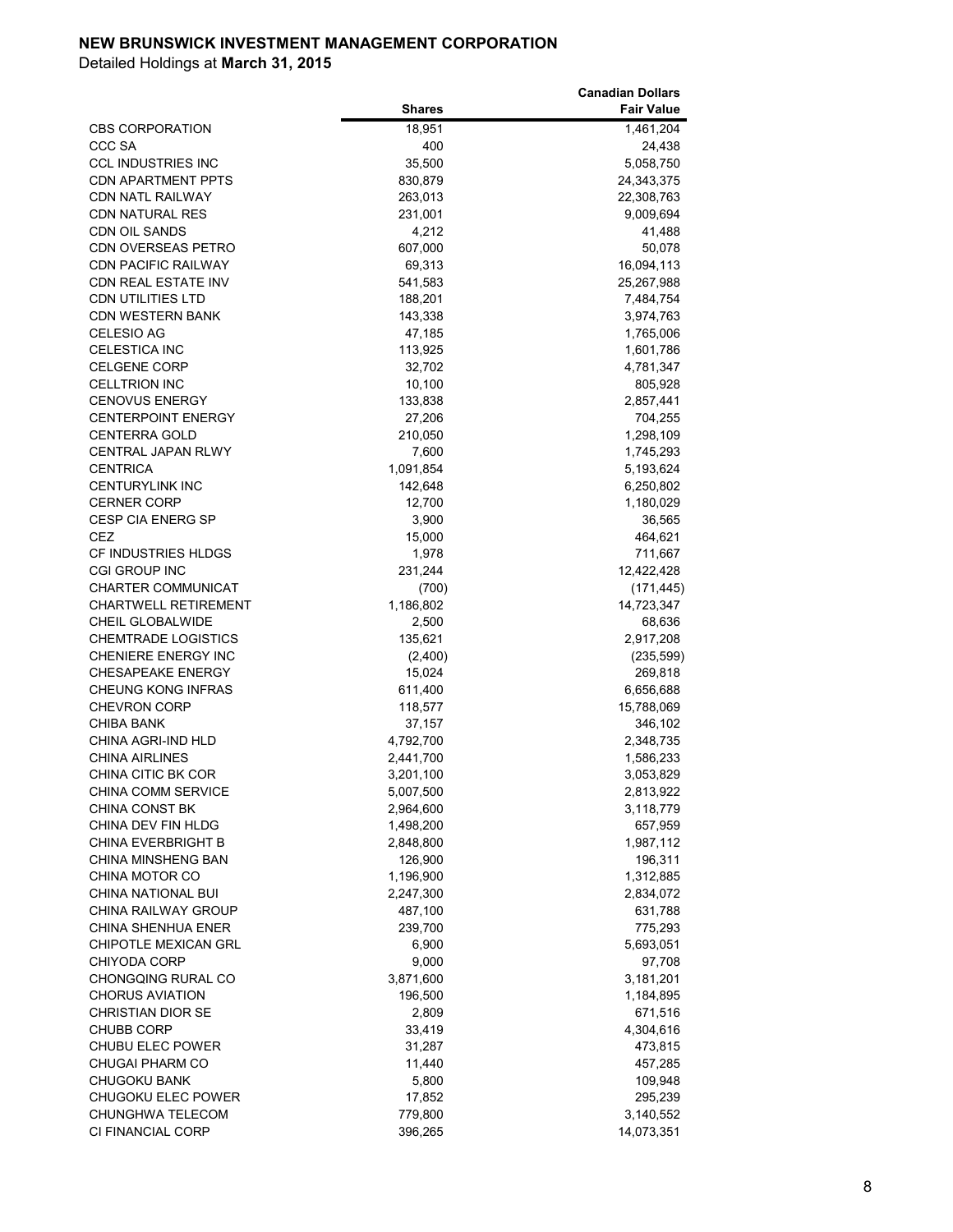|                                       |                    | <b>Canadian Dollars</b> |
|---------------------------------------|--------------------|-------------------------|
|                                       | <b>Shares</b>      | <b>Fair Value</b>       |
| CIE DE ST-GOBAIN                      | 23,317             | 1,297,037               |
| <b>CIGNA CORP</b>                     | 10,712             | 1,759,150               |
| <b>CIMAREX ENERGY CO</b>              | 1,900              | 277,340                 |
| <b>CINCINNATI FINL CORP</b>           | 9,469              | 645,392                 |
| <b>CINEPLEX INC</b>                   | 128,221            | 6,411,691               |
| <b>CINTAS CORP</b>                    | 4,231              | 438,041                 |
| <b>CISCO SYSTEMS INC</b>              | 216,567            | 7,618,026               |
| <b>CITIC LIMITED</b><br>CITIGROUP INC | 241,600<br>204,262 | 524,116<br>13,347,054   |
| CITIZEN HOLDINGS                      | 17,010             | 165,627                 |
| CITRIX SYS INC                        | 6,305              | 510,745                 |
| <b>CITY DEVELOPMENTS</b>              | 24,020             | 223,109                 |
| CITY NATL CORP                        | 20,000             | 2,259,603               |
| <b>CJ CHEILJEDANG</b>                 | 166                | 71,630                  |
| CJ CORP                               | 407                | 81,772                  |
| CJ KOREA EXPRESS C                    | 403                | 89,709                  |
| CK HUTCHISON HLDGS                    | 73,293             | 1,901,278               |
| <b>CLEARWATER SEAFOODS</b>            | 10,700             | 148,195                 |
| <b>CLECO CORP</b>                     | 20,000             | 1,382,954               |
| CLOROX CO                             | 5,437              | 761,222                 |
| <b>CLP HOLDINGS</b>                   | 592,117            | 6,553,140               |
| CME GROUP INC                         | 13,245             | 1,590,999               |
| <b>CMNWLTH BK OF AUST</b>             | 85,423             | 7,719,547               |
| <b>CMS ENERGY CORP</b>                | 10,665             | 472,207                 |
| CNH INDUSTRIAL NV                     | 47,932             | 496,810                 |
| <b>CNP ASSURANCES</b>                 | 9,840              | 218,302                 |
| COACH INC                             | 10,738             | 564,235                 |
| <b>COBALT INTL ENERGY</b>             | (23,000)           | (274, 498)              |
| COBHAM<br>COCA COLA HBC               | 59,382<br>20,582   | 339,625<br>472,854      |
| COCA-COLA AMATIL                      | 233,718            | 2,437,704               |
| COCA-COLA CO                          | 255,544            | 13,251,313              |
| COCA-COLA ENTERPRI                    | 29,537             | 1,655,811               |
| <b>COCHLEAR LTD</b>                   | 3,211              | 281,257                 |
| COEUR MINING INC                      | (4, 210)           | (81, 330)               |
| COGECO CABLE INC                      | 39,272             | 2,666,962               |
| COGECO INC                            | 11,400             | 629,508                 |
| COGNIZANT TECH SOLNS                  | 25,166             | 1,991,366               |
| COLBUN S.A.                           | 5,906,200          | 2,210,223               |
| COLGATE PALMOLIVE CO                  | 79,266             | 6,970,963               |
| COLOPL INC                            | 3,800              | 103,979                 |
| <b>COLOPLAST</b>                      | 29,770             | 2,851,086               |
| COLRUYT SA                            | 17,804             | 981,772                 |
| <b>COMCAST CORP</b>                   | 90,598             | 6,691,939               |
| <b>COMERICA INC</b>                   | 6,807              | 391,754                 |
| COMFORTDELGRO CORP                    | 122,500            | 326,874                 |
| COMINAR<br><b>COMM BK OF QATAR</b>    | 1,171,887          | 22,632,068              |
| <b>COMMERCIAL INTL BK</b>             | 15,590             | 298,238                 |
| COMMERZBANK AG                        | 276,400<br>49,748  | 2,457,425<br>868,184    |
| COMMUNITY HEALTH S                    | 100,000            | 2,790                   |
| COMPANIA DE MINAS BU                  | 173,900            | 2,231,075               |
| <b>COMPASS GROUP</b>                  | 265,855            | 5,933,640               |
| COMPUTER MODELLING                    | 11,300             | 143,736                 |
| <b>COMPUTER SCIENCES</b>              | 6,069              | 504,251                 |
| <b>COMPUTERSHARE LTD</b>              | 26,026             | 320,306                 |
| CONAGRA FOODS INC                     | 24,228             | 1,122,507               |
| CONCHO RESOURCES                      | (1,400)            | (205, 830)              |
| CONCORDIA HEALTHCARE                  | 63,202             | 5,371,918               |
| <b>CONOCOPHILLIPS</b>                 | 50,177             | 3,962,195               |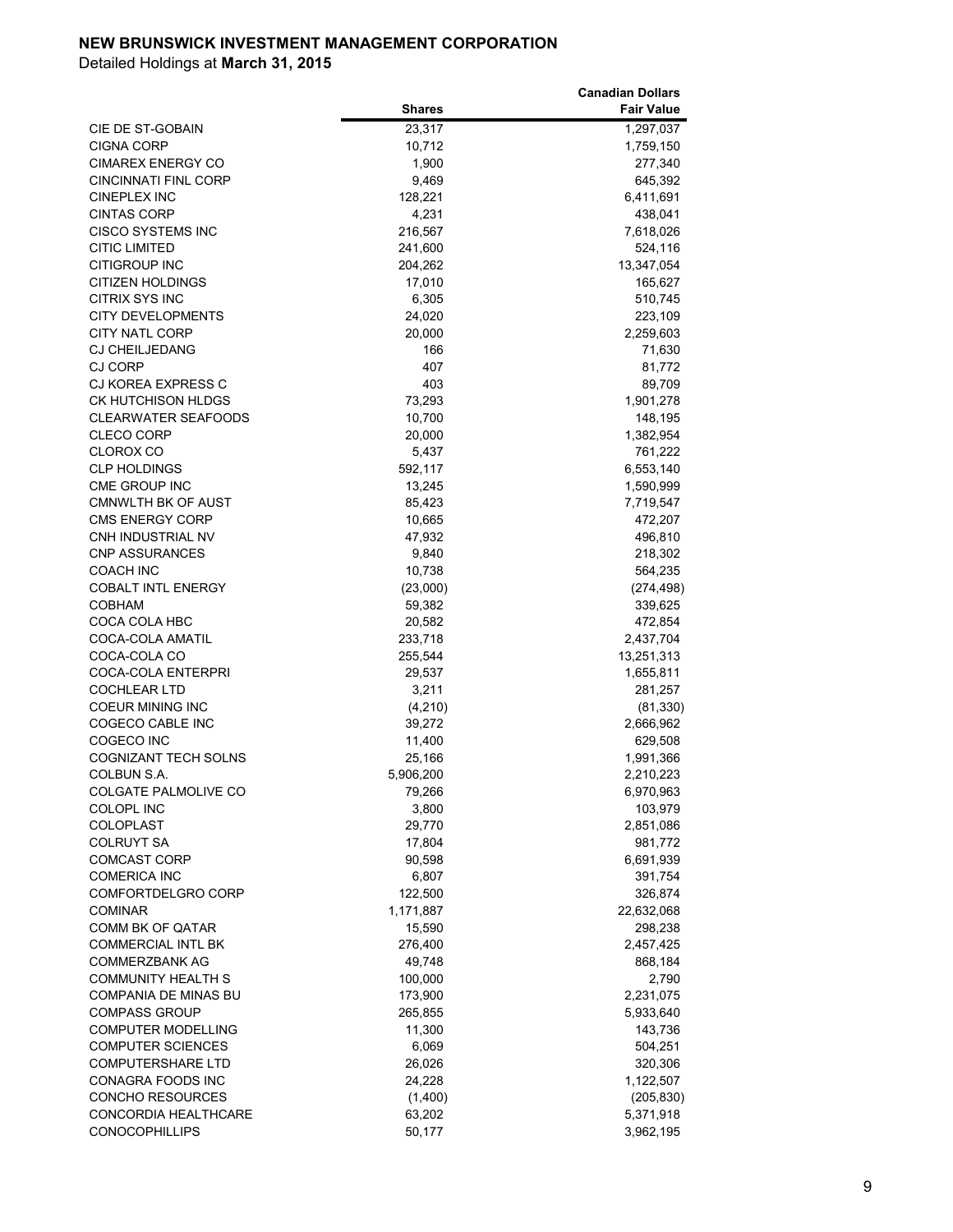|                                                  |                    | <b>Canadian Dollars</b> |
|--------------------------------------------------|--------------------|-------------------------|
|                                                  | <b>Shares</b>      | <b>Fair Value</b>       |
| <b>CONSOL ENERGY INC</b>                         | 9,650              | 341,348                 |
| CONSOLDTD EDISON INC                             | 65,433             | 5,062,309               |
| <b>CONSTELLATION BRANDS</b>                      | 7,033              | 1,036,588               |
| <b>CONSTELLATION SFTWR</b>                       | 18,844             | 8,273,724               |
| <b>CONTACT ENERGY</b>                            | 177,518            | 1,008,213               |
| CONTINENTAL AG                                   | 5,789              | 1,734,713               |
| <b>CONTINENTAL RES</b>                           | (4,000)            | (221, 547)              |
| COPPER MOUNTAIN MIN                              | 70,000             | 81,200                  |
| <b>CORE LABORATORIES</b>                         | 6,280              | 832,255                 |
| <b>CORNING INCORPORATED</b>                      | 53,482             | 1,538,412               |
| CORPBANCA                                        | 79,755,431         | 1,072,646               |
| <b>CORUS ENTERTAINMT</b>                         | 145,511            | 2,799,632               |
| <b>COSTCO WHSL CORP</b>                          | 47,615             | 9,148,799               |
| COTT CORP                                        | 103,958            | 1,230,863               |
| COUSINS PPTYS INC                                | 348,900            | 4,690,605               |
| COWAY CO LTD                                     | 2,400              | 250,686                 |
| <b>CREDICORP LTD</b>                             | 2,000              | 356,216                 |
| <b>CREDIT AGRICOLE</b>                           | 53,606             | 997,126                 |
| <b>CREDIT SAISON CO</b>                          | 7,119              | 162,243                 |
| <b>CREDIT SUISSE GRP AG</b>                      | 80,089             | 2,733,973               |
| <b>CREE INC</b>                                  | (4,900)            | (220, 559)              |
| <b>CRESCENT POINT ENRGY</b>                      | 101,706            | 2,895,570               |
| <b>CREW ENERGY</b>                               | 53,804             | 256,107                 |
| <b>CRH</b>                                       | 42,654             | 1,405,785               |
| <b>CRODA INTL</b>                                | 7,201              | 370,826                 |
| <b>CROMBIE</b>                                   | 594,051            | 8,051,868               |
| <b>CROWN CASTLE INTL</b>                         | 147,486            | 15,439,643              |
| <b>CROWN HOLDINGS INC</b>                        | 3,700              | 253,500                 |
| <b>CROWN RESORTS LTD</b>                         | 17,641             | 228,205                 |
| <b>CSL LTD</b>                                   | 38,624             | 3,442,558               |
| CSX CORP                                         | 41,021             | 1,723,132               |
| CUBESMART                                        | 141,300            | 4,356,614               |
| CUMMINS INC                                      | 6,818              | 1,198,857               |
| <b>CVS HEALTH CORP</b><br><b>D H CORPORATION</b> | 46,498             | 6,086,646<br>2,000,000  |
| D R HORTON INC                                   | 2,000,000<br>8,359 |                         |
| <b>DAI NIPPON PRINTNG</b>                        | 26,154             | 301,937<br>322,609      |
| DAICEL CORPORATION                               | 17,000             | 257,271                 |
| DAIHATSU MOTOR CO                                | 12,167             | 236,170                 |
| DAI-ICHI LIFE INS                                | 55,781             | 1,028,257               |
| DAIICHI SANKYO COM                               | 35,135             | 707,597                 |
| <b>DAIKIN INDUSTRIES</b>                         | 12,092             | 1,027,481               |
| DAIMLER AG                                       | 50,737             | 6,192,584               |
| DAITO TRUST CONST                                | 3,645              | 516,782                 |
| DAIWA HOUSE INDS                                 | 30,520             | 764,208                 |
| DAIWA SECS GROUP                                 | 85,462             | 853,807                 |
| <b>DANAHER CORP</b>                              | 25,546             | 2,755,133               |
| <b>DANONE</b>                                    | 80,637             | 6,868,421               |
| DANSKE BANK A/S                                  | 33,223             | 1,109,994               |
| DARDEN RESTAURANT                                | 4,620              | 406,301                 |
| <b>DASSAULT SYSTEMES</b>                         | 55,911             | 4,801,880               |
| DAVITA HEALTHCRE PAR                             | 10,286             | 1,060,357               |
| DBS GROUP HLDGS                                  | 91,390             | 1,717,997               |
| DCT INDUSTRIAL TRUST                             | 40,100             | 1,777,008               |
| DDR CORP                                         | 405,800            | 9,688,088               |
| DEERE & CO                                       | (101, 125)         | (11, 323, 796)          |
| DELEK GROUP                                      | 241                | 78,749                  |
| DELHAIZE GROUP                                   | 5,551              | 632,135                 |
| DELPHI AUTOMOTIVE                                | 11,900             | 1,203,497               |
| DELPHI ENERGY CORP                               | 72,600             | 105,996                 |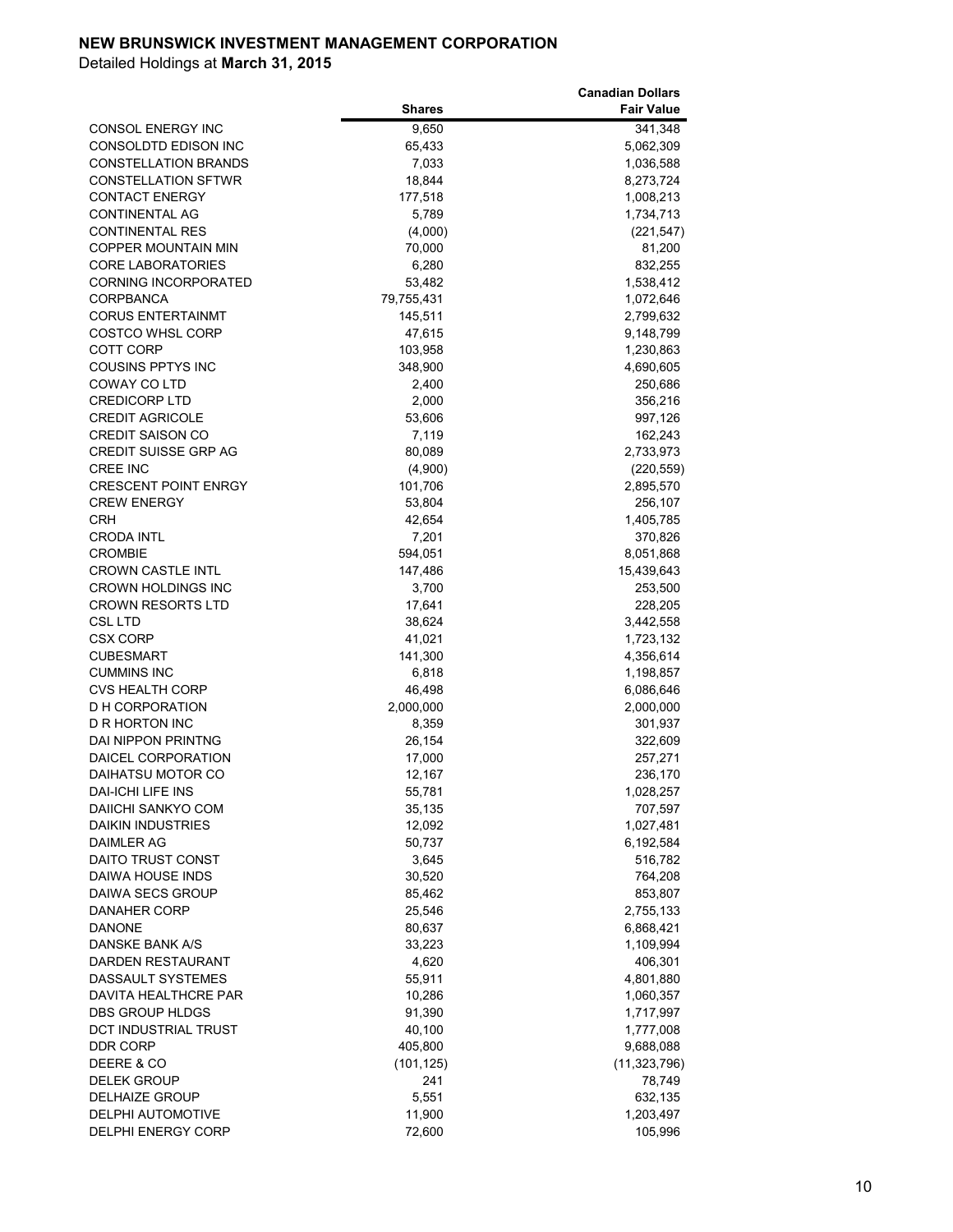|                                              |                   | <b>Canadian Dollars</b> |
|----------------------------------------------|-------------------|-------------------------|
|                                              | <b>Shares</b>     | <b>Fair Value</b>       |
| <b>DELTA AIR LINES</b>                       | 32,400            | 1,847,538               |
| DELTA LLOYD NV                               | 13,101            | 312,567                 |
| <b>DENSO CORP</b>                            | 25,473            | 1,475,006               |
| <b>DENTSPLY INTL INC</b>                     | 10,004            | 646,616                 |
| <b>DENTSU INC</b>                            | 11,705            | 636,611                 |
| <b>DESCARTES SYSTEMS</b><br>DETOUR GOLD CORP | 102,277           | 1,954,513               |
| DEUTSCHE ANNINGTON                           | 103,100<br>17,852 | 1,108,325<br>757,741    |
| DEUTSCHE BANK AG                             | 72,490            | 3,190,774               |
| DEUTSCHE BANK AG NAM                         | 26,165            | 1,152,517               |
| DEUTSCHE BOERSE AG                           | 9,985             | 1,033,032               |
| DEUTSCHE LUFTHANSA                           | 12,155            | 216,258                 |
| DEUTSCHE POST AG                             | 50,845            | 2,012,223               |
| DEUTSCHE TELEKOM                             | 258,128           | 5,986,445               |
| DEUTSCHE WOHNEN AG                           | 16,742            | 542,904                 |
| <b>DEVON ENERGY CORP</b>                     | 13,040            | 997,445                 |
| <b>DEXUS PROPERTY GROUP</b>                  | 41,287            | 302,798                 |
| <b>DGB FINANCIAL GROUP</b>                   | 15,400            | 212,718                 |
| DH CORPORATION                               | 314,609           | 12,002,022              |
| DHX MEDIA LTD                                | 15,600            | 142,584                 |
| <b>DIAGEO</b>                                | 270,054           | 9,441,308               |
| DIAMOND OFFSHORE DRL                         | 2,900             | 98,536                  |
| DIGI.COM.BERHAD                              | 113,900           | 245,390                 |
| DIRECT LINE INS GR                           | 86,200            | 516,991                 |
| <b>DIRECTV</b>                               | 40,961            | 4,421,016               |
| <b>DISCOVER FINL SVCS</b>                    | 18,349            | 1,311,379               |
| <b>DISCOVERY COMMUNIC</b>                    | 16,200            | 686,443                 |
| <b>DISH NETWORK CORP</b>                     | (1,700)           | (151, 057)              |
| <b>DISTRIBUIDORA INTL</b>                    | 30,270            | 299,993                 |
| <b>DIXONS CARPHONE</b>                       | 193,950           | 1,504,907               |
| DNB ASA                                      | 50,988            | 1,039,265               |
| DOHA BANK                                    | 21,200            | 370,901                 |
| DOLLAR GEN CORP                              | 12,100            | 1,156,814               |
| DOLLAR TREE INC                              | 59,969            | 6,171,782               |
| <b>DOLLARAMA</b>                             | 226,555           | 16,040,094              |
| <b>DOMINION DIAMOND CRP</b>                  | 115,187           | 2,492,647               |
| <b>DOMINION RES INC VA</b>                   | 68,383            | 6,146,566               |
| DON QUIJOTE HLDGS<br><b>DONGBU INSURANCE</b> | 3,600<br>2,200    | 371,823                 |
| <b>DOOSAN</b>                                | 290               | 124,190                 |
| DOREL INDUSTRIES INC                         | 40,339            | 38,568<br>1,418,723     |
| <b>DOVER CORP</b>                            | 6,954             | 609,622                 |
| DOW CHEMICAL COMPANY                         | 44,601            | 2,737,865               |
| DR PEPPER SNAPPLE                            | 62,394            | 6,249,054               |
| <b>DREAM GLOBAL</b>                          | 800,028           | 7,925,613               |
| DREAM OFFICE                                 | 818,850           | 21,729,544              |
| DREAM UNLIMITED CORP                         | 15,305            | 141,112                 |
| DSV                                          | 8,591             | 338,334                 |
| DTE ENERGY CO                                | 49,497            | 5,108,796               |
| DU PONT E I DE NEMOU                         | 37,805            | 3,426,849               |
| DUKE ENERGY CORP                             | 80,878            | 7,875,906               |
| DUN & BRADSTREET COR                         | 1,400             | 227,919                 |
| DUNDEE PREC MTLS INC                         | 61,300            | 166,736                 |
| E*TRADE FINANCIAL                            | 12,482            | 452,052                 |
| E.ON SE                                      | 104,953           | 1,982,212               |
| EAST JAPAN RAILWAY                           | 17,523            | 1,783,943               |
| <b>EASTGROUP PROPERTIES</b>                  | 33,300            | 2,539,976               |
| <b>EASTMAN CHEM CO</b>                       | 6,493             | 573,655                 |
| <b>EASYJET</b>                               | 7,829             | 277,020                 |
| EATON CORPORATION                            | 19,459            | 1,676,749               |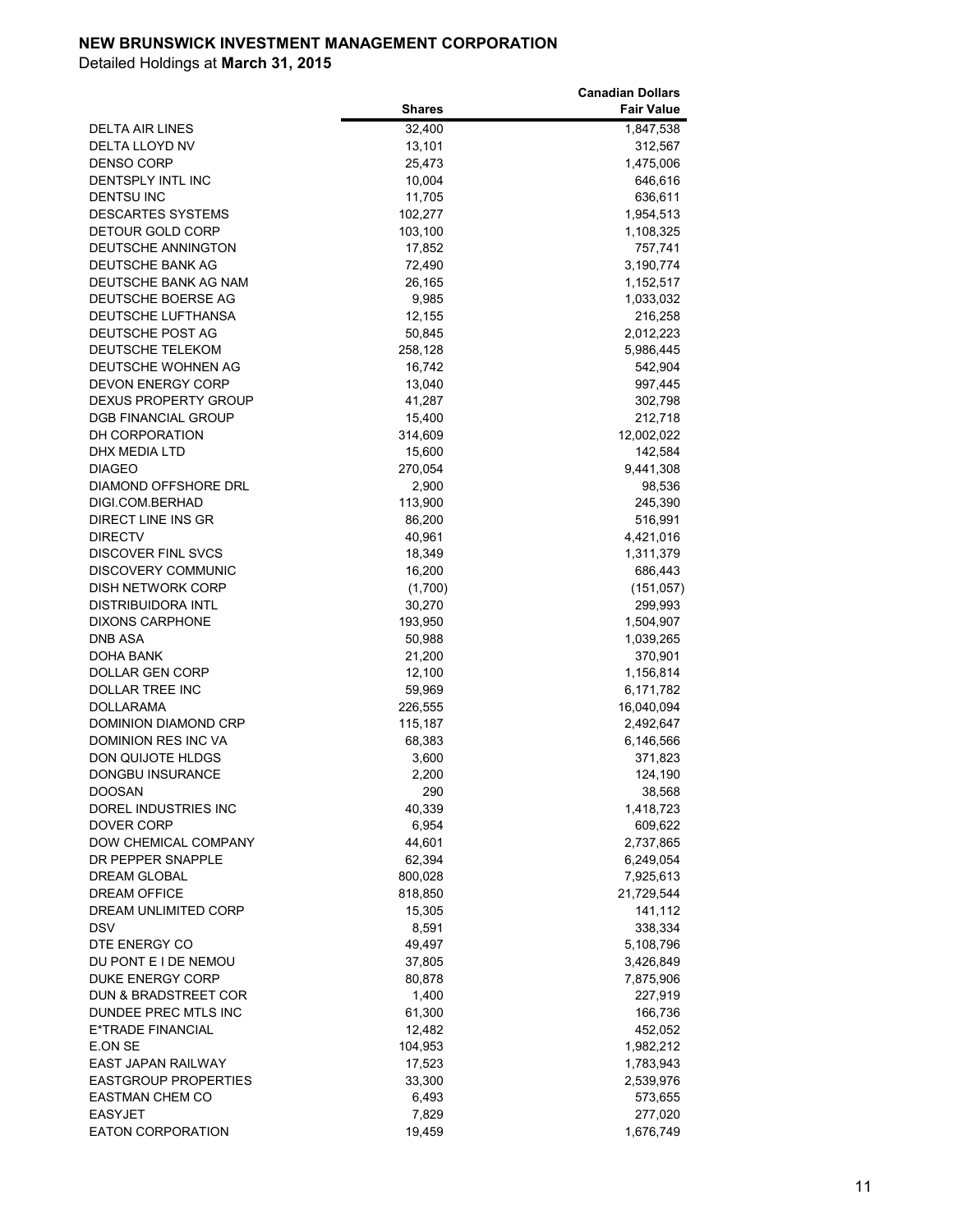|                             |               | <b>Canadian Dollars</b> |
|-----------------------------|---------------|-------------------------|
|                             | <b>Shares</b> | <b>Fair Value</b>       |
| <b>EBAY INC</b>             | 45,435        | 3,323,822               |
| <b>ECOLAB INC</b>           | 11,068        | 1,610,498               |
| <b>EDENRED</b>              | 10,963        | 346,184                 |
| <b>EDF</b>                  | 14,573        | 442,835                 |
| <b>EDISON INTL</b>          | 12,980        | 1,035,288               |
|                             |               |                         |
| EDP ENERGIAS PORTU          | 114,296       | 541,805                 |
| <b>EDWARDS LIFESCIENCE</b>  | 4,200         | 758,864                 |
| EISAI CO                    | 112,990       | 10,184,483              |
| ELDORADO GOLD CORP          | 149,492       | 868,549                 |
| <b>ELEC POWER DEV</b>       | 8,500         | 363,554                 |
| <b>ELECTROLUX</b>           | 12,351        | 448,378                 |
| ELECTRONIC ARTS INC         | 11,454        | 854,412                 |
| <b>ELEKTA</b>               | 242,388       | 2,756,935               |
| <b>ELEMENT FINANCIAL</b>    | 318,608       | 5,454,569               |
| ELI LILLY & CO              | 97,666        | 8,999,140               |
| ELISA OYJ                   | 110,833       | 3,527,722               |
| <b>E-MART CO LTD</b>        | 393           | 104,531                 |
| <b>EMC CORP MASS</b>        | 87,951        | 2,864,001               |
| <b>EMCORE CORPORATION</b>   | 144,188       | 994,833                 |
| <b>EMERA INC</b>            | (156, 530)    | (6,449,036)             |
| <b>EMERSON ELEC CO</b>      | 28,895        | 2,074,983               |
| <b>EMPIRE LTD</b>           | 81,767        | 7,220,844               |
| <b>EMPIRE STATE REALTY</b>  | 153,600       | 3,664,393               |
| <b>EMPRESA NAC ELEC</b>     | 1,000         | 1,894                   |
| <b>EMPRESAS CMPC</b>        |               | 41,102                  |
|                             | 11,800        |                         |
| <b>EMPRESAS COPEC SA</b>    | 32,500        | 477,573                 |
| <b>EMS-CHEMIE HLDG AG</b>   | 6,201         | 3,203,928               |
| <b>ENAGAS SA</b>            | 11,665        | 422,538                 |
| <b>ENBRIDGE INC</b>         | 552,351       | 33,721,029              |
| <b>ENBRIDGE INCOME FD</b>   | 90,067        | 3,371,073               |
| ENCANA CORPORATION          | 452,290       | 6,395,381               |
| <b>ENDEAVOUR SILVER</b>     | (37, 100)     | (88, 669)               |
| <b>ENDESA SA</b>            | 19,008        | 465,391                 |
| <b>ENDO INTL PLC</b>        | 7,500         | 853,249                 |
| <b>ENEA SA</b>              | 99,500        | 549,069                 |
| <b>ENEL</b>                 | 345,723       | 1,980,734               |
| <b>ENEL GREEN POWER S</b>   | 99,726        | 235,894                 |
| <b>ENERCARE INC</b>         | 88,900        | 1,361,948               |
| <b>ENERFLEX LTD</b>         | 67,550        | 1,043,556               |
| <b>ENERGA SA</b>            | 19,500        | 162,192                 |
| <b>ENERGEN CORP</b>         | (2,200)       | (184, 157)              |
| <b>ENERGY ABSOLUTE</b>      | 1,196,900     | 1,175,908               |
| <b>ENERGY DEVP CORP</b>     | 12,880,700    | 3,102,102               |
| <b>ENERPLUS CORP</b>        | 159,664       | 2,058,069               |
| ENI                         | 190,568       | 4,181,131               |
| <b>ENSCO PLC</b>            | 10,600        | 283,265                 |
| <b>ENSIGN ENERGY SERVCS</b> | 18,900        | 189,945                 |
| <b>ENTERGY CORP</b>         | 45,479        | 4,469,702               |
| EOG RESOURCES INC           | 21,326        | 2,480,010               |
| <b>EQT CORPORATION</b>      | 4,200         |                         |
|                             |               | 441,437                 |
| <b>EQUIFAX INC</b>          | 5,297         | 624,791                 |
| <b>EQUINIX INC</b>          | 2,327         | 687,218                 |
| <b>EQUITY ONE</b>           | 52,100        | 1,763,633               |
| <b>EQUITY RESIDENTIAL</b>   | 119,350       | 11,869,426              |
| ERICSSON(LM)TEL             | 160,370       | 2,552,974               |
| <b>ERSTE GROUP BK AG</b>    | 14,129        | 440,778                 |
| <b>ESSENTIAL ENRGY SVCS</b> | 84,600        | 89,676                  |
| <b>ESSEX PPTY TR INC</b>    | 29,800        | 8,743,574               |
| <b>ESSILOR INTL</b>         | 35,191        | 5,112,253               |
| ESTEE LAUDER CO             | 9,392         | 990,591                 |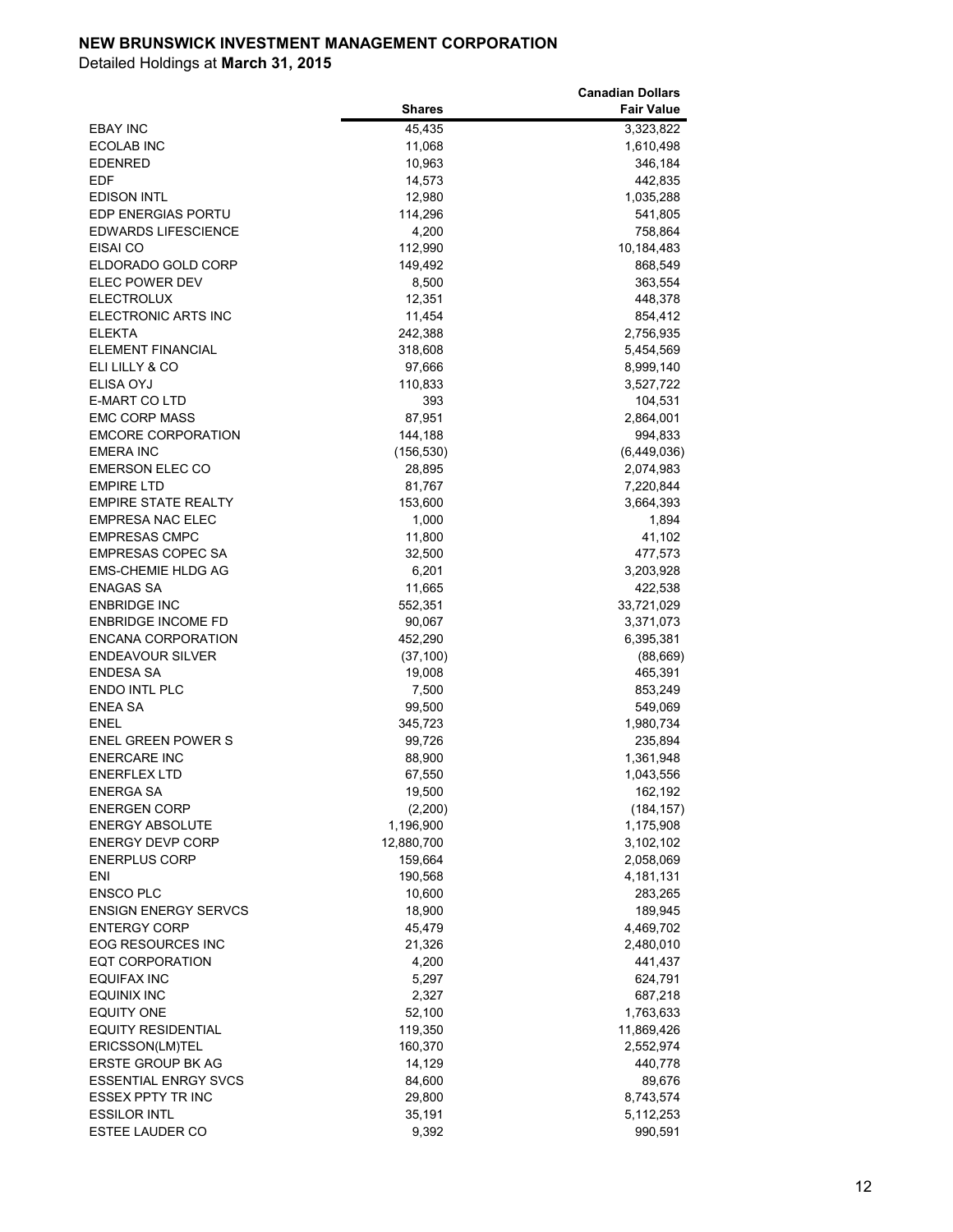|                                         |                   | <b>Canadian Dollars</b> |
|-----------------------------------------|-------------------|-------------------------|
|                                         | <b>Shares</b>     | <b>Fair Value</b>       |
| EURAZEO                                 | 2,116             | 183,717                 |
| EUTELSAT COMMUNICA                      | 40,963            | 1,718,087               |
| <b>EVA AIRWAYS</b>                      | 356,400           | 331,070                 |
| <b>EVEREST RE GROUP LTD</b>             | 15,500            | 3,420,605               |
| EVERGRANDE REAL ES                      | 738,900           | 471,949                 |
| <b>EVERSOURCE ENERGY</b>                | 84,700            | 5,427,112               |
| <b>EXELON CORP</b>                      | 40,457            | 1,724,583               |
| EXOR                                    | 5,667             | 325,987                 |
| <b>EXPEDIA INC</b>                      | 4,172             | 498,075                 |
| EXPEDITORS INTL WASH                    | 8,258             | 504,619                 |
| <b>EXPERIAN</b><br>EXPRESS SCRIPTS HLDG | 51,358            | 1,078,566               |
| <b>EXTENDICARE INC</b>                  | 32,167            | 3,539,991               |
| EXXON MOBIL CORP                        | 98,735<br>224,107 | 745,449<br>24,159,967   |
| <b>F5 NETWORKS INC</b>                  | 2,800             | 408,180                 |
| <b>FACEBOOK INC</b>                     | 85,200            | 8,884,084               |
| FAIRFAX FINL HOLDNGS                    | 15,181            | 10,778,510              |
| <b>FAMILY DOLLAR STORES</b>             | 13,944            | 1,401,373               |
| <b>FAMILYMART CO</b>                    | 69,678            | 3,708,700               |
| <b>FANUC CORP</b>                       | 10,108            | 2,802,141               |
| <b>FAR EASTONE TELECO</b>               | 849,300           | 2,595,420               |
| FAST RETAILING CO                       | 2,761             | 1,355,714               |
| FASTENAL CO                             | 11,754            | 617,696                 |
| FEDERAL RLTY INVT TR                    | 76,400            | 14,338,301              |
| <b>FEDERATION CENTRES</b>               | 76,997            | 226,474                 |
| <b>FEDEX CORP</b>                       | 11,000            | 2,311,033               |
| <b>FERROVIAL SA</b>                     | 21,940            | 590,896                 |
| <b>FIAT CHRYSLER AUTO</b>               | 46,939            | 967,288                 |
| <b>FIBRA UNO</b>                        | 331,800           | 1,114,402               |
| FIBRIA CELULOSE SA                      | 29,700            | 531,961                 |
| FIDELITY NATL INFO                      | 11,219            | 968,430                 |
| FIFTH THIRD BANCORP                     | 31,770            | 764,778                 |
| FINMECCANICA SPA                        | 20,011            | 301,591                 |
| <b>FINNING INTL</b>                     | 58,154            | 1,370,108               |
| FIREEYE INC                             | (3,400)           | (169, 255)              |
| <b>FIRST CAPTL REALTY</b>               | 160,557           | 3,202,309               |
| <b>FIRST FINANCIAL HOLD</b>             | 1,808,100         | 1,361,241               |
| <b>FIRST GULF BANK</b>                  | 270,900           | 1,363,823               |
| FIRST MAJESTIC SILV                     | 43,200            | 295,056                 |
| FIRST NATIONAL FINC                     | 10,300            | 212,541                 |
| FIRST PACIFIC CO                        | 114,800           | 145,149                 |
| FIRST QUANTUM MNRL                      | 63,679            | 977,473                 |
| <b>FIRST SOLAR</b>                      | 3,000             | 227,495                 |
| <b>FIRSTENERGY CORP</b>                 | 22,604            | 1,005,123               |
| <b>FIRSTSERVICE CORP</b>                | 47,929            | 3,934,819               |
| <b>FISERV INC</b>                       | 9,646             | 971,381                 |
| FISSION 3.0 CORP                        | 740,600           | 66,654                  |
| <b>FISSION URANIUM CORP</b>             | 4,598,032         | 6,069,402               |
| FLETCHER BUILDING                       | 32,346            | 258,667                 |
| FLIGHT CENTRE TRAVEL                    | 3,749             | 143,823                 |
| FLIR SYS INC                            | 4,700             | 186,460                 |
| <b>FLOWSERVE CORP</b>                   | 5,337             | 383,595                 |
| <b>FLUOR CORPORATION</b>                | 6,266             | 456,214                 |
| <b>FMC CORP</b>                         | 5,400             | 393,225                 |
| FMC TECHNOLOGIES INC                    | 10,100            | 474,092                 |
| FONCIERE DES REGIO                      | 1,795             | 225,042                 |
| FORD MOTOR CO                           | 163,683           | 3,350,650               |
| <b>FORTESCUE METALS</b>                 | 103,584           | 196,435                 |
| <b>FORTIS INC</b>                       | 453,280           | 17,487,542              |
| FORTUM OYJ                              | 56,499            | 1,503,208               |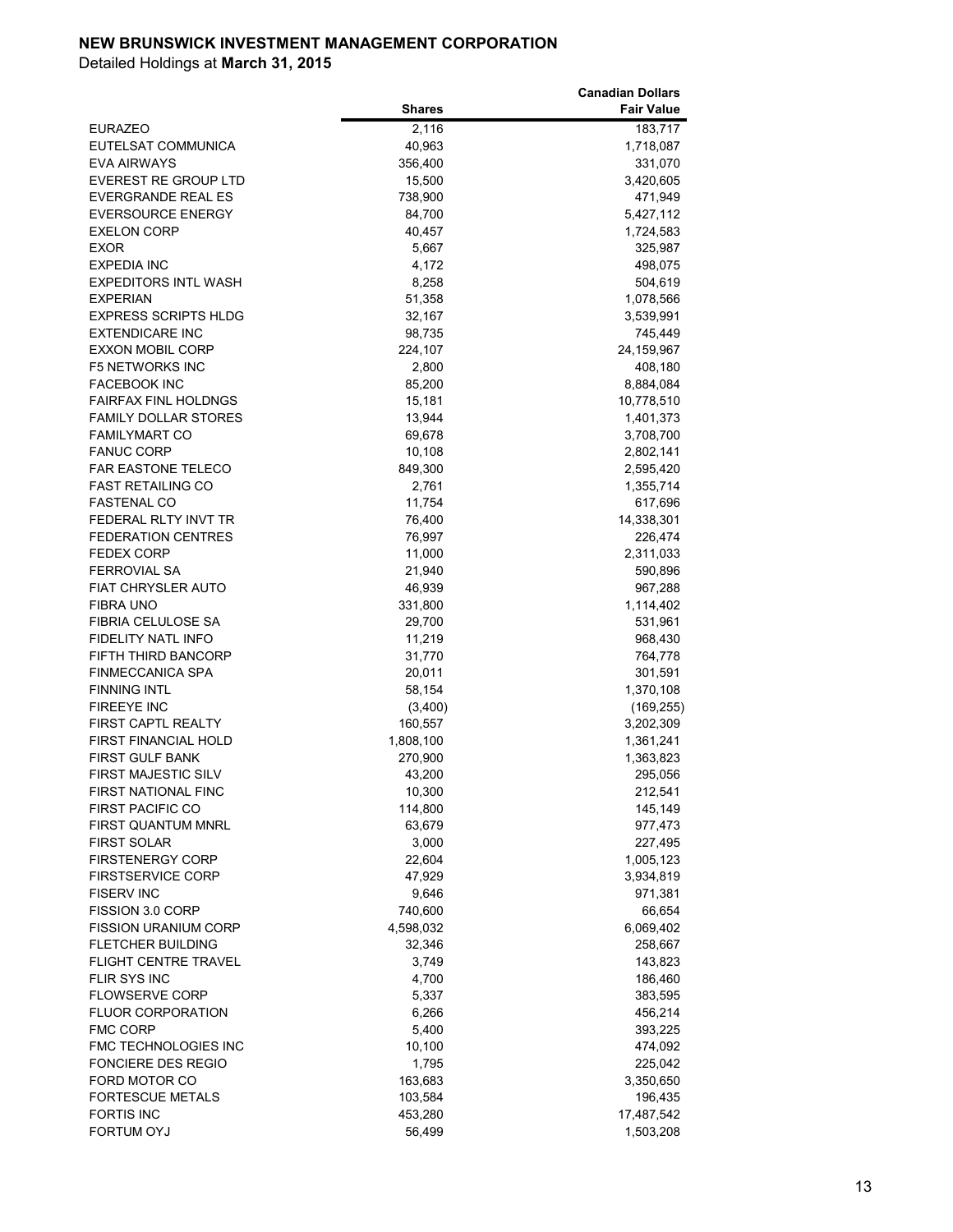|                                                           |                  | <b>Canadian Dollars</b> |
|-----------------------------------------------------------|------------------|-------------------------|
|                                                           | <b>Shares</b>    | <b>Fair Value</b>       |
| <b>FORTUNA SILVER MINES</b>                               | 36,900           | 176,382                 |
| <b>FOSCHINI</b>                                           | 103,700          | 1,957,318               |
| <b>FOSSIL INC</b>                                         | 1,900            | 198,686                 |
| <b>FOSUN INTERNATIONAL</b>                                | 1,475,300        | 3,619,786               |
| <b>FRANCO NEVADA CORP</b>                                 | 182,000          | 11,171,160              |
| <b>FRANKLIN RES INC</b>                                   | 16,350           | 1,067,318               |
| <b>FRAPORT AG</b>                                         | 2,041            | 154,552                 |
| <b>FREEHOLD ROYALTIES</b>                                 | 88,649           | 1,598,341               |
| FREEPORT-MCMORAN INC                                      | 42,112           | 1,012,132               |
| <b>FREESCALE SEMICNDUC</b>                                | (25,000)         | (1, 292, 398)           |
| <b>FRESENIUS MED CARE</b><br><b>FRESENIUS SE&amp;KGAA</b> | 68,200<br>83,506 | 7,185,737<br>6,314,280  |
| <b>FRESNILLO PLC</b>                                      | 213,331          | 2,737,424               |
| <b>FRIENDS LIFE GROUP</b>                                 | 72,454           | 563,415                 |
| <b>FRONTIER COMMUNICA</b>                                 | 43,411           | 388,160                 |
| <b>FUCHS PETROLUB SE</b>                                  | 4,600            | 233,011                 |
| <b>FUJI ELECTRIC COL</b>                                  | 34,400           | 205,986                 |
| <b>FUJI FILM HLD CORP</b>                                 | 24,082           | 1,087,618               |
| FUJI HEAVY INDS                                           | 30,551           | 1,287,664               |
| <b>FUJITSU</b>                                            | 96,752           | 836,936                 |
| <b>FUKUOKA FINANCIAL</b>                                  | 38,663           | 252,744                 |
| G4S                                                       | 88,278           | 490,949                 |
| <b>GALAXY ENTERTAINMENT</b>                               | 119,450          | 688,801                 |
| <b>GALP ENERGIA</b>                                       | 18,198           | 249,142                 |
| <b>GAMESTOP CORP HLDG</b>                                 | 5,243            | 252,422                 |
| <b>GANNETT INC</b>                                        | 9,738            | 460,434                 |
| <b>GAP INC</b>                                            | 10,221           | 561,700                 |
| <b>GARMIN LTD</b>                                         | 5,200            | 313,402                 |
| <b>GAS NATURAL SDG</b>                                    | 17,645           | 501,983                 |
| <b>GDF SUEZ</b>                                           | 76,088           | 1,904,853               |
| <b>GEA GROUP AG</b>                                       | 9,721            | 595,551                 |
| <b>GEBERIT</b>                                            | 2,030            | 966,141                 |
| <b>GECINA</b>                                             | 1,770            | 302,995                 |
| <b>GEDEON RICHTER PLC</b>                                 | 100              | 1,746                   |
| <b>GEELY AUTOMOBILE H</b>                                 | 3,034,100        | 1,977,586               |
| <b>GEMALTO</b><br><b>GENERAL DYNAMICS</b>                 | 4,570<br>13,165  | 461,056<br>2,266,307    |
| <b>GENERAL ELECTRIC CO</b>                                | 486,591          | 15,455,895              |
| <b>GENERAL GROWTH PPTYS</b>                               | 247,100          | 9,260,879               |
| <b>GENERAL MILLS INC</b>                                  | 111,047          | 7,971,596               |
| <b>GENERAL MOTORS CO</b>                                  | 56,400           | 2,682,455               |
| <b>GENTING SINGAPORE</b>                                  | 287,989          | 244,630                 |
| <b>GENUINE PARTS CO</b>                                   | 8,034            | 956,374                 |
| <b>GENWORTH FINANCIAL</b>                                 | 24,784           | 229,779                 |
| <b>GENWORTH MI CANADA</b>                                 | 47,300           | 1,324,400               |
| <b>GEORGE WESTON LTD</b>                                  | 80,402           | 8,099,697               |
| <b>GETINGE</b>                                            | 10,721           | 336,303                 |
| <b>GIBSON ENERGY</b>                                      | 274,351          | 7,215,431               |
| GILDAN ACTIVEWEAR                                         | 201,952          | 7,540,888               |
| GILEAD SCIENCES INC                                       | 60,216           | 7,494,380               |
| GIVAUDAN AG                                               | 508              | 1,167,136               |
| <b>GJENSIDIGE FORSIKR</b>                                 | 9,840            | 215,255                 |
| <b>GKN</b>                                                | 81,770           | 551,302                 |
| <b>GLAXOSMITHKLINE</b>                                    | 363,201          | 10,557,034              |
| <b>GLENCORE PLC</b>                                       | 582,976          | 3,133,648               |
| <b>GLENTEL INC</b>                                        | (33,600)         | (793, 296)              |
| <b>GLOBAL LOGISTIC PR</b>                                 | 161,900          | 396,131                 |
| <b>GLOBAL X FDS</b>                                       | 327,300          | 4,271,529               |
| <b>GLOBE TELECOM IN</b>                                   | 1,200            | 68,476                  |
| <b>GOLD FIELDS LTD</b>                                    | 408,300          | 2,190,297               |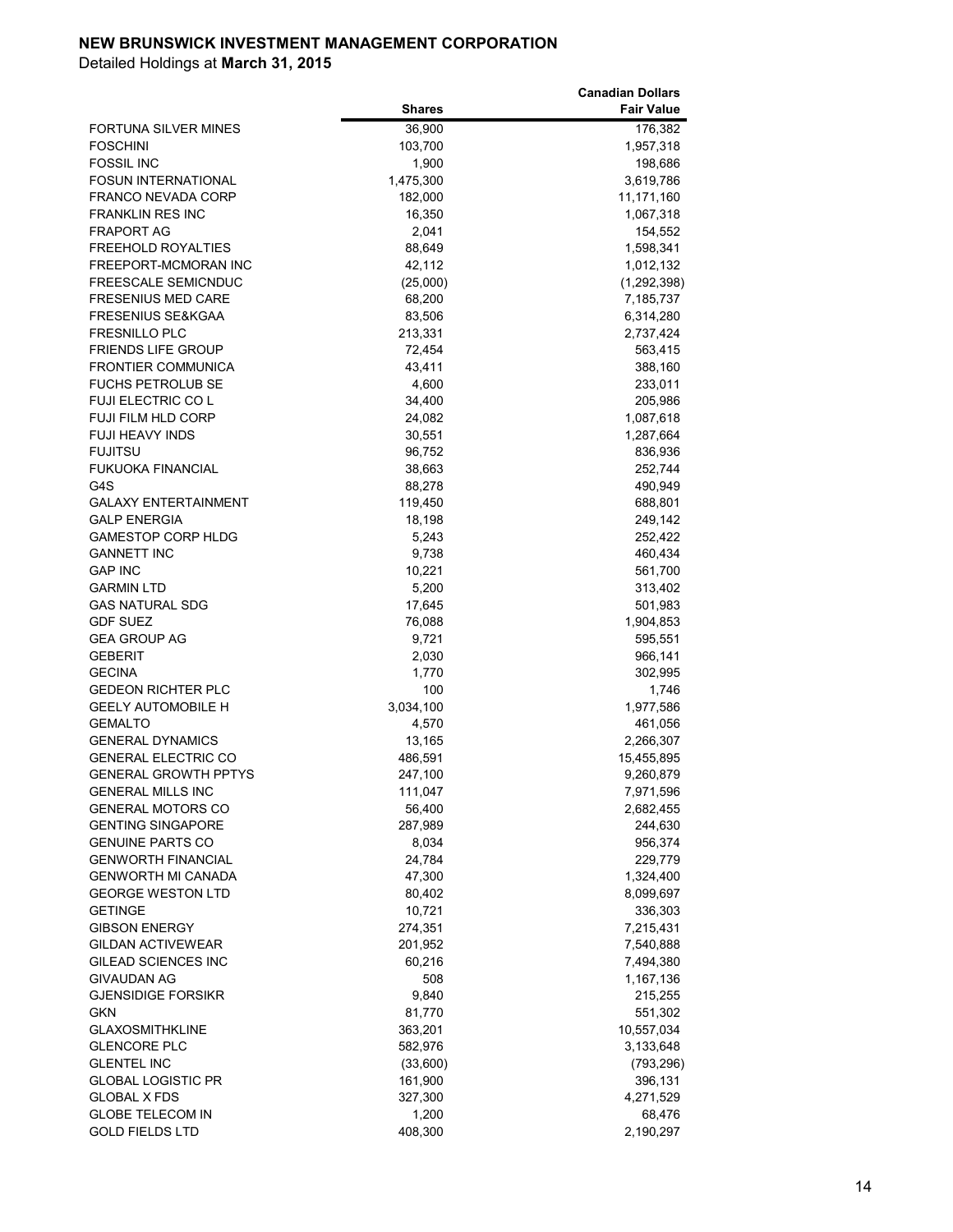|                              |                 | <b>Canadian Dollars</b> |
|------------------------------|-----------------|-------------------------|
|                              | <b>Shares</b>   | <b>Fair Value</b>       |
| GOLDCORP INC                 | 184,409         | 4,226,654               |
| GOLDEN AGRI RESOUR           | 372,438         | 146,147                 |
| <b>GOLDMAN SACHS GROUP</b>   | 16,519          | 3,938,168               |
| GOODMAN GROUP                | 85,178          | 523,325                 |
| GOODYEAR TIRE & RUBR         | 11,031          | 378,866                 |
| <b>GOOGLE INC</b>            | 28,534          | 19,932,255              |
| <b>GPE EUROTUNNEL SE</b>     | 22,606          | 410,194                 |
| GPT GROUP                    | 982,874         | 372,915                 |
| GRAINGER W W INC             | 2,355           | 704,328                 |
| <b>GRAN TIERRA ENERGY</b>    | 156,810         | 542,563                 |
| <b>GRANITE REAL ESTATE</b>   | 287,279         | 12,833,327              |
| <b>GREAT CDN GAMING</b>      | 20,800          | 479,648                 |
| <b>GREAT WALL MOTOR</b>      | 165,500         | 1,481,532               |
| <b>GREAT-WEST LIFECO</b>     | (351, 925)      | (12, 887, 494)          |
| <b>GRIFOLS SA</b>            | 8,230           | 447,561                 |
| <b>GROUPE BRUXELLES L</b>    | 3,841           | 403,079                 |
| <b>GRUMA SAB DE CV</b>       |                 | 1,256,969               |
|                              | 77,900<br>9,700 |                         |
| GRUPA LOTOS S.A.             |                 | 87,743                  |
| <b>GRUPO AEROPORTUARI</b>    | 103,400         | 861,593                 |
| <b>GRUPO LALA SAB DE</b>     | 228,800         | 586,997                 |
| GS HOLDINGS CORP             | 6,400           | 313,426                 |
| <b>GUDANG GARAM(PERUS)</b>   | 14,700          | 72,619                  |
| <b>GULF INTERNATIONA</b>     | 18,800          | 627,746                 |
| <b>GUNGHO ONLINE ENTE</b>    | 17,800          | 88,351                  |
| <b>GUNMA BANK</b>            | 20,700          | 177,510                 |
| <b>H&amp;R REAL EST INV</b>  | 1,712,080       | 39,942,831              |
| <b>HACHIJUNI BANK</b>        | 21,600          | 193,439                 |
| <b>HAKUHODO DY HLDGS</b>     | 13,000          | 175,594                 |
| <b>HALLA VISTEON CLIM</b>    | 2,100           | 92,055                  |
| <b>HALLIBURTON</b>           | 17,701          | 985,114                 |
| <b>HAMAMATSU PHOTONIC</b>    | 7,084           | 271,943                 |
| HAMMERSON                    | 38,984          | 487,409                 |
| <b>HANERGY THIN FILM</b>     | 1,543,100       | 1,759,471               |
| <b>HANESBRANDS INC</b>       | 16,466          | 699,817                 |
| <b>HANG LUNG PROP</b>        | 127,514         | 454,095                 |
| <b>HANG SENG BANK</b>        | 214,084         | 4,913,525               |
| <b>HANKOOK TIRE CO</b>       | 1,500           | 77,654                  |
| <b>HANKYU HANSHIN HLD</b>    | 54,491          | 427,572                 |
| <b>HANNOVER RUCK SE</b>      | 3,132           | 409,832                 |
| <b>HANSSEM CO</b>            | 100             | 21,062                  |
| <b>HANWHA</b>                | 1,200           | 49,795                  |
| <b>HANWHA LIFE INSURA</b>    | 110,200         | 927,143                 |
| HARGREAVES LANSDOW           | 12,230          | 264,889                 |
| <b>HARLEY DAVIDSON INC</b>   | 8,107           | 624,535                 |
| <b>HARMAN INTL INDS</b>      | 3,000           | 508,449                 |
| <b>HARRIS CORP DEL</b>       | 6,884           | 687,652                 |
| <b>HARTFORD FINL SVCS</b>    | 20,590          | 1,097,189               |
| <b>HARVEY NORMAN HLDG</b>    | 324,098         | 1,395,425               |
| HASBRO INC                   | 4,910           | 393,818                 |
| HCA HLDGS INC                | 12,100          | 1,154,512               |
| HCP INC                      | 114,818         | 6,292,399               |
| HEALTH CARE REIT INC         | 105,414         | 10,342,767              |
| <b>HEALTHCARE RLTY TR</b>    | 149,000         | 5,249,773               |
| <b>HEALTHSCOPE LTD</b>       | 61,600          | 182,378                 |
| <b>HEICO CORP</b>            | (313, 628)      | (24, 292, 082)          |
| <b>HEICO CORP NEW</b>        | 405,863         | 25,501,014              |
| HEIDELBERGCEMENT             | 7,624           | 765,434                 |
| <b>HEINEKEN HOLDING</b>      | 4,992           | 435,253                 |
| <b>HEINEKEN NV</b>           | 11,928          | 1,152,442               |
| <b>HELMERICH &amp; PAYNE</b> | 4,400           | 379,866                 |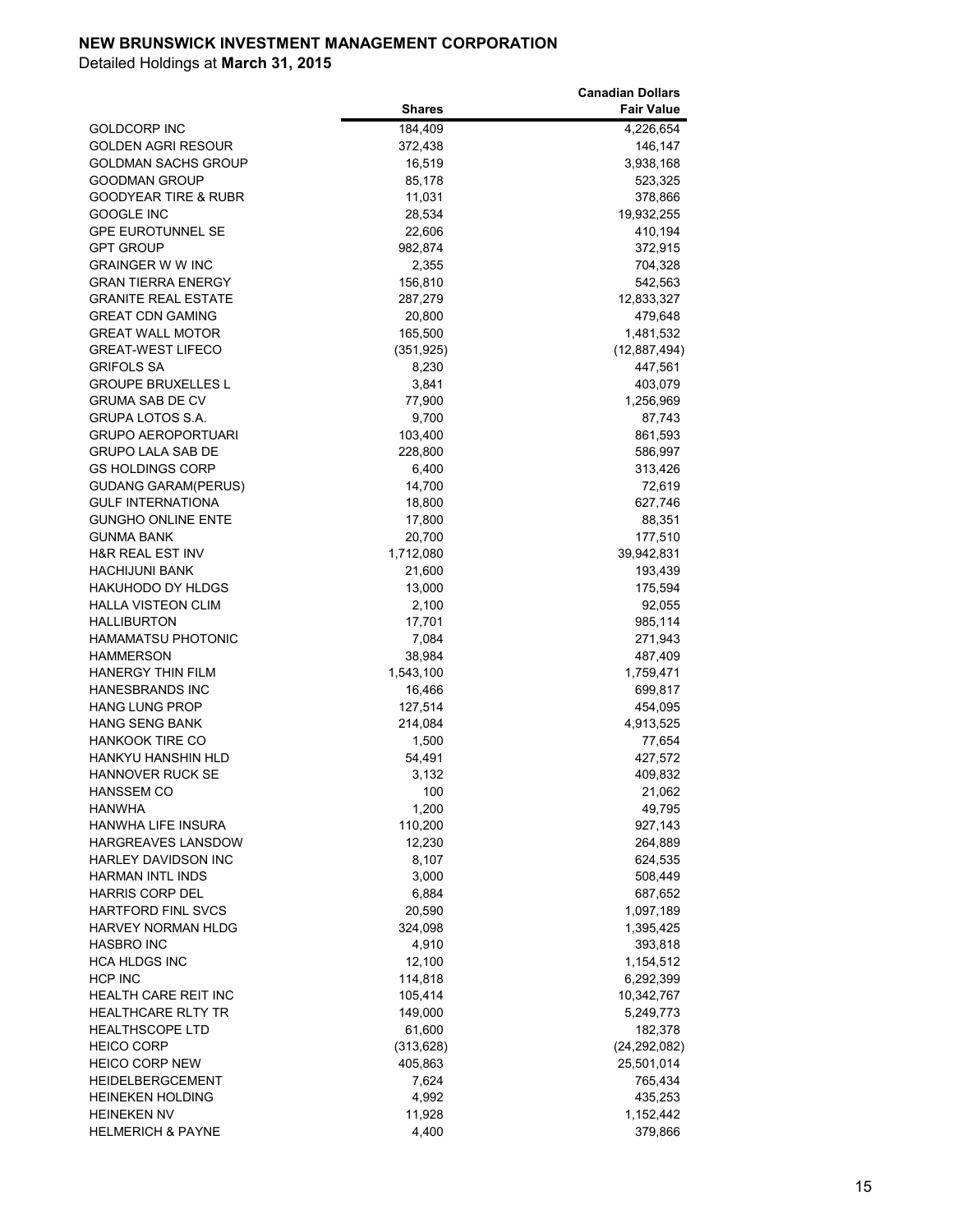|                                                    |                   | <b>Canadian Dollars</b> |
|----------------------------------------------------|-------------------|-------------------------|
|                                                    | <b>Shares</b>     | <b>Fair Value</b>       |
| <b>HEMISPHERE ENERGY</b>                           | 400,000           | 128,000                 |
| <b>HENDERSON LAND DEV</b>                          | 60,483            | 537,977                 |
| HENKEL AG&CO. KGAA                                 | 34,711            | 4,710,216               |
| <b>HENNES &amp; MAURITZ</b>                        | 49,910            | 2,561,702               |
| HENRY SCHEIN INC                                   | 3,600             | 637,488                 |
| <b>HERMES INTL</b>                                 | 1,375             | 614,208                 |
| HERTZ GLOBAL HLDGS                                 | (7,900)           | (217, 224)              |
| <b>HESS CORPORATION</b>                            | 10,582            | 910,893                 |
| <b>HEWLETT PACKARD CO</b>                          | 74,905            | 2,976,072               |
| <b>HEXAGON</b><br><b>HIGHWEALTH CONSTRU</b>        | 13,206            | 594,617                 |
| <b>HIGHWOODS PPTYS INC</b>                         | 1,029,100         | 3,082,399               |
| HIKARI TSUSHIN INC                                 | 30,300<br>800     | 1,759,302               |
| <b>HINO MOTORS</b>                                 | 12,500            | 65,815<br>226,396       |
| <b>HIROSE ELECTRIC</b>                             | 1,394             | 228,775                 |
| <b>HIROSHIMA BANK</b>                              | 29,993            | 205,253                 |
| <b>HISAMITSU PHARM CO</b>                          | 53,100            | 2,764,629               |
| HIT TECH INC                                       | 417,000           | 250,200                 |
| <b>HITACHI</b>                                     | 253,654           | 2,205,172               |
| <b>HITACHI CHEMICAL</b>                            | 5,700             | 154,825                 |
| HITACHI CONST MACH                                 | 4,400             | 97,674                  |
| HITACHI HIGH-TECH                                  | 3,100             | 119,986                 |
| <b>HITACHI METALS</b>                              | 11,850            | 230,893                 |
| <b>HITE JINRO</b>                                  | 7,000             | 177,398                 |
| HKT TRUST AND HKT                                  | 936,200           | 1,527,801               |
| HLTHCARE TR OF AMER                                | 210,000           | 7,497,555               |
| <b>HOKUHOKU FINANCIAL</b>                          | 71,450            | 202,224                 |
| <b>HOKURIKU ELEC PWR</b>                           | 6,661             | 111,919                 |
| <b>HOME CAPITAL GROUP</b>                          | 52,000            | 2,213,120               |
| HOME DEPOT INC                                     | 91,741            | 13,219,104              |
| <b>HONDA MOTOR CO</b>                              | 85,850            | 3,538,623               |
| HONEYWELL INTL INC                                 | 31,973            | 4,229,912               |
| <b>HONG KONG EXCHANGE</b>                          | 57,984            | 1,799,676               |
| <b>HONGKONG&amp;CHINA GAS</b>                      | 1,631,880         | 4,782,371               |
| <b>HORIZON NORTH LGSTCS</b>                        | (19, 450)         | (46, 680)               |
| HORMEL FOODS CORP                                  | 79,658            | 5,743,569               |
| <b>HOSPIRA INC</b>                                 | 32,314            | 3,600,021               |
| <b>HOSPITALITY PPTYS TR</b>                        | (7,600)           | (317, 993)              |
| HOST HOTELS & RESRTS                               | 297.076           | 7,678,807               |
| HOTEL SHILLA                                       | 1,200             | 134,110                 |
| <b>HOYA CORP</b>                                   | 22,129            | 1,125,846               |
| <b>HSBC HOLDINGS</b>                               | 1,011,438         | 10,915,322              |
| HUADIAN POWER INT CO                               | 1,243,400         | 1,310,096               |
| <b>HUDBAY MINERALS</b>                             | 97,380            | 1,008,857               |
| HUDSON CITY BANCORP<br><b>HUDSON PACIFIC PRPTY</b> | 20,836            | 276,948                 |
| <b>HUDSONS BAY CO</b>                              | 124,000<br>53,510 | 5,219,765<br>1,405,708  |
| <b>HUGO BOSS AG</b>                                | 3,438             | 529,607                 |
| <b>HULIC CO LTD</b>                                | 11,700            | 166,931                 |
| HUMANA INC                                         | 6,023             | 1,362,029               |
| HUNT JB TRANS SVCS                                 | 16,100            | 1,743,734               |
| HUNTINGTON BANCSHARE                               | 33,651            | 474,170                 |
| <b>HUSKY ENERGY INC</b>                            | 87,162            | 2,279,286               |
| HUSQVARNA AB                                       | 24,177            | 221,910                 |
| HUTCHISON PORT HL                                  | 288,200           | 253,679                 |
| HUTCHISON WHAMPOA                                  | 112,035           | 1,969,240               |
| <b>HYOSUNG</b>                                     | 2,400             | 237,535                 |
| <b>HYSAN DEVELOPMENT</b>                           | 31,400            | 174,398                 |
| <b>HYUNDAI DEPT STORE</b>                          | 140               | 23,813                  |
| <b>HYUNDAI MARINE&amp;FIR</b>                      | 10,800            | 305,755                 |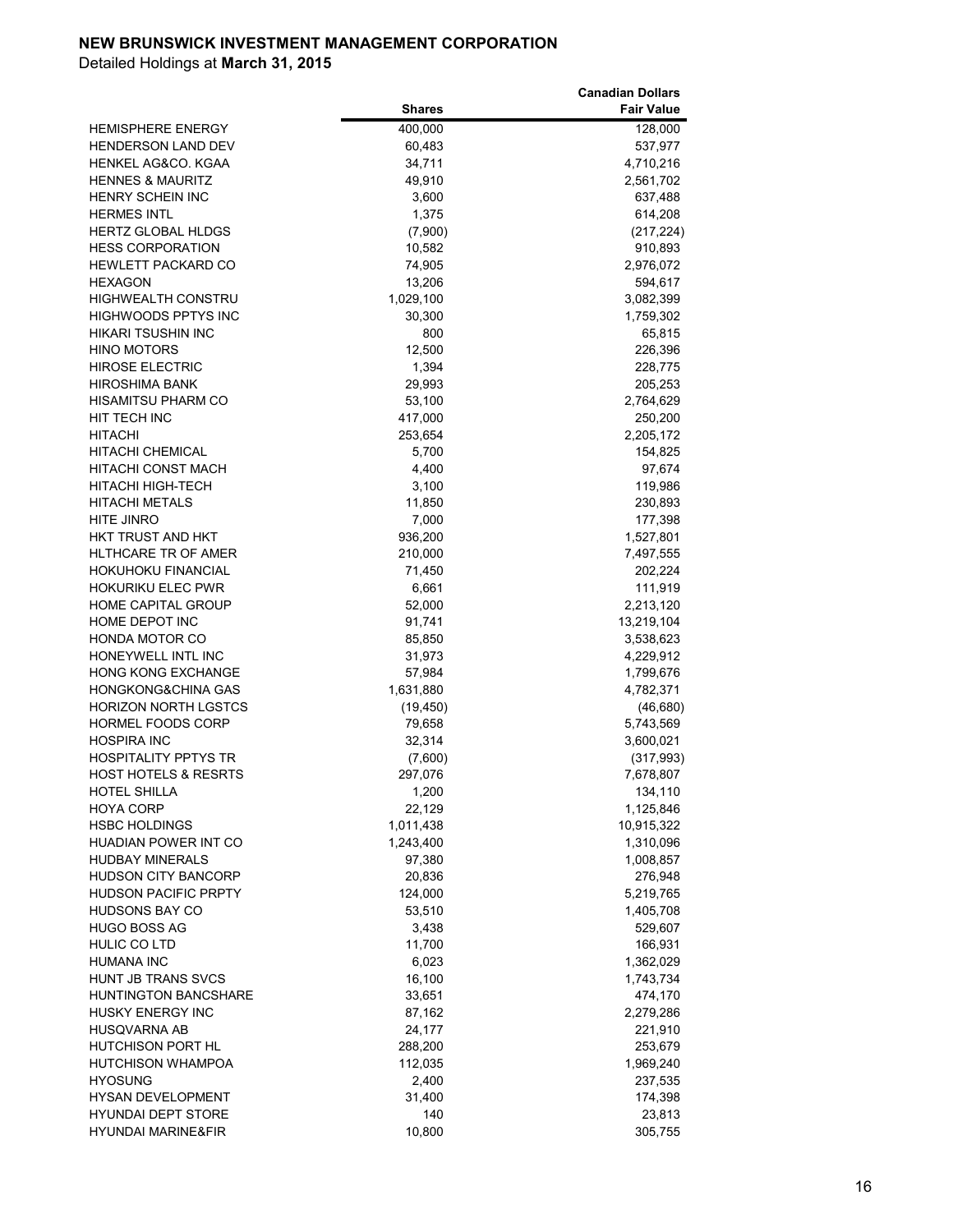|                                                  |                   | <b>Canadian Dollars</b> |
|--------------------------------------------------|-------------------|-------------------------|
|                                                  | <b>Shares</b>     | <b>Fair Value</b>       |
| HYUNDAI MOBIS                                    | 169               | 47,556                  |
| HYUNDAI MOTOR CO                                 | 1,423             | 183,624                 |
| HYUNDAI STEEL CO                                 | 2,200             | 183,334                 |
| <b>IAMGOLD CORP</b>                              | 202,468           | 477,824                 |
| <b>IBERDROLA SA</b>                              | 269,792           | 2,202,594               |
| <b>IBIDEN CO</b>                                 | 7,000             | 149,847                 |
| ICA GRUPPEN<br><b>ICADE</b>                      | 4,300             | 182,562                 |
| <b>ICAP</b>                                      | 2,228             | 254,750                 |
| ICL-ISRAEL CHEM                                  | 27,637<br>256,624 | 273,834<br>2,312,949    |
| <b>IDEMITSU KOSAN CO</b>                         | 2,600             | 57,442                  |
| IGM FINANCIAL INC                                | 75,371            | 3,442,607               |
| IHI CORPORATION                                  | 79,400            | 472,090                 |
| <b>IIDA GROUP HOLDING</b>                        | 10,268            | 162,440                 |
| <b>ILIAD</b>                                     | 10,355            | 3,060,690               |
| ILLINOIS TOOL WORKS                              | 14,491            | 1,794,244               |
| <b>ILUKA RESOURCES</b>                           | 22,800            | 187,510                 |
| <b>IMERYS</b>                                    | 2,231             | 207,419                 |
| IMI                                              | 13,241            | 317,407                 |
| <b>IMMOFINANZ AG</b>                             | 53,616            | 199,608                 |
| <b>IMPERIAL OIL LTD</b>                          | 217,539           | 11,024,548              |
| <b>IMPERIAL TOBACCO</b>                          | 136,278           | 7,591,766               |
| <b>INCITEC PIVOT</b>                             | 97,675            | 384,634                 |
| <b>INCYTE CORPORATION</b>                        | (1,600)           | (186,004)               |
| IND ALLNCE & FNCL                                | 94,000            | 3,982,780               |
| <b>INDITEX</b>                                   | 137,650           | 5,594,564               |
| <b>INDIVIOR PLC</b>                              | 48,900            | 174,682                 |
| INDL BANK OF KOREA                               | 67,800            | 1,033,258               |
| INDOFOOD CBP SUKSE                               | 288,600           | 410,241                 |
| <b>INDOFOODS SUKSES M</b>                        | 873,900           | 630,641                 |
| INDUSTRIAL & COM B                               | 3,372,900         | 3,151,607               |
| <b>INDUSTRIES OF QATA</b>                        | 4,600             | 222,396                 |
| INDUSTRIVARDEN                                   | 10,268            | 244,133                 |
| INFINEON TECHNOLOG                               | 58,133            | 880,091                 |
| <b>INFOSYS LIMITED</b>                           | 28,200            | 1,252,893               |
| ING GROEP NV CVA                                 | 202,552           | 3,759,409               |
| INGERSOLL-RAND PLC                               | 10,400            | 897,997                 |
| <b>INMARSAT</b><br><b>INNERGEX RENEWABLE</b>     | 90,641            | 1,577,199               |
|                                                  | 40,510            | 459,991                 |
| <b>INPEX CORPORATION</b><br><b>INPUT CAPITAL</b> | 45,820<br>98,000  | 641,402                 |
| <b>INSURANCE AUST GRP</b>                        | 126,990           | 323,400<br>749,496      |
| <b>INTACT FINANCIAL</b>                          | 202,095           | 19,283,905              |
| <b>INTEGRYS ENERGY</b>                           | 51,771            | 4,728,917               |
| <b>INTEL CORP</b>                                | 195,342           | 7,747,213               |
| <b>INTER CONTINENTAL EX</b>                      | 4,573             | 1,352,951               |
| <b>INTER PIPELINE LTD</b>                        | 246,873           | 8,088,015               |
| <b>INTERCONTL HOTELS</b>                         | 12,690            | 628,438                 |
| <b>INTERFOR CORPORATION</b>                      | 103,900           | 1,989,685               |
| INTERNATIONAL PAPER                              | 16,915            | 1,190,443               |
| INTERPUBLIC GROUP                                | 17,537            | 491,997                 |
| <b>INTERTAIN GROUP</b>                           | 100,000           | 1,685,000               |
| <b>INTERTAPE POLYMER</b>                         | 85,200            | 1,493,556               |
| INTERTEK GROUP                                   | 62,613            | 2,931,096               |
| INTESA SANPAOLO                                  | 717,061           | 3,064,429               |
| <b>INTL BUSINESS MCHN</b>                        | 53,660            | 10,923,145              |
| <b>INTL CONS AIRLINE</b>                         | 47,700            | 541,899                 |
| <b>INTL FLAVORS &amp; FRAGR</b>                  | 3,387             | 506,338                 |
| <b>INTU PROPERTIES PL</b>                        | 46,345            | 303,227                 |
| <b>INTUIT</b>                                    | 50,759            | 6,242,056               |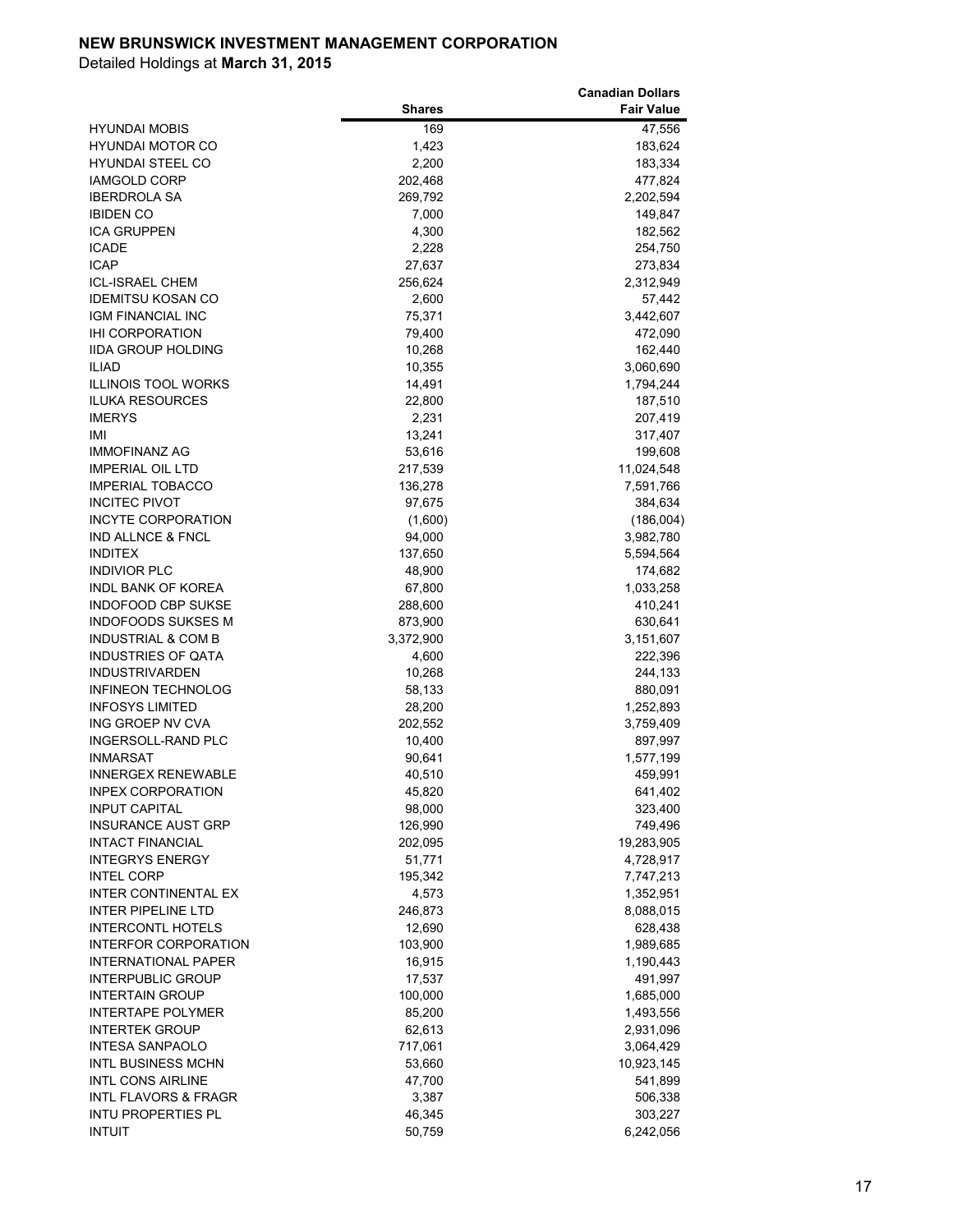|                                                          | <b>Shares</b>            | <b>Canadian Dollars</b><br><b>Fair Value</b> |
|----------------------------------------------------------|--------------------------|----------------------------------------------|
| INTUITIVE SURGIC INC                                     | 1,540                    | 986,416                                      |
| <b>INVESCO LTD</b>                                       | 17,931                   | 902,626                                      |
| <b>INVESTEC</b>                                          | 27,665                   | 291,796                                      |
| <b>INVESTOR AB</b>                                       | 25,001                   | 1,261,917                                    |
| <b>IRON MOUNTAIN INC</b>                                 | 5,190                    | 240,129                                      |
| <b>IRPC PUBLIC CO LTD</b>                                | 1,432,600                | 239,689                                      |
| ISAGEN S.A. E.S.P.                                       | 417,200                  | 620,377                                      |
| <b>ISETAN MITSUKOSHI</b>                                 | 19,800                   | 415,697                                      |
| <b>ISHARES USA MIN VOL ETF</b>                           | 82,139                   | 4,298,339                                    |
| <b>ISHARES MSCI EURO FL ETF</b>                          | 207,100                  | 6,033,413                                    |
| <b>ISHARES SILVER TRUST ISHARES</b>                      | (115, 700)               | (2,337,605)                                  |
| ISHARES S&P/TSX 60 INDEX ETF<br>ISHARES 20+ YR TR BD ETF | (978, 400)               | (21, 426, 960)                               |
| ISHARES S&P/TSX CAP ENERGY INDEX                         | (179, 800)<br>(616, 450) | (29, 802, 592)<br>(8,537,833)                |
| ISHARES S&P/TSX CAP REIT INDEX ETF                       | (20,000)                 | (341, 800)                                   |
| ISHARES RUSSELL 2000 ETF                                 | (71, 150)                | (11, 223, 092)                               |
| <b>ISHARES U.S. ENERGY ETF</b>                           | (52, 800)                | (2,919,728)                                  |
| <b>ISHARES U.S. REAL ES ETF</b>                          | (59, 717)                | (6,007,623)                                  |
| <b>ISRAEL CORP</b>                                       | 60                       | 26,485                                       |
| <b>ISS AS</b>                                            | 7,100                    | 283,105                                      |
| <b>ISUZU MOTORS</b>                                      | 29,887                   | 504,218                                      |
| <b>ITHACA ENERGY</b>                                     | 175,200                  | 112,128                                      |
| <b>ITOCHU CORP</b>                                       | 81,730                   | 1,123,366                                    |
| <b>ITOCHU TECHNO SOLU</b>                                | 3,600                    | 94,857                                       |
| ITV                                                      | 198,101                  | 941,935                                      |
| <b>IYO BANK</b>                                          | 14,953                   | 225,345                                      |
| J FRONT RETAILING                                        | 40,550                   | 808,944                                      |
| <b>JACOBS ENGR GROUP</b>                                 | 8,615                    | 493,436                                      |
| <b>JAMES HARDIE INDUS</b>                                | 22,976                   | 339,234                                      |
| <b>JAPAN AIRLINES CO</b><br>JAPAN DISPLAY INC            | 22,888<br>23,200         | 904,013                                      |
| <b>JAPAN EXCHANGE GP</b>                                 | 13,265                   | 105,844<br>488,209                           |
| <b>JAPAN PRIME REALTY</b>                                | 42                       | 183,409                                      |
| <b>JAPAN REAL ESTATE</b>                                 | 161                      | 960,660                                      |
| JAPAN RETAIL FUND                                        | 121                      | 304,896                                      |
| <b>JAPAN TOBACCO INC</b>                                 | 57,903                   | 2,324,006                                    |
| <b>JARDINE CYCLE &amp; CARR</b>                          | 6,300                    | 238,839                                      |
| <b>JBS SA</b>                                            | 393,400                  | 2,213,643                                    |
| JC DECAUX SA                                             | 3,570                    | 152,454                                      |
| <b>JEAN COUTU GROUP</b>                                  | 31,519                   | 853,219                                      |
| <b>JERONIMO MARTINS</b>                                  | 14,912                   | 237,318                                      |
| JFE HOLDINGS INC                                         | 27,340                   | 766,293                                      |
| JG SUMMIT HLDGS INC                                      | 319,200                  | 655,690                                      |
| <b>JGC CORP</b>                                          | 10,000                   | 252,244                                      |
| JIANGSU EXPRESSWAY                                       | 1,939,700                | 3,301,679                                    |
| <b>JOHNSON &amp; JOHNSON</b><br>JOHNSON CONTROLS INC     | 159,028                  | 20,290,538                                   |
| <b>JOHNSON MATTHEY</b>                                   | 27,127<br>11,204         | 1,744,903<br>713,256                         |
| <b>JOY GLOBAL INC</b>                                    | 3,200                    | 159,014                                      |
| <b>JOYO BANK</b>                                         | 25,800                   | 168,385                                      |
| JPMORGAN CHASE & CO                                      | 163,183                  | 12,537,940                                   |
| <b>JSR CORP</b>                                          | 11,300                   | 248,578                                      |
| <b>JTEKT CORPORATION</b>                                 | 10,000                   | 198,120                                      |
| <b>JULIUS BAER GRUPPE</b>                                | 12,323                   | 783,487                                      |
| JUNIPER NETWORKS COM                                     | 13,540                   | 387,761                                      |
| <b>JUST ENERGY</b>                                       | (2,968)                  | (17, 571)                                    |
| JX HOLDINGS INC                                          | 112,571                  | 549,480                                      |
| K&S AG                                                   | 9,158                    | 378,814                                      |
| KABEL DEUTSCHLAND                                        | 1,300                    | 213,963                                      |
| <b>KAJIMA CORP</b>                                       | 40,927                   | 241,179                                      |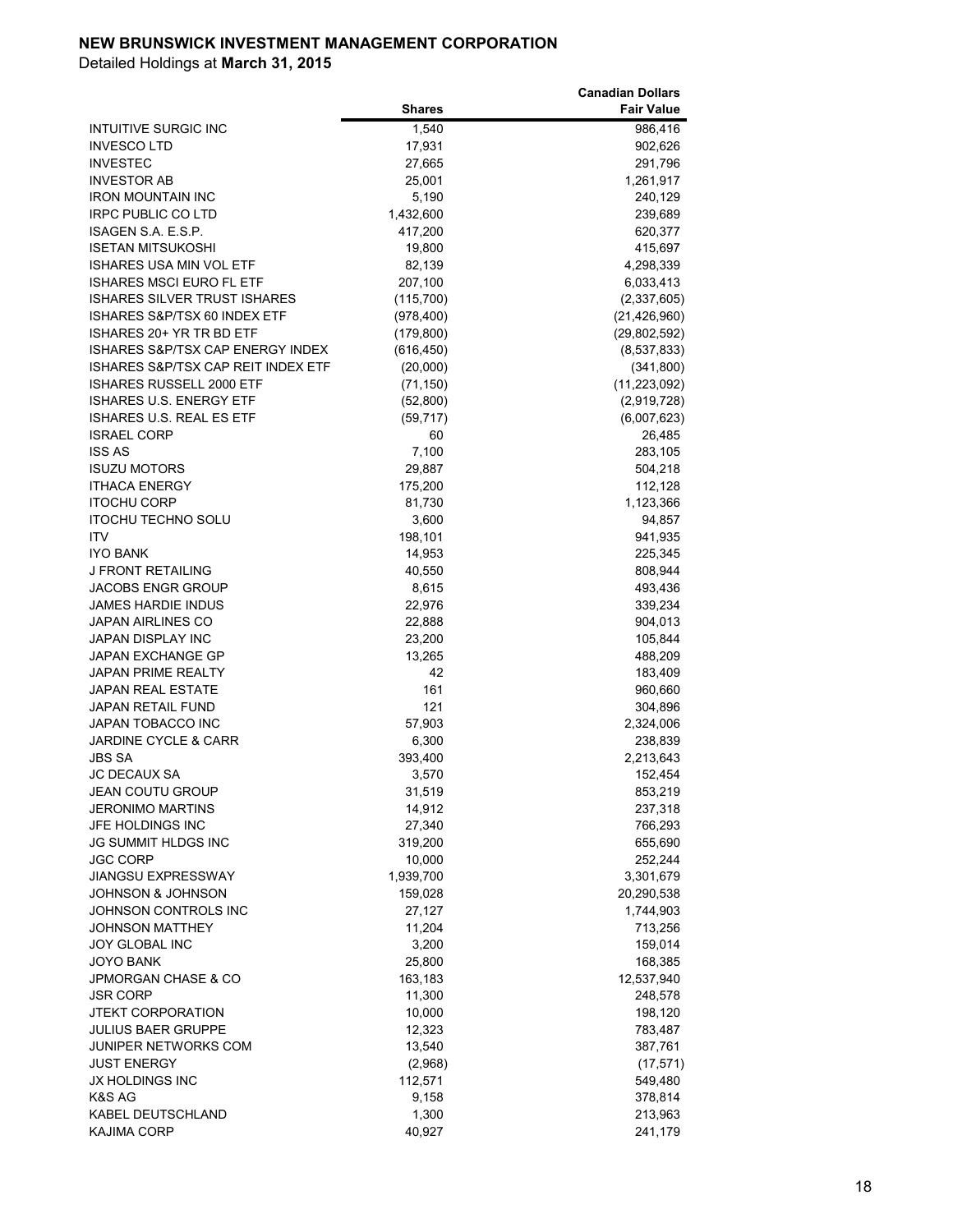| 7,800<br>164,583<br>KAKAKU.COM. INC<br><b>KAMIGUMI CO</b><br>8,700<br>104,282<br><b>KANEKA CORP</b><br>12,900<br>115,254<br><b>KANGWON LAND INC</b><br>10,100<br>399,505<br>KANSAI ELEC POWER<br>35,085<br>424,806<br>KANSAI PAINT CO<br>12,800<br>295,228<br>KANSAS CITY SOUTHERN<br>13,200<br>1,714,754<br>KAO CORP<br>26,807<br>1,698,615<br>82,223<br>KAWASAKI HEAVY IND<br>527,081<br><b>KB FINANCIAL GROUP</b><br>13,600<br>610,140<br><b>KBC GROEP NV</b><br>13,853<br>1,084,611<br><b>KDDI CORP</b><br>91,680<br>2,634,018<br><b>KEIHAN ELECTRIC RY</b><br>28,300<br>218,773<br><b>KEIKYU CORP</b><br>1,643,766<br>161,965<br><b>KEIO CORP</b><br>183,105<br>1,823,507<br><b>KEISEI ELEC RY CO</b><br>124,800<br>1,967,750<br>61,765<br><b>KELLOGG CO</b><br>5,166,295<br><b>KELT EXPLORATION</b><br>(206, 300)<br>(1,561,691)<br><b>KEPCO PLANT SERVIC</b><br>1,170<br>130,357<br><b>KEPPEL CORP</b><br>78,570<br>652,898<br><b>KERING</b><br>3,883<br>960,220<br><b>KERRY GROUP</b><br>20,619<br>1,752,900<br><b>KERRY PROPERTIES</b><br>34,300<br>151,003<br><b>KEURIG GREEN MNTN</b><br>4,300<br>610,909<br><b>KEYCORP</b><br>34,674<br>622,715<br>2,391<br><b>KEYENCE CORP</b><br>1,656,452<br><b>KEYERA CORP</b><br>137,058<br>11,579,431<br><b>KIA MOTORS</b><br>31,300<br>1,615,029<br><b>KIKKOMAN CORP</b><br>7,000<br>282,025<br>KILLAM PROPERTIES<br>10,000<br>111,000<br>KILROY RLTY CORP<br>41,300<br>4,008,178<br>KIMBERLY CLARK CORP<br>23,267<br>3,181,936<br>KIMCO REALTY CORP<br>17,917<br>610,143<br><b>KINAXIS INC</b><br>16,900<br>447,850<br>KINDER MORGAN INC<br>177,226<br>9,454,067<br>KINGBOARD CHEMICAL<br>637,100<br>1,278,023<br><b>KINGFISHER</b><br>120,625<br>863,160<br>KINNEVIK INV AB<br>12,190<br>515,752<br>KINROSS GOLD CORP<br>235,331<br>661,280<br>KINTETSU GROUP HOL<br>102,503<br>477,387<br>KIRIN HOLDINGS CO<br>41,675<br>694,069<br>KIRKLAND LAKE GOLD<br>51,400<br>279,616<br><b>KLABIN SA</b><br>316,300<br>2,281,158<br><b>KLA-TENCOR CORP</b><br>7,107<br>525,415<br><b>KLEPIERRE</b><br>8,802<br>547,031<br>KNIGHT THERAPEUTICS<br>125,000<br>1,022,500<br>KOBE STEEL<br>177,412<br>415,941<br>KOHLS CORP<br>6,970<br>691,734<br>5,000<br>KOITO MFG CO<br>190,886<br><b>KOMATSU</b><br>48,566<br>1,211,713<br>KOMERCNI BANKA<br>203<br>55,514<br>KON KPN NV<br>176,321<br>757,640<br><b>KONAMI CORP</b><br>4,100<br>97,423<br><b>KONE CORP</b><br>902,385<br>16,071<br>KONICA MINOLTA INC<br>22,871<br>294,915<br>8,761<br>KONINKLIJKE DSM NV<br>619,321<br>KONINKLIJKE PHILIP<br>48,787<br>1,753,592<br>KOREA AEROSPACE IN<br>8,000<br>515,071<br>KOREA ELECTRIC PWR<br>80,400<br>2,087,445 |                         |               | <b>Canadian Dollars</b> |
|---------------------------------------------------------------------------------------------------------------------------------------------------------------------------------------------------------------------------------------------------------------------------------------------------------------------------------------------------------------------------------------------------------------------------------------------------------------------------------------------------------------------------------------------------------------------------------------------------------------------------------------------------------------------------------------------------------------------------------------------------------------------------------------------------------------------------------------------------------------------------------------------------------------------------------------------------------------------------------------------------------------------------------------------------------------------------------------------------------------------------------------------------------------------------------------------------------------------------------------------------------------------------------------------------------------------------------------------------------------------------------------------------------------------------------------------------------------------------------------------------------------------------------------------------------------------------------------------------------------------------------------------------------------------------------------------------------------------------------------------------------------------------------------------------------------------------------------------------------------------------------------------------------------------------------------------------------------------------------------------------------------------------------------------------------------------------------------------------------------------------------------------------------------------------------------------------------------------------------------------------------------------------------------------------------------------------------------------------------------------------------------------------------------------------------------------------------------------------------------------------------------------------------------------------------------------------------------------------------------------------------------------------------|-------------------------|---------------|-------------------------|
|                                                                                                                                                                                                                                                                                                                                                                                                                                                                                                                                                                                                                                                                                                                                                                                                                                                                                                                                                                                                                                                                                                                                                                                                                                                                                                                                                                                                                                                                                                                                                                                                                                                                                                                                                                                                                                                                                                                                                                                                                                                                                                                                                                                                                                                                                                                                                                                                                                                                                                                                                                                                                                                         |                         | <b>Shares</b> | <b>Fair Value</b>       |
|                                                                                                                                                                                                                                                                                                                                                                                                                                                                                                                                                                                                                                                                                                                                                                                                                                                                                                                                                                                                                                                                                                                                                                                                                                                                                                                                                                                                                                                                                                                                                                                                                                                                                                                                                                                                                                                                                                                                                                                                                                                                                                                                                                                                                                                                                                                                                                                                                                                                                                                                                                                                                                                         |                         |               |                         |
|                                                                                                                                                                                                                                                                                                                                                                                                                                                                                                                                                                                                                                                                                                                                                                                                                                                                                                                                                                                                                                                                                                                                                                                                                                                                                                                                                                                                                                                                                                                                                                                                                                                                                                                                                                                                                                                                                                                                                                                                                                                                                                                                                                                                                                                                                                                                                                                                                                                                                                                                                                                                                                                         |                         |               |                         |
|                                                                                                                                                                                                                                                                                                                                                                                                                                                                                                                                                                                                                                                                                                                                                                                                                                                                                                                                                                                                                                                                                                                                                                                                                                                                                                                                                                                                                                                                                                                                                                                                                                                                                                                                                                                                                                                                                                                                                                                                                                                                                                                                                                                                                                                                                                                                                                                                                                                                                                                                                                                                                                                         |                         |               |                         |
|                                                                                                                                                                                                                                                                                                                                                                                                                                                                                                                                                                                                                                                                                                                                                                                                                                                                                                                                                                                                                                                                                                                                                                                                                                                                                                                                                                                                                                                                                                                                                                                                                                                                                                                                                                                                                                                                                                                                                                                                                                                                                                                                                                                                                                                                                                                                                                                                                                                                                                                                                                                                                                                         |                         |               |                         |
|                                                                                                                                                                                                                                                                                                                                                                                                                                                                                                                                                                                                                                                                                                                                                                                                                                                                                                                                                                                                                                                                                                                                                                                                                                                                                                                                                                                                                                                                                                                                                                                                                                                                                                                                                                                                                                                                                                                                                                                                                                                                                                                                                                                                                                                                                                                                                                                                                                                                                                                                                                                                                                                         |                         |               |                         |
|                                                                                                                                                                                                                                                                                                                                                                                                                                                                                                                                                                                                                                                                                                                                                                                                                                                                                                                                                                                                                                                                                                                                                                                                                                                                                                                                                                                                                                                                                                                                                                                                                                                                                                                                                                                                                                                                                                                                                                                                                                                                                                                                                                                                                                                                                                                                                                                                                                                                                                                                                                                                                                                         |                         |               |                         |
|                                                                                                                                                                                                                                                                                                                                                                                                                                                                                                                                                                                                                                                                                                                                                                                                                                                                                                                                                                                                                                                                                                                                                                                                                                                                                                                                                                                                                                                                                                                                                                                                                                                                                                                                                                                                                                                                                                                                                                                                                                                                                                                                                                                                                                                                                                                                                                                                                                                                                                                                                                                                                                                         |                         |               |                         |
|                                                                                                                                                                                                                                                                                                                                                                                                                                                                                                                                                                                                                                                                                                                                                                                                                                                                                                                                                                                                                                                                                                                                                                                                                                                                                                                                                                                                                                                                                                                                                                                                                                                                                                                                                                                                                                                                                                                                                                                                                                                                                                                                                                                                                                                                                                                                                                                                                                                                                                                                                                                                                                                         |                         |               |                         |
|                                                                                                                                                                                                                                                                                                                                                                                                                                                                                                                                                                                                                                                                                                                                                                                                                                                                                                                                                                                                                                                                                                                                                                                                                                                                                                                                                                                                                                                                                                                                                                                                                                                                                                                                                                                                                                                                                                                                                                                                                                                                                                                                                                                                                                                                                                                                                                                                                                                                                                                                                                                                                                                         |                         |               |                         |
|                                                                                                                                                                                                                                                                                                                                                                                                                                                                                                                                                                                                                                                                                                                                                                                                                                                                                                                                                                                                                                                                                                                                                                                                                                                                                                                                                                                                                                                                                                                                                                                                                                                                                                                                                                                                                                                                                                                                                                                                                                                                                                                                                                                                                                                                                                                                                                                                                                                                                                                                                                                                                                                         |                         |               |                         |
|                                                                                                                                                                                                                                                                                                                                                                                                                                                                                                                                                                                                                                                                                                                                                                                                                                                                                                                                                                                                                                                                                                                                                                                                                                                                                                                                                                                                                                                                                                                                                                                                                                                                                                                                                                                                                                                                                                                                                                                                                                                                                                                                                                                                                                                                                                                                                                                                                                                                                                                                                                                                                                                         |                         |               |                         |
|                                                                                                                                                                                                                                                                                                                                                                                                                                                                                                                                                                                                                                                                                                                                                                                                                                                                                                                                                                                                                                                                                                                                                                                                                                                                                                                                                                                                                                                                                                                                                                                                                                                                                                                                                                                                                                                                                                                                                                                                                                                                                                                                                                                                                                                                                                                                                                                                                                                                                                                                                                                                                                                         |                         |               |                         |
|                                                                                                                                                                                                                                                                                                                                                                                                                                                                                                                                                                                                                                                                                                                                                                                                                                                                                                                                                                                                                                                                                                                                                                                                                                                                                                                                                                                                                                                                                                                                                                                                                                                                                                                                                                                                                                                                                                                                                                                                                                                                                                                                                                                                                                                                                                                                                                                                                                                                                                                                                                                                                                                         |                         |               |                         |
|                                                                                                                                                                                                                                                                                                                                                                                                                                                                                                                                                                                                                                                                                                                                                                                                                                                                                                                                                                                                                                                                                                                                                                                                                                                                                                                                                                                                                                                                                                                                                                                                                                                                                                                                                                                                                                                                                                                                                                                                                                                                                                                                                                                                                                                                                                                                                                                                                                                                                                                                                                                                                                                         |                         |               |                         |
|                                                                                                                                                                                                                                                                                                                                                                                                                                                                                                                                                                                                                                                                                                                                                                                                                                                                                                                                                                                                                                                                                                                                                                                                                                                                                                                                                                                                                                                                                                                                                                                                                                                                                                                                                                                                                                                                                                                                                                                                                                                                                                                                                                                                                                                                                                                                                                                                                                                                                                                                                                                                                                                         |                         |               |                         |
|                                                                                                                                                                                                                                                                                                                                                                                                                                                                                                                                                                                                                                                                                                                                                                                                                                                                                                                                                                                                                                                                                                                                                                                                                                                                                                                                                                                                                                                                                                                                                                                                                                                                                                                                                                                                                                                                                                                                                                                                                                                                                                                                                                                                                                                                                                                                                                                                                                                                                                                                                                                                                                                         |                         |               |                         |
|                                                                                                                                                                                                                                                                                                                                                                                                                                                                                                                                                                                                                                                                                                                                                                                                                                                                                                                                                                                                                                                                                                                                                                                                                                                                                                                                                                                                                                                                                                                                                                                                                                                                                                                                                                                                                                                                                                                                                                                                                                                                                                                                                                                                                                                                                                                                                                                                                                                                                                                                                                                                                                                         |                         |               |                         |
|                                                                                                                                                                                                                                                                                                                                                                                                                                                                                                                                                                                                                                                                                                                                                                                                                                                                                                                                                                                                                                                                                                                                                                                                                                                                                                                                                                                                                                                                                                                                                                                                                                                                                                                                                                                                                                                                                                                                                                                                                                                                                                                                                                                                                                                                                                                                                                                                                                                                                                                                                                                                                                                         |                         |               |                         |
|                                                                                                                                                                                                                                                                                                                                                                                                                                                                                                                                                                                                                                                                                                                                                                                                                                                                                                                                                                                                                                                                                                                                                                                                                                                                                                                                                                                                                                                                                                                                                                                                                                                                                                                                                                                                                                                                                                                                                                                                                                                                                                                                                                                                                                                                                                                                                                                                                                                                                                                                                                                                                                                         |                         |               |                         |
|                                                                                                                                                                                                                                                                                                                                                                                                                                                                                                                                                                                                                                                                                                                                                                                                                                                                                                                                                                                                                                                                                                                                                                                                                                                                                                                                                                                                                                                                                                                                                                                                                                                                                                                                                                                                                                                                                                                                                                                                                                                                                                                                                                                                                                                                                                                                                                                                                                                                                                                                                                                                                                                         |                         |               |                         |
|                                                                                                                                                                                                                                                                                                                                                                                                                                                                                                                                                                                                                                                                                                                                                                                                                                                                                                                                                                                                                                                                                                                                                                                                                                                                                                                                                                                                                                                                                                                                                                                                                                                                                                                                                                                                                                                                                                                                                                                                                                                                                                                                                                                                                                                                                                                                                                                                                                                                                                                                                                                                                                                         |                         |               |                         |
|                                                                                                                                                                                                                                                                                                                                                                                                                                                                                                                                                                                                                                                                                                                                                                                                                                                                                                                                                                                                                                                                                                                                                                                                                                                                                                                                                                                                                                                                                                                                                                                                                                                                                                                                                                                                                                                                                                                                                                                                                                                                                                                                                                                                                                                                                                                                                                                                                                                                                                                                                                                                                                                         |                         |               |                         |
|                                                                                                                                                                                                                                                                                                                                                                                                                                                                                                                                                                                                                                                                                                                                                                                                                                                                                                                                                                                                                                                                                                                                                                                                                                                                                                                                                                                                                                                                                                                                                                                                                                                                                                                                                                                                                                                                                                                                                                                                                                                                                                                                                                                                                                                                                                                                                                                                                                                                                                                                                                                                                                                         |                         |               |                         |
|                                                                                                                                                                                                                                                                                                                                                                                                                                                                                                                                                                                                                                                                                                                                                                                                                                                                                                                                                                                                                                                                                                                                                                                                                                                                                                                                                                                                                                                                                                                                                                                                                                                                                                                                                                                                                                                                                                                                                                                                                                                                                                                                                                                                                                                                                                                                                                                                                                                                                                                                                                                                                                                         |                         |               |                         |
|                                                                                                                                                                                                                                                                                                                                                                                                                                                                                                                                                                                                                                                                                                                                                                                                                                                                                                                                                                                                                                                                                                                                                                                                                                                                                                                                                                                                                                                                                                                                                                                                                                                                                                                                                                                                                                                                                                                                                                                                                                                                                                                                                                                                                                                                                                                                                                                                                                                                                                                                                                                                                                                         |                         |               |                         |
|                                                                                                                                                                                                                                                                                                                                                                                                                                                                                                                                                                                                                                                                                                                                                                                                                                                                                                                                                                                                                                                                                                                                                                                                                                                                                                                                                                                                                                                                                                                                                                                                                                                                                                                                                                                                                                                                                                                                                                                                                                                                                                                                                                                                                                                                                                                                                                                                                                                                                                                                                                                                                                                         |                         |               |                         |
|                                                                                                                                                                                                                                                                                                                                                                                                                                                                                                                                                                                                                                                                                                                                                                                                                                                                                                                                                                                                                                                                                                                                                                                                                                                                                                                                                                                                                                                                                                                                                                                                                                                                                                                                                                                                                                                                                                                                                                                                                                                                                                                                                                                                                                                                                                                                                                                                                                                                                                                                                                                                                                                         |                         |               |                         |
|                                                                                                                                                                                                                                                                                                                                                                                                                                                                                                                                                                                                                                                                                                                                                                                                                                                                                                                                                                                                                                                                                                                                                                                                                                                                                                                                                                                                                                                                                                                                                                                                                                                                                                                                                                                                                                                                                                                                                                                                                                                                                                                                                                                                                                                                                                                                                                                                                                                                                                                                                                                                                                                         |                         |               |                         |
|                                                                                                                                                                                                                                                                                                                                                                                                                                                                                                                                                                                                                                                                                                                                                                                                                                                                                                                                                                                                                                                                                                                                                                                                                                                                                                                                                                                                                                                                                                                                                                                                                                                                                                                                                                                                                                                                                                                                                                                                                                                                                                                                                                                                                                                                                                                                                                                                                                                                                                                                                                                                                                                         |                         |               |                         |
|                                                                                                                                                                                                                                                                                                                                                                                                                                                                                                                                                                                                                                                                                                                                                                                                                                                                                                                                                                                                                                                                                                                                                                                                                                                                                                                                                                                                                                                                                                                                                                                                                                                                                                                                                                                                                                                                                                                                                                                                                                                                                                                                                                                                                                                                                                                                                                                                                                                                                                                                                                                                                                                         |                         |               |                         |
|                                                                                                                                                                                                                                                                                                                                                                                                                                                                                                                                                                                                                                                                                                                                                                                                                                                                                                                                                                                                                                                                                                                                                                                                                                                                                                                                                                                                                                                                                                                                                                                                                                                                                                                                                                                                                                                                                                                                                                                                                                                                                                                                                                                                                                                                                                                                                                                                                                                                                                                                                                                                                                                         |                         |               |                         |
|                                                                                                                                                                                                                                                                                                                                                                                                                                                                                                                                                                                                                                                                                                                                                                                                                                                                                                                                                                                                                                                                                                                                                                                                                                                                                                                                                                                                                                                                                                                                                                                                                                                                                                                                                                                                                                                                                                                                                                                                                                                                                                                                                                                                                                                                                                                                                                                                                                                                                                                                                                                                                                                         |                         |               |                         |
|                                                                                                                                                                                                                                                                                                                                                                                                                                                                                                                                                                                                                                                                                                                                                                                                                                                                                                                                                                                                                                                                                                                                                                                                                                                                                                                                                                                                                                                                                                                                                                                                                                                                                                                                                                                                                                                                                                                                                                                                                                                                                                                                                                                                                                                                                                                                                                                                                                                                                                                                                                                                                                                         |                         |               |                         |
|                                                                                                                                                                                                                                                                                                                                                                                                                                                                                                                                                                                                                                                                                                                                                                                                                                                                                                                                                                                                                                                                                                                                                                                                                                                                                                                                                                                                                                                                                                                                                                                                                                                                                                                                                                                                                                                                                                                                                                                                                                                                                                                                                                                                                                                                                                                                                                                                                                                                                                                                                                                                                                                         |                         |               |                         |
|                                                                                                                                                                                                                                                                                                                                                                                                                                                                                                                                                                                                                                                                                                                                                                                                                                                                                                                                                                                                                                                                                                                                                                                                                                                                                                                                                                                                                                                                                                                                                                                                                                                                                                                                                                                                                                                                                                                                                                                                                                                                                                                                                                                                                                                                                                                                                                                                                                                                                                                                                                                                                                                         |                         |               |                         |
|                                                                                                                                                                                                                                                                                                                                                                                                                                                                                                                                                                                                                                                                                                                                                                                                                                                                                                                                                                                                                                                                                                                                                                                                                                                                                                                                                                                                                                                                                                                                                                                                                                                                                                                                                                                                                                                                                                                                                                                                                                                                                                                                                                                                                                                                                                                                                                                                                                                                                                                                                                                                                                                         |                         |               |                         |
|                                                                                                                                                                                                                                                                                                                                                                                                                                                                                                                                                                                                                                                                                                                                                                                                                                                                                                                                                                                                                                                                                                                                                                                                                                                                                                                                                                                                                                                                                                                                                                                                                                                                                                                                                                                                                                                                                                                                                                                                                                                                                                                                                                                                                                                                                                                                                                                                                                                                                                                                                                                                                                                         |                         |               |                         |
|                                                                                                                                                                                                                                                                                                                                                                                                                                                                                                                                                                                                                                                                                                                                                                                                                                                                                                                                                                                                                                                                                                                                                                                                                                                                                                                                                                                                                                                                                                                                                                                                                                                                                                                                                                                                                                                                                                                                                                                                                                                                                                                                                                                                                                                                                                                                                                                                                                                                                                                                                                                                                                                         |                         |               |                         |
|                                                                                                                                                                                                                                                                                                                                                                                                                                                                                                                                                                                                                                                                                                                                                                                                                                                                                                                                                                                                                                                                                                                                                                                                                                                                                                                                                                                                                                                                                                                                                                                                                                                                                                                                                                                                                                                                                                                                                                                                                                                                                                                                                                                                                                                                                                                                                                                                                                                                                                                                                                                                                                                         |                         |               |                         |
|                                                                                                                                                                                                                                                                                                                                                                                                                                                                                                                                                                                                                                                                                                                                                                                                                                                                                                                                                                                                                                                                                                                                                                                                                                                                                                                                                                                                                                                                                                                                                                                                                                                                                                                                                                                                                                                                                                                                                                                                                                                                                                                                                                                                                                                                                                                                                                                                                                                                                                                                                                                                                                                         |                         |               |                         |
|                                                                                                                                                                                                                                                                                                                                                                                                                                                                                                                                                                                                                                                                                                                                                                                                                                                                                                                                                                                                                                                                                                                                                                                                                                                                                                                                                                                                                                                                                                                                                                                                                                                                                                                                                                                                                                                                                                                                                                                                                                                                                                                                                                                                                                                                                                                                                                                                                                                                                                                                                                                                                                                         |                         |               |                         |
|                                                                                                                                                                                                                                                                                                                                                                                                                                                                                                                                                                                                                                                                                                                                                                                                                                                                                                                                                                                                                                                                                                                                                                                                                                                                                                                                                                                                                                                                                                                                                                                                                                                                                                                                                                                                                                                                                                                                                                                                                                                                                                                                                                                                                                                                                                                                                                                                                                                                                                                                                                                                                                                         |                         |               |                         |
|                                                                                                                                                                                                                                                                                                                                                                                                                                                                                                                                                                                                                                                                                                                                                                                                                                                                                                                                                                                                                                                                                                                                                                                                                                                                                                                                                                                                                                                                                                                                                                                                                                                                                                                                                                                                                                                                                                                                                                                                                                                                                                                                                                                                                                                                                                                                                                                                                                                                                                                                                                                                                                                         |                         |               |                         |
|                                                                                                                                                                                                                                                                                                                                                                                                                                                                                                                                                                                                                                                                                                                                                                                                                                                                                                                                                                                                                                                                                                                                                                                                                                                                                                                                                                                                                                                                                                                                                                                                                                                                                                                                                                                                                                                                                                                                                                                                                                                                                                                                                                                                                                                                                                                                                                                                                                                                                                                                                                                                                                                         |                         |               |                         |
|                                                                                                                                                                                                                                                                                                                                                                                                                                                                                                                                                                                                                                                                                                                                                                                                                                                                                                                                                                                                                                                                                                                                                                                                                                                                                                                                                                                                                                                                                                                                                                                                                                                                                                                                                                                                                                                                                                                                                                                                                                                                                                                                                                                                                                                                                                                                                                                                                                                                                                                                                                                                                                                         |                         |               |                         |
|                                                                                                                                                                                                                                                                                                                                                                                                                                                                                                                                                                                                                                                                                                                                                                                                                                                                                                                                                                                                                                                                                                                                                                                                                                                                                                                                                                                                                                                                                                                                                                                                                                                                                                                                                                                                                                                                                                                                                                                                                                                                                                                                                                                                                                                                                                                                                                                                                                                                                                                                                                                                                                                         |                         |               |                         |
|                                                                                                                                                                                                                                                                                                                                                                                                                                                                                                                                                                                                                                                                                                                                                                                                                                                                                                                                                                                                                                                                                                                                                                                                                                                                                                                                                                                                                                                                                                                                                                                                                                                                                                                                                                                                                                                                                                                                                                                                                                                                                                                                                                                                                                                                                                                                                                                                                                                                                                                                                                                                                                                         |                         |               |                         |
|                                                                                                                                                                                                                                                                                                                                                                                                                                                                                                                                                                                                                                                                                                                                                                                                                                                                                                                                                                                                                                                                                                                                                                                                                                                                                                                                                                                                                                                                                                                                                                                                                                                                                                                                                                                                                                                                                                                                                                                                                                                                                                                                                                                                                                                                                                                                                                                                                                                                                                                                                                                                                                                         |                         |               |                         |
|                                                                                                                                                                                                                                                                                                                                                                                                                                                                                                                                                                                                                                                                                                                                                                                                                                                                                                                                                                                                                                                                                                                                                                                                                                                                                                                                                                                                                                                                                                                                                                                                                                                                                                                                                                                                                                                                                                                                                                                                                                                                                                                                                                                                                                                                                                                                                                                                                                                                                                                                                                                                                                                         |                         |               |                         |
|                                                                                                                                                                                                                                                                                                                                                                                                                                                                                                                                                                                                                                                                                                                                                                                                                                                                                                                                                                                                                                                                                                                                                                                                                                                                                                                                                                                                                                                                                                                                                                                                                                                                                                                                                                                                                                                                                                                                                                                                                                                                                                                                                                                                                                                                                                                                                                                                                                                                                                                                                                                                                                                         |                         |               |                         |
|                                                                                                                                                                                                                                                                                                                                                                                                                                                                                                                                                                                                                                                                                                                                                                                                                                                                                                                                                                                                                                                                                                                                                                                                                                                                                                                                                                                                                                                                                                                                                                                                                                                                                                                                                                                                                                                                                                                                                                                                                                                                                                                                                                                                                                                                                                                                                                                                                                                                                                                                                                                                                                                         |                         |               |                         |
|                                                                                                                                                                                                                                                                                                                                                                                                                                                                                                                                                                                                                                                                                                                                                                                                                                                                                                                                                                                                                                                                                                                                                                                                                                                                                                                                                                                                                                                                                                                                                                                                                                                                                                                                                                                                                                                                                                                                                                                                                                                                                                                                                                                                                                                                                                                                                                                                                                                                                                                                                                                                                                                         |                         |               |                         |
|                                                                                                                                                                                                                                                                                                                                                                                                                                                                                                                                                                                                                                                                                                                                                                                                                                                                                                                                                                                                                                                                                                                                                                                                                                                                                                                                                                                                                                                                                                                                                                                                                                                                                                                                                                                                                                                                                                                                                                                                                                                                                                                                                                                                                                                                                                                                                                                                                                                                                                                                                                                                                                                         |                         |               |                         |
|                                                                                                                                                                                                                                                                                                                                                                                                                                                                                                                                                                                                                                                                                                                                                                                                                                                                                                                                                                                                                                                                                                                                                                                                                                                                                                                                                                                                                                                                                                                                                                                                                                                                                                                                                                                                                                                                                                                                                                                                                                                                                                                                                                                                                                                                                                                                                                                                                                                                                                                                                                                                                                                         |                         |               |                         |
|                                                                                                                                                                                                                                                                                                                                                                                                                                                                                                                                                                                                                                                                                                                                                                                                                                                                                                                                                                                                                                                                                                                                                                                                                                                                                                                                                                                                                                                                                                                                                                                                                                                                                                                                                                                                                                                                                                                                                                                                                                                                                                                                                                                                                                                                                                                                                                                                                                                                                                                                                                                                                                                         |                         |               |                         |
|                                                                                                                                                                                                                                                                                                                                                                                                                                                                                                                                                                                                                                                                                                                                                                                                                                                                                                                                                                                                                                                                                                                                                                                                                                                                                                                                                                                                                                                                                                                                                                                                                                                                                                                                                                                                                                                                                                                                                                                                                                                                                                                                                                                                                                                                                                                                                                                                                                                                                                                                                                                                                                                         |                         |               |                         |
|                                                                                                                                                                                                                                                                                                                                                                                                                                                                                                                                                                                                                                                                                                                                                                                                                                                                                                                                                                                                                                                                                                                                                                                                                                                                                                                                                                                                                                                                                                                                                                                                                                                                                                                                                                                                                                                                                                                                                                                                                                                                                                                                                                                                                                                                                                                                                                                                                                                                                                                                                                                                                                                         |                         |               |                         |
|                                                                                                                                                                                                                                                                                                                                                                                                                                                                                                                                                                                                                                                                                                                                                                                                                                                                                                                                                                                                                                                                                                                                                                                                                                                                                                                                                                                                                                                                                                                                                                                                                                                                                                                                                                                                                                                                                                                                                                                                                                                                                                                                                                                                                                                                                                                                                                                                                                                                                                                                                                                                                                                         | <b>KOREAN AIR LINES</b> | 13,800        | 764,832                 |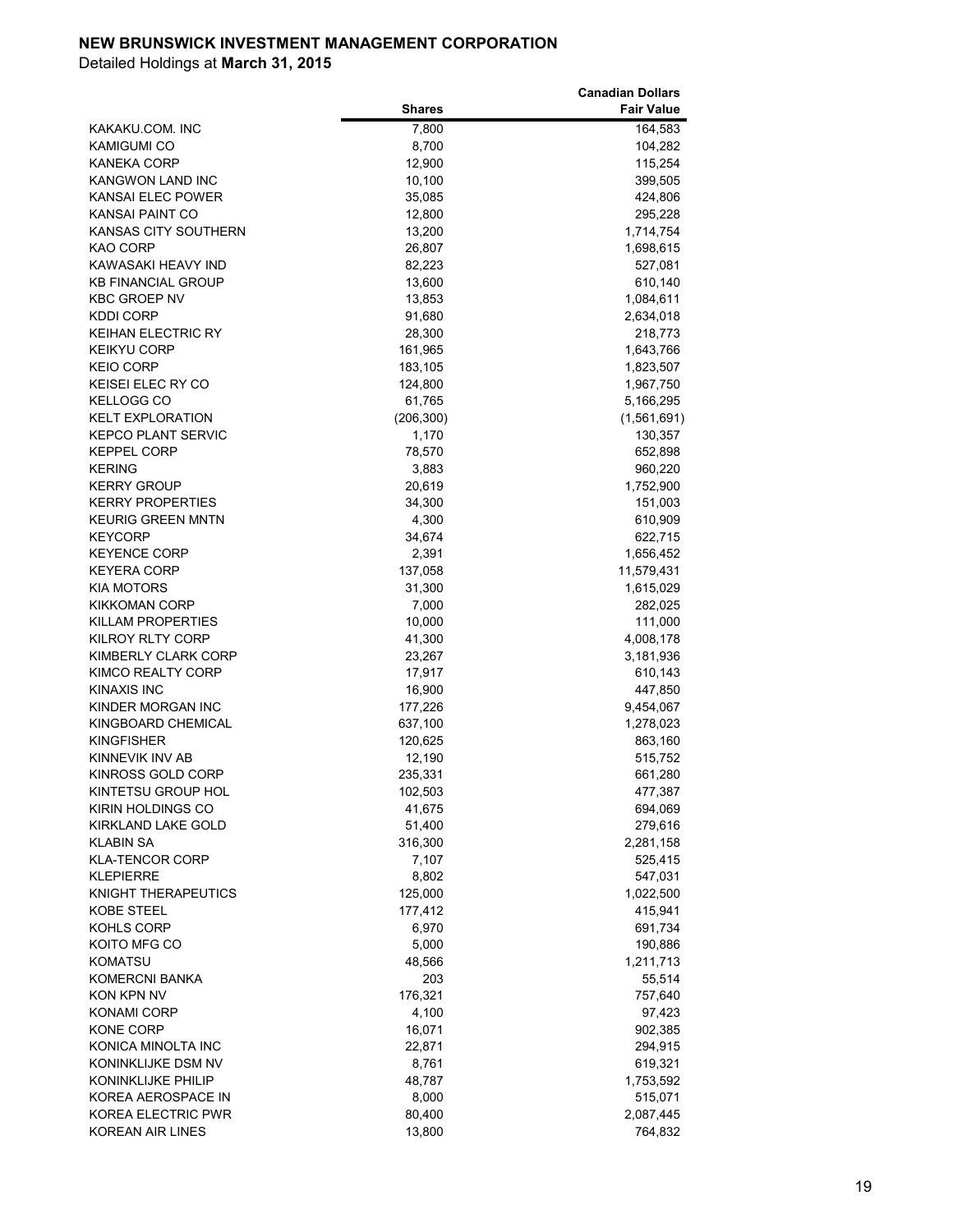|                                            |                                    | <b>Canadian Dollars</b> |
|--------------------------------------------|------------------------------------|-------------------------|
|                                            | <b>Shares</b>                      | <b>Fair Value</b>       |
| KP TISSUE INC                              | 35,400                             | 581,622                 |
| KRAFT FOODS GROUP                          | 42,846                             | 4,733,967               |
| KROGER CO                                  | 20,484                             | 1,991,616               |
| KT CORPORATION                             | 41,300                             | 1,367,243               |
| KT&G CORPORATION<br>KUBOTA CORP            | 4,500                              | 455,653                 |
| KUEHNE & NAGEL AG                          | 58,289<br>34,119                   | 1,171,442<br>6,428,593  |
| KUMHO PETRO CHEM                           | 1,800                              | 161,302                 |
| KURARAY CO                                 | 20,200                             | 347,084                 |
| KURITA WATER INDS                          | 6,120                              | 187,756                 |
| KYOCERA CORP                               | 17,542                             | 1,221,214               |
| KYOWA HAKKO KIRIN                          | 15,342                             | 253,890                 |
| KYUSHU ELEC POWER                          | 25,799                             | 317,413                 |
| L BRANDS INC                               | 10,237                             | 1,224,222               |
| <b>L-3 COMMUNICATIONS</b>                  | 3,340                              | 532,862                 |
| LABORATORY CORP AMER                       | 35,105                             | 5,613,990               |
| <b>LABRADOR IRON ORE</b>                   | 29,500                             | 405,920                 |
| LAFARGE                                    | 9,688                              | 795,281                 |
| LAFARGEHOLCIM LTD                          | 11,962                             | 1,133,160               |
| LAGARDERE S.C.A.                           | 6,842                              | 260,027                 |
| LAKE SHORE GOLD CORP                       | 226,800                            | 233,604                 |
| <b>LAM RESEARCH CORP</b>                   | 6,245                              | 557,930                 |
| LAND SECURITIES                            | 40,666                             | 958,005                 |
| LANXESS AG                                 | 4,536                              | 306,184                 |
| <b>LASALLE HOTEL PPTYS</b>                 | 141,200                            | 7,026,359               |
| LAURENTIAN BK CDA                          | 49,231                             | 2,352,749               |
| <b>LAWSON INC</b>                          | 64,550                             | 5,678,540               |
| LEGAL & GENERAL GP                         | 310,806                            | 1,628,006               |
| <b>LEGG MASON INC</b>                      | (16, 664)                          | (1, 170, 031)           |
| LEGGETT & PLATT INC                        | 4,765                              | 281,045                 |
| <b>LEGRAND SA</b>                          | 13,640                             | 933,979                 |
| <b>LEIGHTON HOLDINGS</b>                   | 6,365                              | 130,250                 |
| <b>LEND LEASE GROUP</b>                    | 31,553                             | 508,000                 |
| LENNAR CORP                                | 141,457                            | (2,518,948)             |
| LEUCADIA NATL CORP                         | 12,621                             | 356,801                 |
| <b>LEUCROTTA EXPLOR INC</b>                | 159,560                            | 157,964                 |
| <b>LEVEL 3 COMMUNICTN</b>                  | 47,128                             | 3,218,148               |
| LG CORP                                    | 4,400                              | 307,901                 |
| LG DISPLAY                                 | 43,600                             | 1,557,860               |
| LG ELECTRONICS INC                         | 8,000                              | 537,902                 |
| LG HOUSEHOLD&HEALT                         | 45                                 | 43,202                  |
| LG UPLUS CORP                              | 154,800                            | 1,943,844               |
| LI & FUNG LTD<br><b>LIBERTY GLOBAL PLC</b> | 326,528                            | 403,784                 |
| <b>LIBERTY HLDGS</b>                       | $\overline{\phantom{0}}$<br>36,300 | (42, 108)<br>636,891    |
| <b>LIBERTY PPTY TR</b>                     |                                    |                         |
| LIFE TIME FITNESS                          | 84,500<br>25,000                   | 3,876,924<br>2,249,964  |
| <b>LIGHTSTREAM RESOURCE</b>                | 236,399                            | 210,395                 |
| LINAMAR CORPORATION                        | 32,000                             | 2,502,080               |
| LINCOLN NATL CORP                          | 11,136                             | 811,553                 |
| <b>LINDE AG</b>                            | 15,849                             | 4,088,502               |
| <b>LINDT &amp; SPRUENGLI</b>               | 931                                | 11,688,322              |
| LINEAR TECHNOLOGY                          | 76,363                             | 4,532,636               |
| LINK R/EST INVEST                          | 125,488                            | 979,857                 |
| <b>LINKEDIN CORP</b>                       | (500)                              | (158, 449)              |
| <b>LIQUOR STORES NA</b>                    | 14,600                             | 213,890                 |
| <b>LIXIL GROUP CORP</b>                    | 13,313                             | 400,275                 |
| <b>LLOYDS BANKING GP</b>                   | 3,010,177                          | 4,430,250               |
| LOBLAW COS LTD                             | 156,595                            | 9,734,728               |
| LOCKHEED MARTIN CORP                       | 11,183                             | 2,878,663               |
|                                            |                                    |                         |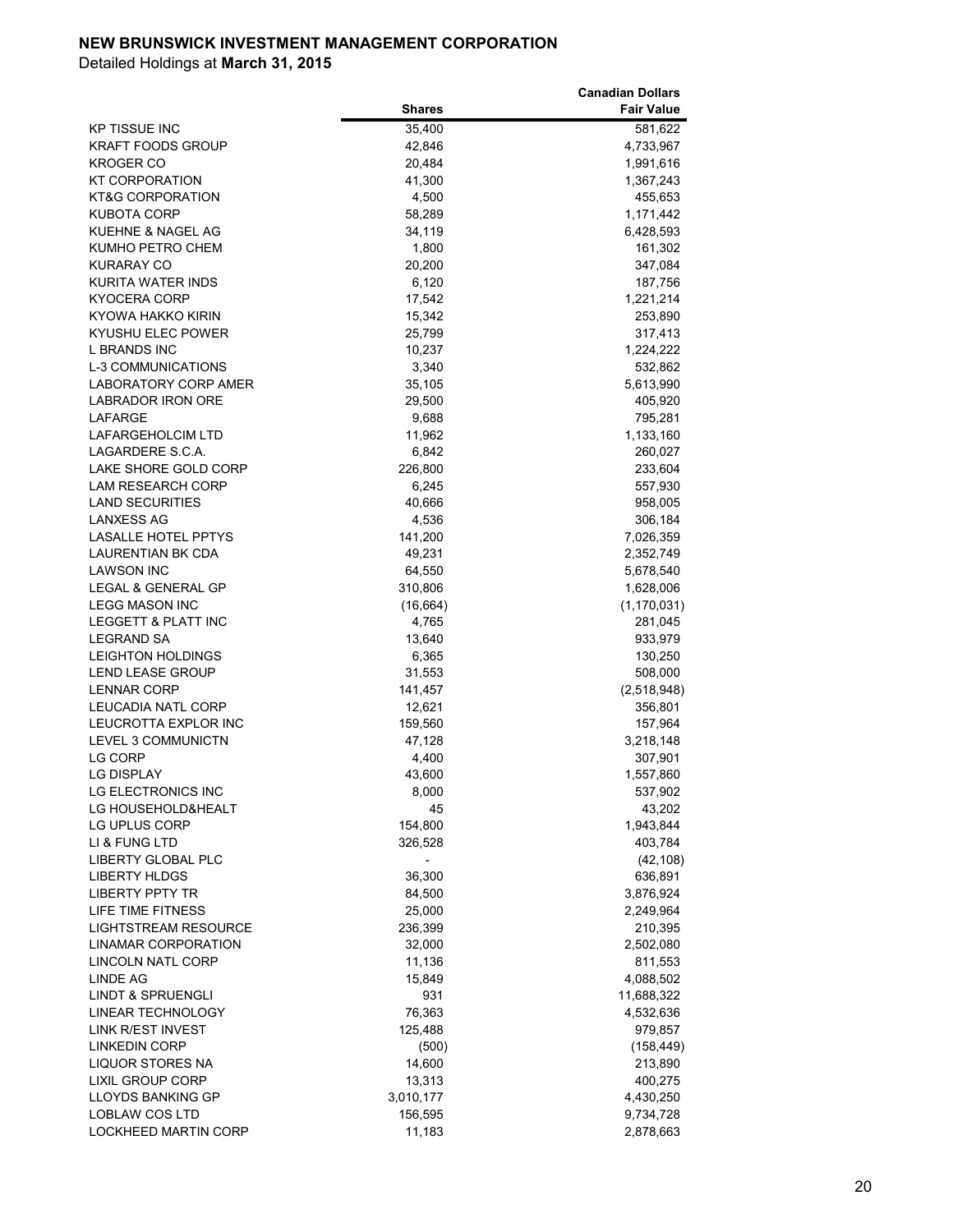|                                                      |                    | <b>Canadian Dollars</b> |
|------------------------------------------------------|--------------------|-------------------------|
|                                                      | <b>Shares</b>      | <b>Fair Value</b>       |
| LOEWS CORP                                           | 59,639             | 3,088,387               |
| LONDON STOCK EXCH                                    | 15,712             | 734,966                 |
| LONG RUN EXPLORATION                                 | 159,000            | 109,710                 |
| LONZA GROUP AG                                       | 2,566              | 406,523                 |
| <b>L'OREAL</b>                                       | 25,979             | 6,055,026               |
| <b>LORILLARD INC</b><br>LOWES CO                     | 72,452<br>40,632   | 6,005,068               |
| LUCARA DIAMOND CORP                                  | 119,600            | 3,833,582<br>212,888    |
| LULULEMON ATHLETICA                                  | (2,000)            | (162, 393)              |
| <b>LUMENPULSE INC</b>                                | 295,200            | 4,221,360               |
| LUNDIN MINING CORP                                   | 391,705            | 2,001,613               |
| LUNDIN PETROLEUM A                                   | 37,464             | 649,767                 |
| <b>LUXOTTICA GROUP</b>                               | 41,490             | 3,335,342               |
| LVMH MOET HENNESSY                                   | 14,709             | 3,284,229               |
| LYONDELLBASELL INDUS                                 | 16,400             | 1,826,251               |
| M & T BK CORP                                        | 33,677             | 5,424,492               |
| M3 INC                                               | 89,500             | 2,411,176               |
| MABUCHI MOTOR CO                                     | 2,800              | 188,362                 |
| <b>MACDONALD DETTWILER</b>                           | 23,927             | 2,348,435               |
| <b>MACERICH CO</b>                                   | 6,200              | 663,126                 |
| <b>MACQUARIE GP LTD</b>                              | 14,917             | 1,106,565               |
| <b>MACYS INC</b>                                     | 19,394             | 1,604,741               |
| <b>MAGELLAN AEROSPACE</b>                            | 10,500             | 140,700                 |
| <b>MAGNA INTL INC</b>                                | 173,220            | 11,728,726              |
| <b>MAJOR DRILLING GRP</b>                            | 22,500             | 154,575                 |
| <b>MAKITA CORP</b>                                   | 6,300              | 415,165                 |
| MALLINCKRODT PLC                                     | 4,700              | 754,962                 |
| <b>MAN SE</b>                                        | 34,883             | 4,649,962               |
| <b>MANDALAY RESOURCES</b><br><b>MANITOBA TELECOM</b> | 217,800<br>129,270 | 198,198                 |
| <b>MANULIFE FINCL CORP</b>                           | 1,099,532          | 3,159,902<br>23,650,933 |
| MAPFRE SA                                            | 51,768             | 239,344                 |
| <b>MAPLE LEAF FOODS</b>                              | 99,556             | 2,307,708               |
| <b>MARATHON OIL CORP</b>                             | 26,684             | 883,649                 |
| <b>MARATHON PETROLEUM</b>                            | 11,292             | 1,466,393               |
| <b>MARKS &amp; SPENCER GP</b>                        | 83,785             | 856,168                 |
| <b>MARRIOTT INTL INC</b>                             | 8,293              | 844,807                 |
| MARSH & MCLENNAN COS                                 | 97,928             | 6,966,495               |
| MARTIN MARIETTA MATL                                 | 1,400              | 248,232                 |
| <b>MARTINREA INTL</b>                                | 83,200             | 1,046,656               |
| <b>MARUBENI CORP</b>                                 | 89,342             | 656,690                 |
| MARUI GROUP CO                                       | 13,800             | 198,933                 |
| <b>MARUICHI STL TUBE</b>                             | 2,871              | 86,291                  |
| <b>MASCO CORP</b>                                    | 14,912             | 504,974                 |
| <b>MASSMART HOLDINGS</b>                             | 21,500             | 337,106                 |
| MASTERCARD INC                                       | 83,343             | 9,131,762               |
| <b>MATTEL INC</b>                                    | 14,590             | 422,828                 |
| <b>MAVENIR SYSTEMS IN</b>                            | 60,000             | 1,349,979               |
| MAZDA MOTOR CORP                                     | 29,399             | 757,251                 |
| MCCORMICK & CO INC                                   | 66,497             | 6,503,314               |
| <b>MCDONALDS CORP</b><br>MCDONALD'S HOLDING          | 92,586             | 11,442,070              |
| <b>MCGRAW HILL FINANCL</b>                           | 164,750<br>11,309  | 4,626,358<br>1,483,087  |
| <b>MCKESSON CORP</b>                                 | 26,685             | 7,662,533               |
| <b>MEAD JOHNSON NUTRIT</b>                           | 15,818             | 2,025,472               |
| MEADWESTVACO CORP                                    | 6,757              | 427,381                 |
| MEDIBANK PRIVATE LTD                                 | 143,100            | 321,216                 |
| <b>MEDIOBANCA SPA</b>                                | 28,830             | 350,388                 |
| MEDIPAL HLDG CORP                                    | 6,200              | 102,471                 |
| <b>MEDIVATION INC</b>                                | (1,200)            | (196, 439)              |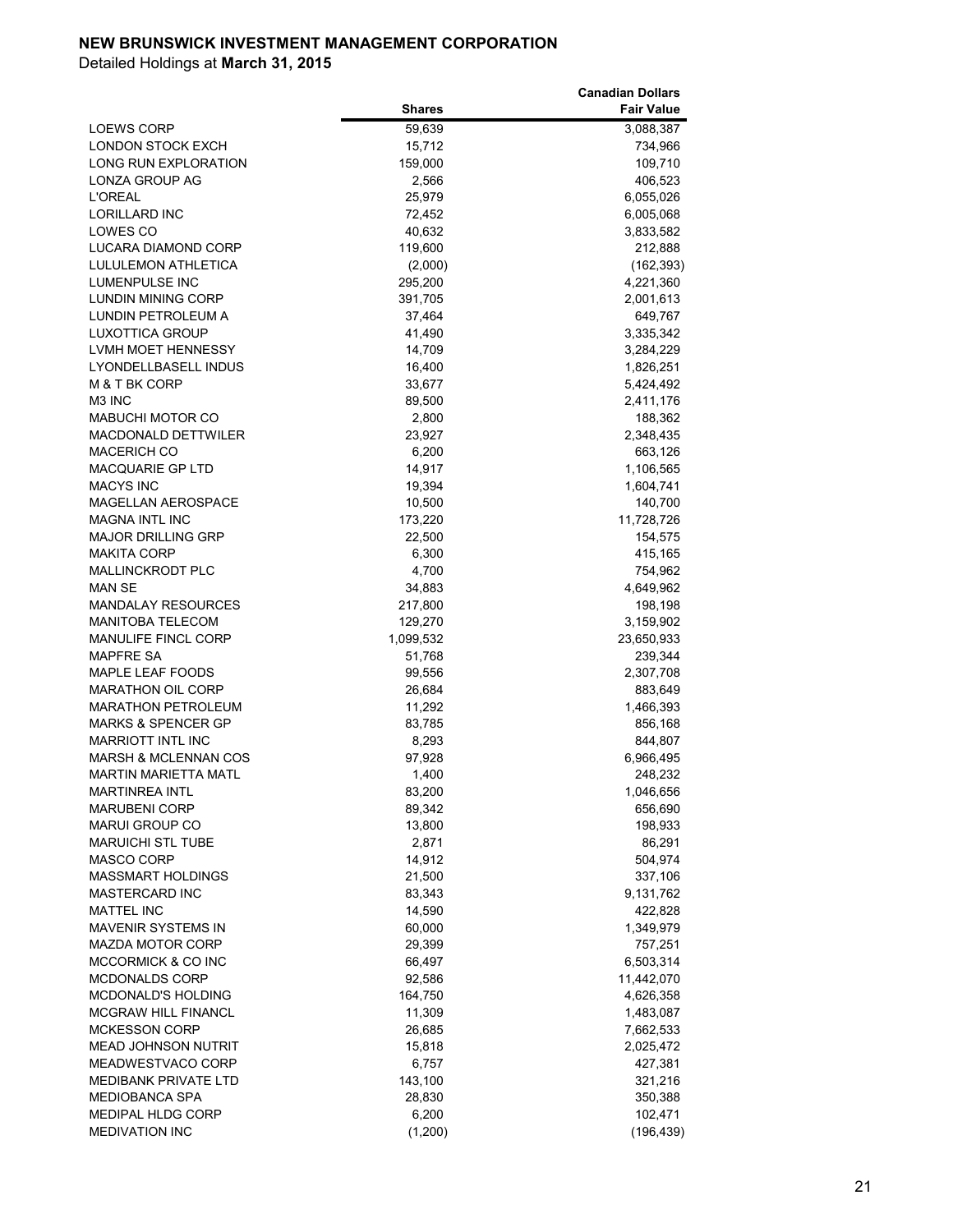|                                            |                  | <b>Canadian Dollars</b> |
|--------------------------------------------|------------------|-------------------------|
|                                            | <b>Shares</b>    | <b>Fair Value</b>       |
| <b>MEDTRONIC PLC</b>                       | 58,243           | 5,783,620               |
| <b>MEG ENERGY</b>                          | 145,120          | 2,969,155               |
| <b>MEGA FINANCIAL HD</b>                   | 539,100          | 566,248                 |
| <b>MEGGITT</b><br><b>MEIJI HOLDINGS CO</b> | 46,983           | 484,810                 |
| <b>MELCOR DEVS LTD</b>                     | 3,047            | 471,417                 |
| MELROSE INDUST PLC                         | 29,300<br>48,370 | 569,885<br>252,362      |
| <b>MERCER INTL INC</b>                     | (128, 515)       | (2,503,612)             |
| MERCK & CO INC                             | 177,418          | 13,037,191              |
| <b>MERCK KGAA</b>                          | 23,783           | 3,382,207               |
| MERGE HEALTHCARE INC                       | 98,501           | 558,432                 |
| <b>MERIDIAN ENERGY LTD</b>                 | 56,800           | 109,240                 |
| <b>MERLIN ENTERTAINME</b>                  | 38,700           | 321,522                 |
| <b>METCASH LTD</b>                         | 84,400           | 126,574                 |
| <b>METHANEX CORP</b>                       | 172,000          | 11,663,320              |
| <b>METLIFE INC</b>                         | 131,331          | 8,419,967               |
| <b>METRO AG</b>                            | 8,643            | 371,443                 |
| <b>METRO INC</b>                           | 137,582          | 4,721,814               |
| <b>METSO OYJ</b>                           | 7,025            | 259,624                 |
| <b>MGM CHINA HLDGS LT</b>                  | 44,000           | 104,939                 |
| <b>MGM RESORTS INTL</b>                    | (8,300)          | (221, 381)              |
| MICHAEL KORS HOLDI                         | 6,900            | 575,396                 |
| MICHELIN(CGDE)                             | 9,566            | 1,205,030               |
| MICROCHIP TECHNOLOGY                       | 76,990           | 4,774,910               |
| <b>MICRON TECHNOLOGY</b>                   | 43,764           | 1,505,875               |
| <b>MICROSOFT CORP</b>                      | 338,179          | 17,437,435              |
| <b>MID-AMER APT CMNTYS</b>                 | 68,100           | 6,673,905               |
| <b>MIGHTY RIVER POWER</b>                  | 26,600           | 78,316                  |
| <b>MILLICOM INTL CELL</b>                  | 11,005           | 1,008,483               |
| <b>MINEBEA CO</b>                          | 16,900           | 338,749                 |
| MIRACA HLDGS INC                           | 48,100           | 2,809,090               |
| MIRAE ASSET SECURI                         | 2,600            | 155,229                 |
| <b>MIRVAC GROUP</b>                        | 185,612          | 360,971                 |
| MITEL NETWORKS COR                         | (40, 400)        | (521, 104)              |
| <b>MITSUBISHI CHEM HL</b>                  | 67,458           | 497,688                 |
| <b>MITSUBISHI CORP</b>                     | 72,250           | 1,846,879               |
| <b>MITSUBISHI ELEC CP</b>                  | 100,598          | 1,517,627               |
| <b>MITSUBISHI ESTATE</b>                   | 65,684           | 1,933,268               |
| MITSUBISHI GAS CHM                         | 18,900           | 118,162                 |
| MITSUBISHI HVY IND                         | 156,348          | 1,093,560               |
| <b>MITSUBISHI LOGISTI</b>                  | 6,200            | 122,769                 |
| <b>MITSUBISHI MATERLS</b>                  | 66,600           | 284,152                 |
| MITSUBISHI MOTOR C                         | 36,429           | 417,419                 |
| MITSUBISHI TANABE                          | 179,400          | 3,906,668               |
| MITSUBISHI UFJ FIN                         | 670,128          | 5,263,214               |
| MITSUBISHI UFJ LEA                         | 28,700           | 180,341                 |
| <b>MITSUI &amp; CO</b>                     | 89,144           | 1,517,584               |
| <b>MITSUI CHEMICALS</b>                    | 42,000           | 171,211                 |
| MITSUI FUDOSAN CO                          | 49,406           | 1,841,570               |
| MITSUI O.S.K.LINES                         | 65,219           | 281,015                 |
| <b>MIXI INC</b>                            | 2,900            | 148,843                 |
| MIZRAHI TEFAHOT BK                         | 5,565            | 71,603                  |
| MIZUHO FINL GP                             | 1,218,195        | 2,715,817               |
| MMI HOLDINGS LIMIT                         | 863,300          | 2,961,674               |
| MOHAWK INDS INC                            | 2,500            | 588,967                 |
| MOL HUNGARIAN OIL<br>MOLSON COORS BREWING  | 1,800            | 98,965                  |
| MONDELEZ INTL INC                          | 6,629            | 625,943                 |
| MONSANTO CO                                | 67,944<br>20,239 | 3,122,923<br>2,901,381  |
| MONSTER BEVERAGE                           | 6,200            | 1,088,264               |
|                                            |                  |                         |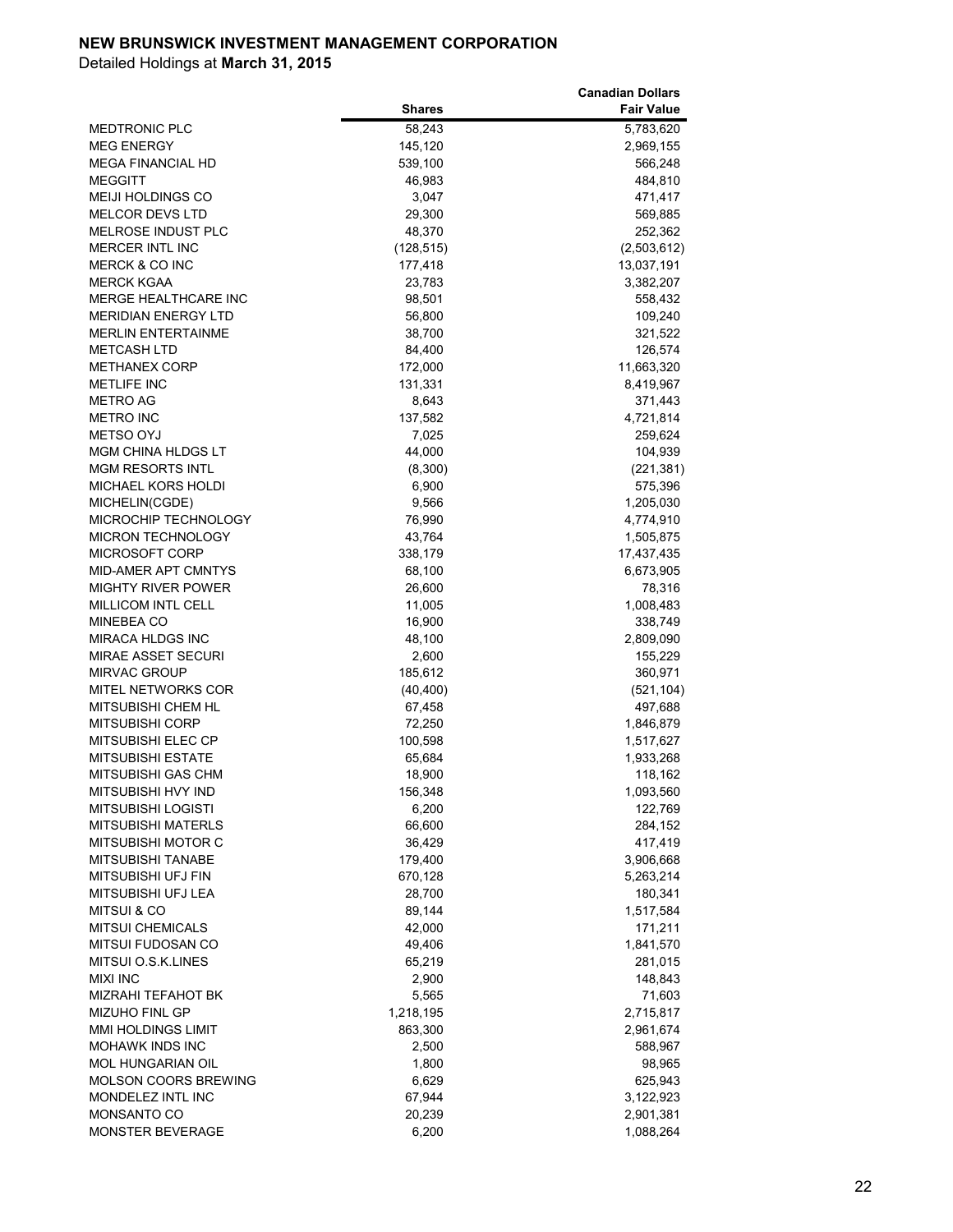|                                            |                   | <b>Canadian Dollars</b> |
|--------------------------------------------|-------------------|-------------------------|
|                                            | <b>Shares</b>     | <b>Fair Value</b>       |
| <b>MOODYS CORP</b>                         | 7,271             | 957,224                 |
| <b>MORGAN STANLEY</b>                      | 63,724            | 2,884,507               |
| <b>MORGUARD REAL EST</b>                   | 27,600            | 477,480                 |
| MORRISON(W)SUPMART                         | 106,387           | 387,039                 |
| <b>MOSAIC CO</b>                           | 12,500            | 730,224                 |
| <b>MOTOROLA SOLUTIONS</b>                  | 8,084             | 687,049                 |
| <b>MS&amp;AD INS GP HLDGS</b>              | 26,166            | 931,242                 |
| MTR CORP                                   | 584,194           | 3,521,406               |
| <b>MUENCHENER RUECKVE</b>                  | 9,087             | 2,481,336               |
| <b>MULLEN GROUP</b>                        | 160,902           | 3,248,611               |
| <b>MURATA MFG CO</b>                       | 10,653            | 1,860,251               |
| MURPHY OIL CORP                            | 6,866             | 405,800                 |
| <b>MYLAN N V</b>                           | 15,141            | 1,139,718               |
| <b>NABORS INDS LTD</b>                     | (16, 400)         | (283, 922)              |
| NABTESCO CORP                              | 4,900             | 180,082<br>205,220      |
| NAGOYA RAILROAD CO                         | 40,484            |                         |
| NASDAQ OMX GROUP<br><b>NATIONAL BK CDA</b> | 5,087<br>55,602   | 328,657                 |
| <b>NATIONAL GRID</b>                       |                   | 2,598,837               |
| NATIONAL OILWELL VAR                       | 471,975           | 7,673,082               |
| NATIONAL RETAIL PPTY                       | 16,506<br>152,700 | 1,046,519               |
| <b>NATIXIS</b>                             | 50,420            | 7,934,636<br>477,402    |
| NATL AUSTRALIA BANK                        | 124,418           | 4,640,638               |
| <b>NATL HEALTH INVS</b>                    | 32,700            | 2,980,279               |
| <b>NAVIENT CORP</b>                        | 17,600            | 453,808                 |
| <b>NCSOFT</b>                              | 41                | 8,495                   |
| <b>NEC CORP</b>                            | 132,683           | 494,636                 |
| <b>NEDBANK GROUP LTD</b>                   | 11,100            | 275,890                 |
| <b>NESTE OYJ</b>                           | 7,848             | 260,470                 |
| <b>NESTLE SA</b>                           | 225,286           | 21,561,653              |
| NETAPP INC COM                             | 11,956            | 537,708                 |
| <b>NETCARE LIMITED</b>                     | 89,800            | 391,426                 |
| <b>NETFLIX INC</b>                         | 2,200             | 1,162,673               |
| <b>NETSUITE INC</b>                        | (1,100)           | (129, 412)              |
| <b>NEVSUN RESOURCES</b>                    | 192,850           | 833,253                 |
| <b>NEW CHINA LIFE INS</b>                  | 14,100            | 99,733                  |
| <b>NEW FLYER INDUSTRIES</b>                | 21,200            | 299,530                 |
| NEW GOLD INC                               | 216,250           | 919,063                 |
| NEW WORLD DEVEL CO                         | 258,987           | 380,338                 |
| NEW YORK CMNTY BANCO                       | 16,800            | 356,473                 |
| NEWALTA CORPORATION                        | 22,700            | 320,638                 |
| NEWCREST MINING                            | 133,641           | 1,728,786               |
| NEWELL RUBBERMAID IN                       | 11,712            | 580,359                 |
| NEWFIELD EXPL CO                           | 6,900             | 307,082                 |
| NEWMONT MINING CORP                        | 20,824            | 573,385                 |
| <b>NEWS CORP NEW</b>                       | 29,428            | 494,716                 |
| NEXGEN ENERGY LTD                          | 879,500           | 253,990                 |
| NEXON CO LTD                               | 7,753             | 104,803                 |
| <b>NEXT PLC</b>                            | 45,277            | 5,980,113               |
| NEXTERA ENERGY INC                         | 53,271            | 7,029,994               |
| <b>NGK INSULATORS</b>                      | 14,200            | 384,655                 |
| NGK SPARK PLUG CO                          | 9,300             | 317,235                 |
| NH FOODS LTD                               | 8,900             | 260,167                 |
| NH INVESTMENT & SE                         | 18,400            | 302,467                 |
| NHK SPRING CO                              | 6,100             | 80,719                  |
| <b>NICE SYSTEMS</b>                        | 29,258            | 2,272,683               |
| NIDEC CORPORATION                          | 11,194            | 944,201                 |
| NIELSEN N.V.<br><b>NIKE INC</b>            | 13,300<br>29,070  | 751,824<br>3,709,438    |
| <b>NIKON CORP</b>                          | 16,624            | 282,655                 |
|                                            |                   |                         |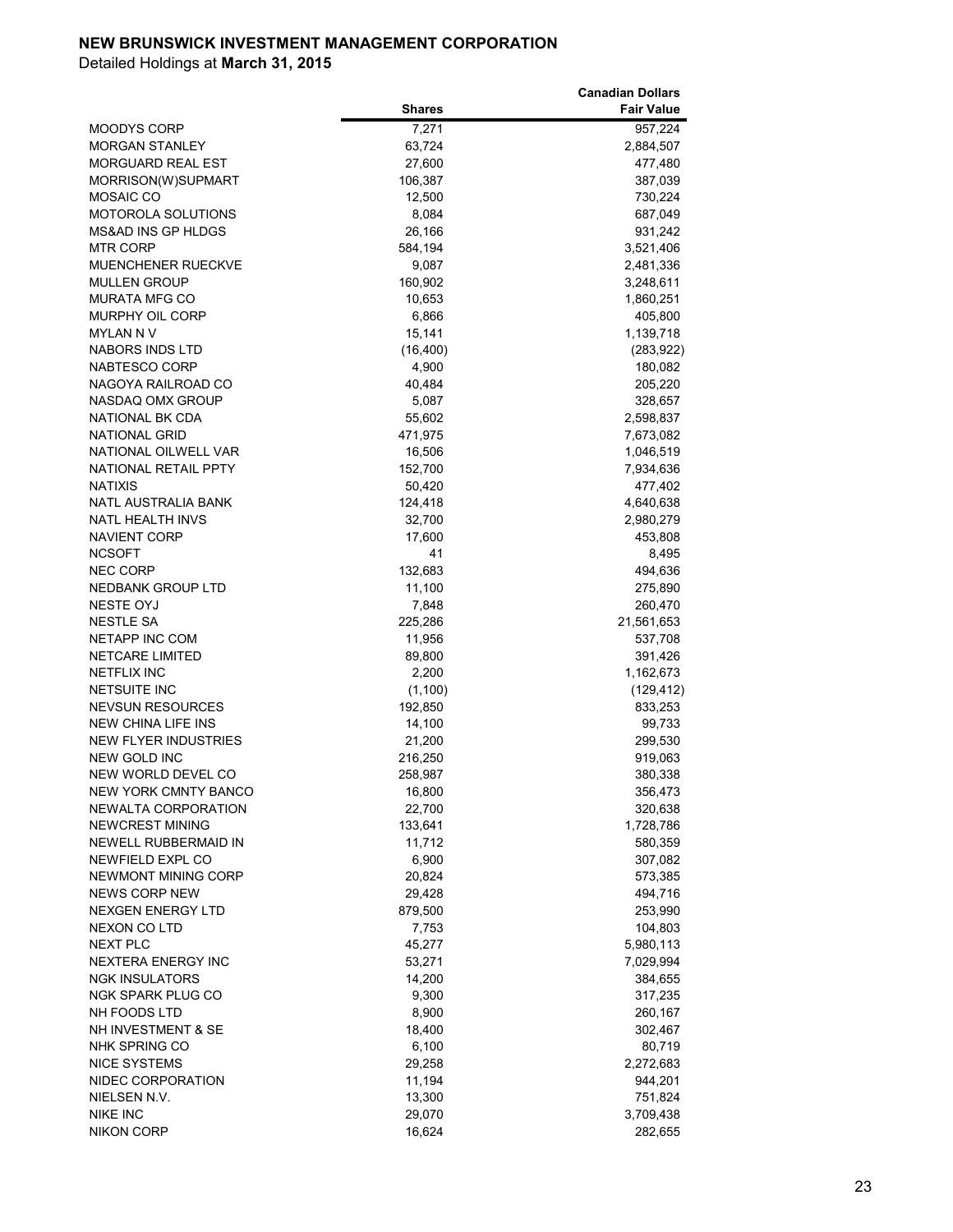| <b>Shares</b><br><b>Fair Value</b><br>5,598<br>NINTENDO CO<br>1,044,931<br>NIPPON BUILDING FD<br>271<br>1,688,561<br>NIPPON ELEC GLASS<br>25,086<br>155,512<br>43,000<br>NIPPON EXPRESS CO<br>305,164<br><b>NIPPON PAINT HLDGS</b><br>7,400<br>343,859<br>NIPPON PROLOGIS RE<br>1,275<br>3,560,140<br>NIPPON STEEL & SUM<br>393,180<br>1,256,065<br>NIPPON TEL&TEL CP<br>19,562<br>1,528,144<br>NIPPON YUSEN KK<br>92,554<br>338,195<br>NISOURCE INC<br>12,099<br>677,642<br>NISSAN MOTOR CO<br>1,687,616<br>130,556<br>NISSHIN SEIFUN GRP<br>11,013<br>164,456<br>NISSIN FOODS HLDG CO<br>60,000<br>3,744,848<br>NITORI HOLDINGS<br>49,180<br>4,227,741<br>NITTO DENKO CORP<br>8,558<br>725,744<br>NN GROUP N.V.<br>9,300<br>333,708<br><b>NOBLE CORPRATION PLC</b><br>11,800<br>213,714<br>NOBLE ENERGY INC<br>12,961<br>803,840<br><b>NOBLE GROUP</b><br>257,200<br>218,477<br><b>NOK CORP</b><br>6,273<br>239,817<br>NOKIA OYJ<br>195,188<br>1,887,697<br><b>NOKIAN RENKAAT</b><br>5,455<br>206,647<br><b>NOMURA HOLDINGS</b><br>188,725<br>1,407,514<br>NOMURA RESEARCH IN<br>6,200<br>295,955<br>NOMURA RL EST INC<br>7,700<br>176,135<br>NORANDA INCOME FD<br>62,100<br>182,057<br>NORBORD INC<br>(172, 437)<br>(4,597,170)<br>NORDEA BANK AB<br>159,713<br>2,469,804<br><b>NORDSTROM INC</b><br>5,624<br>572,916<br>NORFOLK SOUTHERN<br>22,158<br>2,892,360<br>NORSK HYDRO ASA<br>73,566<br>490,071<br>NORTH AMER ENERGY<br>152,800<br>562,304<br>NORTH WEST CO<br>97,742<br>2,474,827<br><b>NORTHERN PROPERTY</b><br>239,015<br>5,668,432<br><b>NORTHERN TR CORP</b><br>60,575<br>5,376,373<br><b>NORTHLAND POWER</b><br>147,280<br>2,562,672<br>NORTHROP GRUMMAN CO<br>8,158<br>1,665,420<br><b>NOVAGOLD RES</b><br>79,950<br>298,214<br>NOVARTIS AG<br>156.426<br>19,611,464<br>NOVION PROPERTY GRP<br>1,403,785<br>3,409,137<br><b>NOVO-NORDISK AS</b><br>105,514<br>7,146,587<br>NOVOZYMES A/S<br>13,218<br>765,312<br>NRG ENERGY INC<br>12,400<br>396,161<br><b>NSK</b><br>23,113<br>429,112<br>NTT DATA CORP<br>6,400<br>353,490<br>NTT DOCOMO<br>6,376,087<br>289,500<br>NTT URBAN DEVELOPM<br>6,500<br>82,511<br><b>NUCOR CORP</b><br>12,953<br>786,956<br><b>NUMERICABLE SFR</b><br>5,016<br>346,192<br>NUVISTA ENERGY LTD<br>52,950<br>403,479<br>NVIDIA CORP<br>22,340<br>592,885<br><b>NWS HOLDINGS LTD</b><br>67,858<br>143,218<br>NXP SEMICONDUCTR<br>8,800<br>1,120,122<br><b>02 CZECH REPUBLIC</b><br>18,200<br>184,260<br><b>OBAYASHI CORP</b><br>38,500<br>317,140<br><b>OCCIDENTAL PETE CORP</b><br>88,130<br>8,240,074<br>OCEANAGOLD CORP<br>362,400<br>892,688<br>OCI N.V.<br>4,100<br>160,838<br>ODAKYU ELEC RLWY<br>30,137<br>389,881<br><b>ODONTOPREV SA</b><br>319,500<br>1,376,212 |  | <b>Canadian Dollars</b> |
|-----------------------------------------------------------------------------------------------------------------------------------------------------------------------------------------------------------------------------------------------------------------------------------------------------------------------------------------------------------------------------------------------------------------------------------------------------------------------------------------------------------------------------------------------------------------------------------------------------------------------------------------------------------------------------------------------------------------------------------------------------------------------------------------------------------------------------------------------------------------------------------------------------------------------------------------------------------------------------------------------------------------------------------------------------------------------------------------------------------------------------------------------------------------------------------------------------------------------------------------------------------------------------------------------------------------------------------------------------------------------------------------------------------------------------------------------------------------------------------------------------------------------------------------------------------------------------------------------------------------------------------------------------------------------------------------------------------------------------------------------------------------------------------------------------------------------------------------------------------------------------------------------------------------------------------------------------------------------------------------------------------------------------------------------------------------------------------------------------------------------------------------------------------------------------------------------------------------------------------------------------------------------------------------------------------------------------------------------------------------------------------------------------------------------------------------------------------------------------------------------------------------------------------------------------------------------------------------------------------------------------------------------------------------------------------------------------------------------|--|-------------------------|
|                                                                                                                                                                                                                                                                                                                                                                                                                                                                                                                                                                                                                                                                                                                                                                                                                                                                                                                                                                                                                                                                                                                                                                                                                                                                                                                                                                                                                                                                                                                                                                                                                                                                                                                                                                                                                                                                                                                                                                                                                                                                                                                                                                                                                                                                                                                                                                                                                                                                                                                                                                                                                                                                                                                       |  |                         |
|                                                                                                                                                                                                                                                                                                                                                                                                                                                                                                                                                                                                                                                                                                                                                                                                                                                                                                                                                                                                                                                                                                                                                                                                                                                                                                                                                                                                                                                                                                                                                                                                                                                                                                                                                                                                                                                                                                                                                                                                                                                                                                                                                                                                                                                                                                                                                                                                                                                                                                                                                                                                                                                                                                                       |  |                         |
|                                                                                                                                                                                                                                                                                                                                                                                                                                                                                                                                                                                                                                                                                                                                                                                                                                                                                                                                                                                                                                                                                                                                                                                                                                                                                                                                                                                                                                                                                                                                                                                                                                                                                                                                                                                                                                                                                                                                                                                                                                                                                                                                                                                                                                                                                                                                                                                                                                                                                                                                                                                                                                                                                                                       |  |                         |
|                                                                                                                                                                                                                                                                                                                                                                                                                                                                                                                                                                                                                                                                                                                                                                                                                                                                                                                                                                                                                                                                                                                                                                                                                                                                                                                                                                                                                                                                                                                                                                                                                                                                                                                                                                                                                                                                                                                                                                                                                                                                                                                                                                                                                                                                                                                                                                                                                                                                                                                                                                                                                                                                                                                       |  |                         |
|                                                                                                                                                                                                                                                                                                                                                                                                                                                                                                                                                                                                                                                                                                                                                                                                                                                                                                                                                                                                                                                                                                                                                                                                                                                                                                                                                                                                                                                                                                                                                                                                                                                                                                                                                                                                                                                                                                                                                                                                                                                                                                                                                                                                                                                                                                                                                                                                                                                                                                                                                                                                                                                                                                                       |  |                         |
|                                                                                                                                                                                                                                                                                                                                                                                                                                                                                                                                                                                                                                                                                                                                                                                                                                                                                                                                                                                                                                                                                                                                                                                                                                                                                                                                                                                                                                                                                                                                                                                                                                                                                                                                                                                                                                                                                                                                                                                                                                                                                                                                                                                                                                                                                                                                                                                                                                                                                                                                                                                                                                                                                                                       |  |                         |
|                                                                                                                                                                                                                                                                                                                                                                                                                                                                                                                                                                                                                                                                                                                                                                                                                                                                                                                                                                                                                                                                                                                                                                                                                                                                                                                                                                                                                                                                                                                                                                                                                                                                                                                                                                                                                                                                                                                                                                                                                                                                                                                                                                                                                                                                                                                                                                                                                                                                                                                                                                                                                                                                                                                       |  |                         |
|                                                                                                                                                                                                                                                                                                                                                                                                                                                                                                                                                                                                                                                                                                                                                                                                                                                                                                                                                                                                                                                                                                                                                                                                                                                                                                                                                                                                                                                                                                                                                                                                                                                                                                                                                                                                                                                                                                                                                                                                                                                                                                                                                                                                                                                                                                                                                                                                                                                                                                                                                                                                                                                                                                                       |  |                         |
|                                                                                                                                                                                                                                                                                                                                                                                                                                                                                                                                                                                                                                                                                                                                                                                                                                                                                                                                                                                                                                                                                                                                                                                                                                                                                                                                                                                                                                                                                                                                                                                                                                                                                                                                                                                                                                                                                                                                                                                                                                                                                                                                                                                                                                                                                                                                                                                                                                                                                                                                                                                                                                                                                                                       |  |                         |
|                                                                                                                                                                                                                                                                                                                                                                                                                                                                                                                                                                                                                                                                                                                                                                                                                                                                                                                                                                                                                                                                                                                                                                                                                                                                                                                                                                                                                                                                                                                                                                                                                                                                                                                                                                                                                                                                                                                                                                                                                                                                                                                                                                                                                                                                                                                                                                                                                                                                                                                                                                                                                                                                                                                       |  |                         |
|                                                                                                                                                                                                                                                                                                                                                                                                                                                                                                                                                                                                                                                                                                                                                                                                                                                                                                                                                                                                                                                                                                                                                                                                                                                                                                                                                                                                                                                                                                                                                                                                                                                                                                                                                                                                                                                                                                                                                                                                                                                                                                                                                                                                                                                                                                                                                                                                                                                                                                                                                                                                                                                                                                                       |  |                         |
|                                                                                                                                                                                                                                                                                                                                                                                                                                                                                                                                                                                                                                                                                                                                                                                                                                                                                                                                                                                                                                                                                                                                                                                                                                                                                                                                                                                                                                                                                                                                                                                                                                                                                                                                                                                                                                                                                                                                                                                                                                                                                                                                                                                                                                                                                                                                                                                                                                                                                                                                                                                                                                                                                                                       |  |                         |
|                                                                                                                                                                                                                                                                                                                                                                                                                                                                                                                                                                                                                                                                                                                                                                                                                                                                                                                                                                                                                                                                                                                                                                                                                                                                                                                                                                                                                                                                                                                                                                                                                                                                                                                                                                                                                                                                                                                                                                                                                                                                                                                                                                                                                                                                                                                                                                                                                                                                                                                                                                                                                                                                                                                       |  |                         |
|                                                                                                                                                                                                                                                                                                                                                                                                                                                                                                                                                                                                                                                                                                                                                                                                                                                                                                                                                                                                                                                                                                                                                                                                                                                                                                                                                                                                                                                                                                                                                                                                                                                                                                                                                                                                                                                                                                                                                                                                                                                                                                                                                                                                                                                                                                                                                                                                                                                                                                                                                                                                                                                                                                                       |  |                         |
|                                                                                                                                                                                                                                                                                                                                                                                                                                                                                                                                                                                                                                                                                                                                                                                                                                                                                                                                                                                                                                                                                                                                                                                                                                                                                                                                                                                                                                                                                                                                                                                                                                                                                                                                                                                                                                                                                                                                                                                                                                                                                                                                                                                                                                                                                                                                                                                                                                                                                                                                                                                                                                                                                                                       |  |                         |
|                                                                                                                                                                                                                                                                                                                                                                                                                                                                                                                                                                                                                                                                                                                                                                                                                                                                                                                                                                                                                                                                                                                                                                                                                                                                                                                                                                                                                                                                                                                                                                                                                                                                                                                                                                                                                                                                                                                                                                                                                                                                                                                                                                                                                                                                                                                                                                                                                                                                                                                                                                                                                                                                                                                       |  |                         |
|                                                                                                                                                                                                                                                                                                                                                                                                                                                                                                                                                                                                                                                                                                                                                                                                                                                                                                                                                                                                                                                                                                                                                                                                                                                                                                                                                                                                                                                                                                                                                                                                                                                                                                                                                                                                                                                                                                                                                                                                                                                                                                                                                                                                                                                                                                                                                                                                                                                                                                                                                                                                                                                                                                                       |  |                         |
|                                                                                                                                                                                                                                                                                                                                                                                                                                                                                                                                                                                                                                                                                                                                                                                                                                                                                                                                                                                                                                                                                                                                                                                                                                                                                                                                                                                                                                                                                                                                                                                                                                                                                                                                                                                                                                                                                                                                                                                                                                                                                                                                                                                                                                                                                                                                                                                                                                                                                                                                                                                                                                                                                                                       |  |                         |
|                                                                                                                                                                                                                                                                                                                                                                                                                                                                                                                                                                                                                                                                                                                                                                                                                                                                                                                                                                                                                                                                                                                                                                                                                                                                                                                                                                                                                                                                                                                                                                                                                                                                                                                                                                                                                                                                                                                                                                                                                                                                                                                                                                                                                                                                                                                                                                                                                                                                                                                                                                                                                                                                                                                       |  |                         |
|                                                                                                                                                                                                                                                                                                                                                                                                                                                                                                                                                                                                                                                                                                                                                                                                                                                                                                                                                                                                                                                                                                                                                                                                                                                                                                                                                                                                                                                                                                                                                                                                                                                                                                                                                                                                                                                                                                                                                                                                                                                                                                                                                                                                                                                                                                                                                                                                                                                                                                                                                                                                                                                                                                                       |  |                         |
|                                                                                                                                                                                                                                                                                                                                                                                                                                                                                                                                                                                                                                                                                                                                                                                                                                                                                                                                                                                                                                                                                                                                                                                                                                                                                                                                                                                                                                                                                                                                                                                                                                                                                                                                                                                                                                                                                                                                                                                                                                                                                                                                                                                                                                                                                                                                                                                                                                                                                                                                                                                                                                                                                                                       |  |                         |
|                                                                                                                                                                                                                                                                                                                                                                                                                                                                                                                                                                                                                                                                                                                                                                                                                                                                                                                                                                                                                                                                                                                                                                                                                                                                                                                                                                                                                                                                                                                                                                                                                                                                                                                                                                                                                                                                                                                                                                                                                                                                                                                                                                                                                                                                                                                                                                                                                                                                                                                                                                                                                                                                                                                       |  |                         |
|                                                                                                                                                                                                                                                                                                                                                                                                                                                                                                                                                                                                                                                                                                                                                                                                                                                                                                                                                                                                                                                                                                                                                                                                                                                                                                                                                                                                                                                                                                                                                                                                                                                                                                                                                                                                                                                                                                                                                                                                                                                                                                                                                                                                                                                                                                                                                                                                                                                                                                                                                                                                                                                                                                                       |  |                         |
|                                                                                                                                                                                                                                                                                                                                                                                                                                                                                                                                                                                                                                                                                                                                                                                                                                                                                                                                                                                                                                                                                                                                                                                                                                                                                                                                                                                                                                                                                                                                                                                                                                                                                                                                                                                                                                                                                                                                                                                                                                                                                                                                                                                                                                                                                                                                                                                                                                                                                                                                                                                                                                                                                                                       |  |                         |
|                                                                                                                                                                                                                                                                                                                                                                                                                                                                                                                                                                                                                                                                                                                                                                                                                                                                                                                                                                                                                                                                                                                                                                                                                                                                                                                                                                                                                                                                                                                                                                                                                                                                                                                                                                                                                                                                                                                                                                                                                                                                                                                                                                                                                                                                                                                                                                                                                                                                                                                                                                                                                                                                                                                       |  |                         |
|                                                                                                                                                                                                                                                                                                                                                                                                                                                                                                                                                                                                                                                                                                                                                                                                                                                                                                                                                                                                                                                                                                                                                                                                                                                                                                                                                                                                                                                                                                                                                                                                                                                                                                                                                                                                                                                                                                                                                                                                                                                                                                                                                                                                                                                                                                                                                                                                                                                                                                                                                                                                                                                                                                                       |  |                         |
|                                                                                                                                                                                                                                                                                                                                                                                                                                                                                                                                                                                                                                                                                                                                                                                                                                                                                                                                                                                                                                                                                                                                                                                                                                                                                                                                                                                                                                                                                                                                                                                                                                                                                                                                                                                                                                                                                                                                                                                                                                                                                                                                                                                                                                                                                                                                                                                                                                                                                                                                                                                                                                                                                                                       |  |                         |
|                                                                                                                                                                                                                                                                                                                                                                                                                                                                                                                                                                                                                                                                                                                                                                                                                                                                                                                                                                                                                                                                                                                                                                                                                                                                                                                                                                                                                                                                                                                                                                                                                                                                                                                                                                                                                                                                                                                                                                                                                                                                                                                                                                                                                                                                                                                                                                                                                                                                                                                                                                                                                                                                                                                       |  |                         |
|                                                                                                                                                                                                                                                                                                                                                                                                                                                                                                                                                                                                                                                                                                                                                                                                                                                                                                                                                                                                                                                                                                                                                                                                                                                                                                                                                                                                                                                                                                                                                                                                                                                                                                                                                                                                                                                                                                                                                                                                                                                                                                                                                                                                                                                                                                                                                                                                                                                                                                                                                                                                                                                                                                                       |  |                         |
|                                                                                                                                                                                                                                                                                                                                                                                                                                                                                                                                                                                                                                                                                                                                                                                                                                                                                                                                                                                                                                                                                                                                                                                                                                                                                                                                                                                                                                                                                                                                                                                                                                                                                                                                                                                                                                                                                                                                                                                                                                                                                                                                                                                                                                                                                                                                                                                                                                                                                                                                                                                                                                                                                                                       |  |                         |
|                                                                                                                                                                                                                                                                                                                                                                                                                                                                                                                                                                                                                                                                                                                                                                                                                                                                                                                                                                                                                                                                                                                                                                                                                                                                                                                                                                                                                                                                                                                                                                                                                                                                                                                                                                                                                                                                                                                                                                                                                                                                                                                                                                                                                                                                                                                                                                                                                                                                                                                                                                                                                                                                                                                       |  |                         |
|                                                                                                                                                                                                                                                                                                                                                                                                                                                                                                                                                                                                                                                                                                                                                                                                                                                                                                                                                                                                                                                                                                                                                                                                                                                                                                                                                                                                                                                                                                                                                                                                                                                                                                                                                                                                                                                                                                                                                                                                                                                                                                                                                                                                                                                                                                                                                                                                                                                                                                                                                                                                                                                                                                                       |  |                         |
|                                                                                                                                                                                                                                                                                                                                                                                                                                                                                                                                                                                                                                                                                                                                                                                                                                                                                                                                                                                                                                                                                                                                                                                                                                                                                                                                                                                                                                                                                                                                                                                                                                                                                                                                                                                                                                                                                                                                                                                                                                                                                                                                                                                                                                                                                                                                                                                                                                                                                                                                                                                                                                                                                                                       |  |                         |
|                                                                                                                                                                                                                                                                                                                                                                                                                                                                                                                                                                                                                                                                                                                                                                                                                                                                                                                                                                                                                                                                                                                                                                                                                                                                                                                                                                                                                                                                                                                                                                                                                                                                                                                                                                                                                                                                                                                                                                                                                                                                                                                                                                                                                                                                                                                                                                                                                                                                                                                                                                                                                                                                                                                       |  |                         |
|                                                                                                                                                                                                                                                                                                                                                                                                                                                                                                                                                                                                                                                                                                                                                                                                                                                                                                                                                                                                                                                                                                                                                                                                                                                                                                                                                                                                                                                                                                                                                                                                                                                                                                                                                                                                                                                                                                                                                                                                                                                                                                                                                                                                                                                                                                                                                                                                                                                                                                                                                                                                                                                                                                                       |  |                         |
|                                                                                                                                                                                                                                                                                                                                                                                                                                                                                                                                                                                                                                                                                                                                                                                                                                                                                                                                                                                                                                                                                                                                                                                                                                                                                                                                                                                                                                                                                                                                                                                                                                                                                                                                                                                                                                                                                                                                                                                                                                                                                                                                                                                                                                                                                                                                                                                                                                                                                                                                                                                                                                                                                                                       |  |                         |
|                                                                                                                                                                                                                                                                                                                                                                                                                                                                                                                                                                                                                                                                                                                                                                                                                                                                                                                                                                                                                                                                                                                                                                                                                                                                                                                                                                                                                                                                                                                                                                                                                                                                                                                                                                                                                                                                                                                                                                                                                                                                                                                                                                                                                                                                                                                                                                                                                                                                                                                                                                                                                                                                                                                       |  |                         |
|                                                                                                                                                                                                                                                                                                                                                                                                                                                                                                                                                                                                                                                                                                                                                                                                                                                                                                                                                                                                                                                                                                                                                                                                                                                                                                                                                                                                                                                                                                                                                                                                                                                                                                                                                                                                                                                                                                                                                                                                                                                                                                                                                                                                                                                                                                                                                                                                                                                                                                                                                                                                                                                                                                                       |  |                         |
|                                                                                                                                                                                                                                                                                                                                                                                                                                                                                                                                                                                                                                                                                                                                                                                                                                                                                                                                                                                                                                                                                                                                                                                                                                                                                                                                                                                                                                                                                                                                                                                                                                                                                                                                                                                                                                                                                                                                                                                                                                                                                                                                                                                                                                                                                                                                                                                                                                                                                                                                                                                                                                                                                                                       |  |                         |
|                                                                                                                                                                                                                                                                                                                                                                                                                                                                                                                                                                                                                                                                                                                                                                                                                                                                                                                                                                                                                                                                                                                                                                                                                                                                                                                                                                                                                                                                                                                                                                                                                                                                                                                                                                                                                                                                                                                                                                                                                                                                                                                                                                                                                                                                                                                                                                                                                                                                                                                                                                                                                                                                                                                       |  |                         |
|                                                                                                                                                                                                                                                                                                                                                                                                                                                                                                                                                                                                                                                                                                                                                                                                                                                                                                                                                                                                                                                                                                                                                                                                                                                                                                                                                                                                                                                                                                                                                                                                                                                                                                                                                                                                                                                                                                                                                                                                                                                                                                                                                                                                                                                                                                                                                                                                                                                                                                                                                                                                                                                                                                                       |  |                         |
|                                                                                                                                                                                                                                                                                                                                                                                                                                                                                                                                                                                                                                                                                                                                                                                                                                                                                                                                                                                                                                                                                                                                                                                                                                                                                                                                                                                                                                                                                                                                                                                                                                                                                                                                                                                                                                                                                                                                                                                                                                                                                                                                                                                                                                                                                                                                                                                                                                                                                                                                                                                                                                                                                                                       |  |                         |
|                                                                                                                                                                                                                                                                                                                                                                                                                                                                                                                                                                                                                                                                                                                                                                                                                                                                                                                                                                                                                                                                                                                                                                                                                                                                                                                                                                                                                                                                                                                                                                                                                                                                                                                                                                                                                                                                                                                                                                                                                                                                                                                                                                                                                                                                                                                                                                                                                                                                                                                                                                                                                                                                                                                       |  |                         |
|                                                                                                                                                                                                                                                                                                                                                                                                                                                                                                                                                                                                                                                                                                                                                                                                                                                                                                                                                                                                                                                                                                                                                                                                                                                                                                                                                                                                                                                                                                                                                                                                                                                                                                                                                                                                                                                                                                                                                                                                                                                                                                                                                                                                                                                                                                                                                                                                                                                                                                                                                                                                                                                                                                                       |  |                         |
|                                                                                                                                                                                                                                                                                                                                                                                                                                                                                                                                                                                                                                                                                                                                                                                                                                                                                                                                                                                                                                                                                                                                                                                                                                                                                                                                                                                                                                                                                                                                                                                                                                                                                                                                                                                                                                                                                                                                                                                                                                                                                                                                                                                                                                                                                                                                                                                                                                                                                                                                                                                                                                                                                                                       |  |                         |
|                                                                                                                                                                                                                                                                                                                                                                                                                                                                                                                                                                                                                                                                                                                                                                                                                                                                                                                                                                                                                                                                                                                                                                                                                                                                                                                                                                                                                                                                                                                                                                                                                                                                                                                                                                                                                                                                                                                                                                                                                                                                                                                                                                                                                                                                                                                                                                                                                                                                                                                                                                                                                                                                                                                       |  |                         |
|                                                                                                                                                                                                                                                                                                                                                                                                                                                                                                                                                                                                                                                                                                                                                                                                                                                                                                                                                                                                                                                                                                                                                                                                                                                                                                                                                                                                                                                                                                                                                                                                                                                                                                                                                                                                                                                                                                                                                                                                                                                                                                                                                                                                                                                                                                                                                                                                                                                                                                                                                                                                                                                                                                                       |  |                         |
|                                                                                                                                                                                                                                                                                                                                                                                                                                                                                                                                                                                                                                                                                                                                                                                                                                                                                                                                                                                                                                                                                                                                                                                                                                                                                                                                                                                                                                                                                                                                                                                                                                                                                                                                                                                                                                                                                                                                                                                                                                                                                                                                                                                                                                                                                                                                                                                                                                                                                                                                                                                                                                                                                                                       |  |                         |
|                                                                                                                                                                                                                                                                                                                                                                                                                                                                                                                                                                                                                                                                                                                                                                                                                                                                                                                                                                                                                                                                                                                                                                                                                                                                                                                                                                                                                                                                                                                                                                                                                                                                                                                                                                                                                                                                                                                                                                                                                                                                                                                                                                                                                                                                                                                                                                                                                                                                                                                                                                                                                                                                                                                       |  |                         |
|                                                                                                                                                                                                                                                                                                                                                                                                                                                                                                                                                                                                                                                                                                                                                                                                                                                                                                                                                                                                                                                                                                                                                                                                                                                                                                                                                                                                                                                                                                                                                                                                                                                                                                                                                                                                                                                                                                                                                                                                                                                                                                                                                                                                                                                                                                                                                                                                                                                                                                                                                                                                                                                                                                                       |  |                         |
|                                                                                                                                                                                                                                                                                                                                                                                                                                                                                                                                                                                                                                                                                                                                                                                                                                                                                                                                                                                                                                                                                                                                                                                                                                                                                                                                                                                                                                                                                                                                                                                                                                                                                                                                                                                                                                                                                                                                                                                                                                                                                                                                                                                                                                                                                                                                                                                                                                                                                                                                                                                                                                                                                                                       |  |                         |
|                                                                                                                                                                                                                                                                                                                                                                                                                                                                                                                                                                                                                                                                                                                                                                                                                                                                                                                                                                                                                                                                                                                                                                                                                                                                                                                                                                                                                                                                                                                                                                                                                                                                                                                                                                                                                                                                                                                                                                                                                                                                                                                                                                                                                                                                                                                                                                                                                                                                                                                                                                                                                                                                                                                       |  |                         |
|                                                                                                                                                                                                                                                                                                                                                                                                                                                                                                                                                                                                                                                                                                                                                                                                                                                                                                                                                                                                                                                                                                                                                                                                                                                                                                                                                                                                                                                                                                                                                                                                                                                                                                                                                                                                                                                                                                                                                                                                                                                                                                                                                                                                                                                                                                                                                                                                                                                                                                                                                                                                                                                                                                                       |  |                         |
|                                                                                                                                                                                                                                                                                                                                                                                                                                                                                                                                                                                                                                                                                                                                                                                                                                                                                                                                                                                                                                                                                                                                                                                                                                                                                                                                                                                                                                                                                                                                                                                                                                                                                                                                                                                                                                                                                                                                                                                                                                                                                                                                                                                                                                                                                                                                                                                                                                                                                                                                                                                                                                                                                                                       |  |                         |
|                                                                                                                                                                                                                                                                                                                                                                                                                                                                                                                                                                                                                                                                                                                                                                                                                                                                                                                                                                                                                                                                                                                                                                                                                                                                                                                                                                                                                                                                                                                                                                                                                                                                                                                                                                                                                                                                                                                                                                                                                                                                                                                                                                                                                                                                                                                                                                                                                                                                                                                                                                                                                                                                                                                       |  |                         |
|                                                                                                                                                                                                                                                                                                                                                                                                                                                                                                                                                                                                                                                                                                                                                                                                                                                                                                                                                                                                                                                                                                                                                                                                                                                                                                                                                                                                                                                                                                                                                                                                                                                                                                                                                                                                                                                                                                                                                                                                                                                                                                                                                                                                                                                                                                                                                                                                                                                                                                                                                                                                                                                                                                                       |  |                         |
|                                                                                                                                                                                                                                                                                                                                                                                                                                                                                                                                                                                                                                                                                                                                                                                                                                                                                                                                                                                                                                                                                                                                                                                                                                                                                                                                                                                                                                                                                                                                                                                                                                                                                                                                                                                                                                                                                                                                                                                                                                                                                                                                                                                                                                                                                                                                                                                                                                                                                                                                                                                                                                                                                                                       |  |                         |
|                                                                                                                                                                                                                                                                                                                                                                                                                                                                                                                                                                                                                                                                                                                                                                                                                                                                                                                                                                                                                                                                                                                                                                                                                                                                                                                                                                                                                                                                                                                                                                                                                                                                                                                                                                                                                                                                                                                                                                                                                                                                                                                                                                                                                                                                                                                                                                                                                                                                                                                                                                                                                                                                                                                       |  |                         |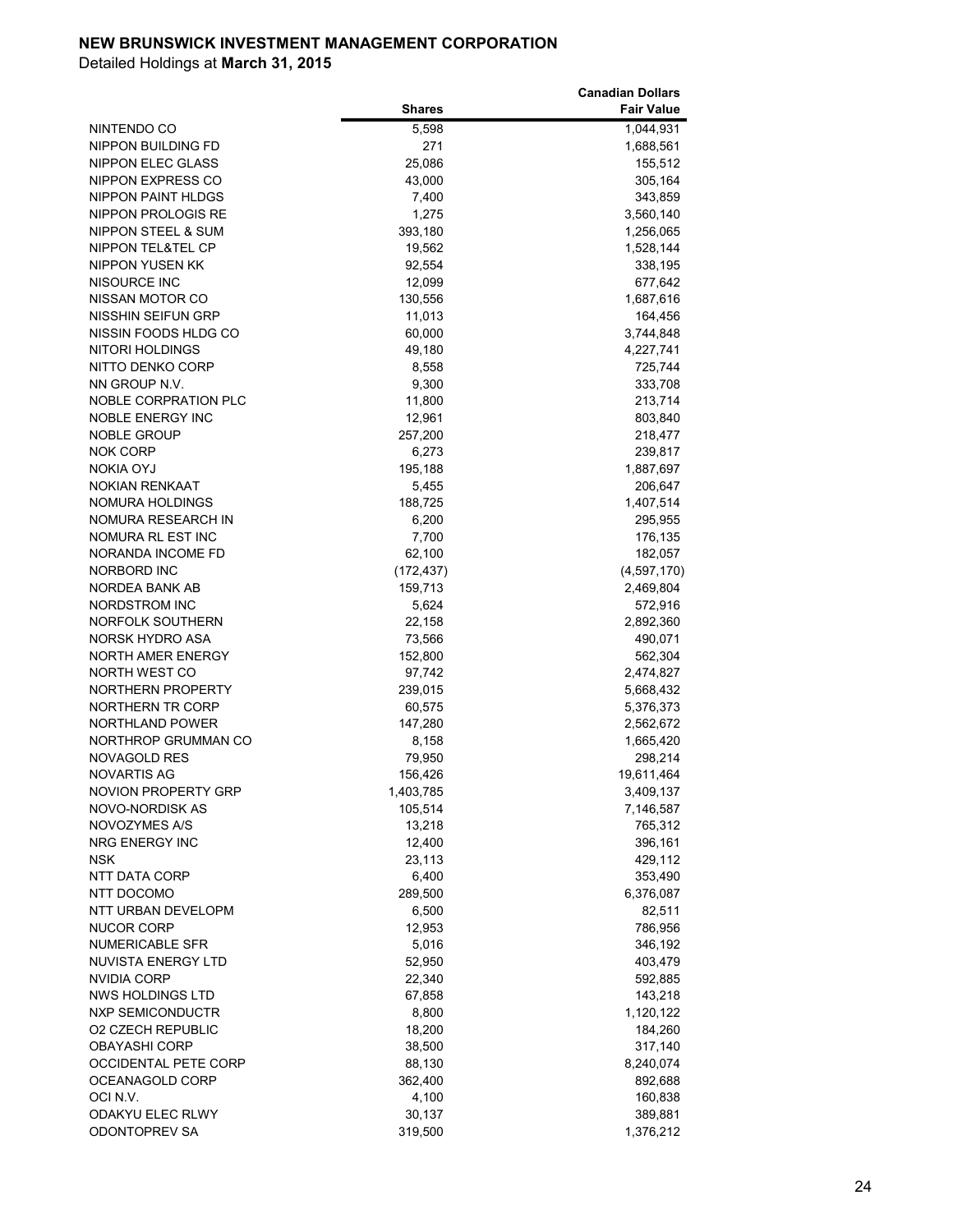|                                 |               | <b>Canadian Dollars</b> |
|---------------------------------|---------------|-------------------------|
|                                 | <b>Shares</b> | <b>Fair Value</b>       |
| OJI HLDGS CORP                  | 36,613        | 190,237                 |
| OLD MUTUAL PLC                  | 255,941       | 1,068,744               |
| <b>OLYMPUS CORP</b>             | 12,162        | 573,485                 |
| <b>OMNICARE INC</b>             | 2,600         | 254,112                 |
| OMNICOM GROUP INC               | 12,428        | 1,237,606               |
| <b>OMRON CORP</b>               | 10,447        | 597,980                 |
| OMV AG                          | 8,334         | 289,750                 |
| <b>ONEOK INC</b>                | 7,900         | 483,344                 |
| <b>ONEX CORP</b>                | 121,751       | 8,954,786               |
| ONO PHARMACEUTICAL              | 43,646        | 6,259,500               |
|                                 |               | 114,436                 |
| <b>OOREDOO</b>                  | 3,300         |                         |
| OPEN TEXT CORP                  | 145,684       | 9,740,432               |
| <b>ORACLE CORP</b>              | 132,130       | 7,231,098               |
| ORACLE CORP JAPAN               | 29,800        | 1,627,055               |
| <b>ORANGE</b>                   | 96,832        | 1,971,084               |
| ORASCOM CONSTRUCTI              | 3,099         | 52,201                  |
| O'REILLY AUTOMOTIVE             | 24,653        | 6,761,263               |
| <b>ORICA LIMITED</b>            | 21,787        | 421,808                 |
| ORIENTAL LAND CO                | 99,096        | 9,518,188               |
| <b>ORIGIN ENERGY</b>            | 58,397        | 639,033                 |
| ORION CORP                      | 5,702         | 214,194                 |
| ORIX CORP                       | 68,730        | 1,225,583               |
| ORKLA ASA                       | 214,582       | 2,055,349               |
| OSAKA GAS CO                    | 91,783        | 487,267                 |
| OSISKO GOLD ROYALTIE            | 116,372       | 1,951,558               |
| OSRAM LICHT AG                  | 5,352         | 337,059                 |
| OTSUKA CORP                     | 3,200         | 173,028                 |
| OTSUKA HLDGS CO                 | 99,643        | 3,956,146               |
| <b>OVERSEA-CHINESE BK</b>       | 157,227       | 1,534,434               |
| OWENS ILL INC                   | 8,300         | 245,487                 |
| <b>PACCAR INC</b>               | 14,092        | 1,128,494               |
| PACIFIC RUBIALES ENE            | 124,630       | 376,383                 |
| PAINTED PONY PETRO              | 143,750       | 851,000                 |
| <b>PALL CORP</b>                | 4,255         | 541,766                 |
| PALO ALTO NETWORKS              | (900)         | (166, 746)              |
| <b>PAN AMERICAN SILVER</b>      | 47,828        | 531,847                 |
| <b>PANASONIC CORP</b>           | 115,450       | 1,922,742               |
| PANDORA A/S                     | 6,366         | 734,275                 |
| <b>PARAMOUNT GOLD &amp; SLV</b> | 70,400        |                         |
| PARAMOUNT GROUP INC             |               | 87,296                  |
|                                 | 74,000        | 1,811,386               |
| PARAMOUNT RES LTD               | 23,610        | 736,632                 |
| <b>PAREX RESOURCES</b>          | 93,880        | 757,612                 |
| PARGESA                         | 1,646         | 146,697                 |
| PARK 24 CO                      | 63,000        | 1,634,712               |
| PARKER HANNIFIN CORP            | 5,813         | 875,721                 |
| PARKLAND FUEL CORP              | 200,854       | 5,013,330               |
| PARTNERRE LTD                   | 23,153        | 3,357,295               |
| PARTNERS GROUP HDLG             | 933           | 353,411                 |
| <b>PASON SYSTEMS</b>            | 95,091        | 1,898,016               |
| PATTERSON COMPANIES             | 49,248        | 3,047,484               |
| PAYCHEX INC                     | 100,147       | 6,301,921               |
| <b>PCCW LIMITED</b>             | 182,800       | 141,244                 |
| <b>PEARSON</b>                  | 42,574        | 1,161,441               |
| PEBBLEBROOK HOTEL TR            | 54,300        | 3,228,564               |
| PEGATRON CORP                   | 884,000       | 3,030,647               |
| PEMBINA PIPELINE                | 249,889       | 10,036,792              |
| PENGROWTH ENERGY                | 65,698        | 251,370                 |
| PENN WEST PETRO                 | 380,364       | 798,764                 |
| PENTAIR PLC                     | 7,090         | 565,522                 |
| PEOPLES UNITED FINL             | 289,676       | 5,584,420               |
|                                 |               |                         |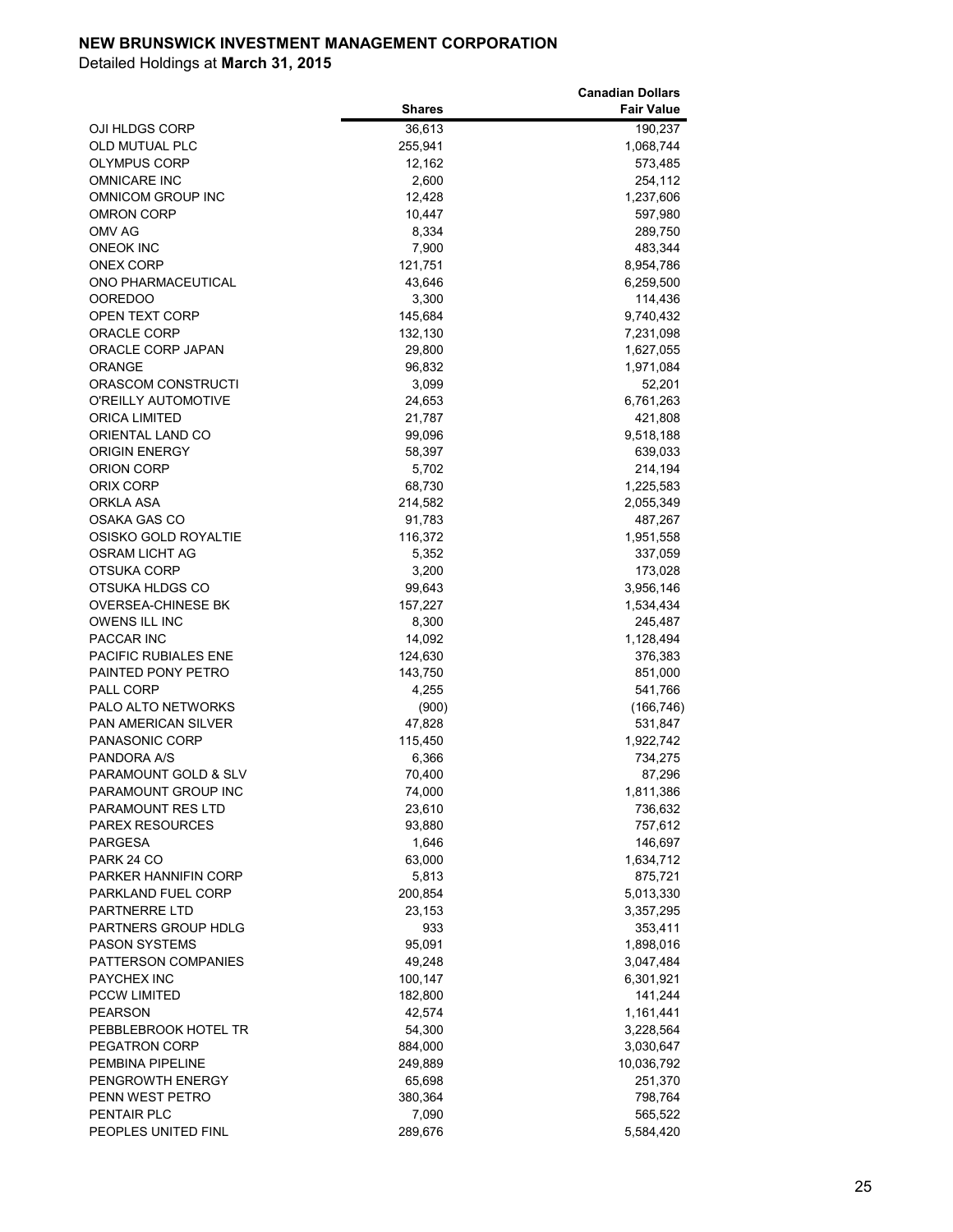|                                       |                    | <b>Canadian Dollars</b> |
|---------------------------------------|--------------------|-------------------------|
|                                       | <b>Shares</b>      | <b>Fair Value</b>       |
| PEPCO HOLDINGS INC                    | 10,472             | 356,346                 |
| PEPSICO INC                           | 107,117            | 12,990,598              |
| PERFORMANCE SPORTS                    | 19,532             | 482,636                 |
| PERKINELMER INC                       | 4,161              | 269,886                 |
| PERNOD-RICARD                         | 11,053             | 1,656,053               |
| PERRIGO CO                            | 21,585             | 4,532,139               |
| <b>PERSIMMON</b>                      | 15,100             | 472,122                 |
| PETRO VICTORY ENERGY                  | 625,000            | 625                     |
| PETROFAC                              | 15,156             | 271,558                 |
| PEUGEOT SA                            | 23,100             | 489,855                 |
| PEYTO EXPLORATION                     | 249,372            | 8,496,104               |
| PFIZER INC                            | 377,536            | 16,658,458              |
| PG&E CORP                             | 73,593             | 4,995,917               |
| PGE POLSKA GRUPA                      | 362,300            | 2,522,088               |
| PHARMACYCLICS INC                     | 19,300             | 6,265,193               |
| PHILIP MORRIS INTL                    | 101,498            | 9,825,954               |
| PHILIPPINE LNG DIS                    | 500                | 40,460                  |
| PHILLIPS 66                           | 22,238             | 2,216,870               |
| PHOENIX ENERGY SVCS                   | 28,100             | 198,527                 |
| PIEDMONT OFFICE REAL                  | 155,300            | 3,665,556               |
| PINNACLE WEST CAP                     | 57,549             | 4,653,074               |
| PIONEER NATURAL RES                   | 5,264              | 1,091,914               |
| PIRELLI & CO.                         | 13,898             | 292,261                 |
| PITNEY BOWES INC                      | 7,215              | 213,396                 |
| PLATINUM ASSET MGMT                   | 15,018             | 113,629                 |
| PLUM CREEK TIMBER CO                  | 39,474             | 2,175,319               |
| PNC FINL SVCS GRP                     | 21,908             | 2,590,759               |
| POL GORN NAFT I GA                    | 646,500            | 1,187,751               |
| POLISKI KONCERN NAF                   | 76,500             | 1,514,063               |
| PORSCHE AUTOMOBIL HL                  | 7,919              | 985,277                 |
| POSCO                                 | 1,600              | 110,763                 |
| POST PPTYS INC<br>POTASH CORP OF SASK | 23,300             | 1,694,181               |
| POWER ASSETS HLDGS                    | 360,290<br>412,516 | 14,710,641<br>5,343,756 |
| POWER CORP OF CDA                     |                    | 31,403,380              |
| POWER FINANCIAL CORP                  | 936,855<br>69,088  | 2,607,053               |
| POWERSHARES XTF                       | 94,183             | 4,530,826               |
| PPG INDUSTRIES INC                    | 5,614              | 1,605,898               |
| PPL CORP                              | 31,483             | 1,359,953               |
| PRAIRIESKY ROYALTY                    | 189,054            | 5,669,403               |
| PRAXAIR INC                           | 13,582             | 2,079,873               |
| PRECISION CASTPARTS                   | 5,833              | 1,553,579               |
| PRECISION DRILLING                    | 284,256            | 2,285,418               |
| PRETIUM RESOURCES                     | 33,480             | 213,602                 |
| PRICE T ROWE GRP                      | 10,810             | 1,110,262               |
| PRIMERO MINING                        | 94,520             | 244,703                 |
| <b>PRINCIPAL FINL GRP</b>             | 11,784             | 767,758                 |
| PROBE METALS INC                      | 62,906             | 22,646                  |
| PROCTER & GAMBLE CO                   | 160,972            | 16,728,935              |
| PROGRESSIVE CORP                      | 29,108             | 1,004,161               |
| PROGRESSIVE WASTE SO                  | 116,862            | 4,363,627               |
| PROLOGIS INC                          | 306,501            | 16,933,306              |
| PROMETIC LIFE SCIENC                  | 205,942            | 498,380                 |
| PROSIEBENSAT1 MED.                    | 11,791             | 733,033                 |
| PROSPECT CAPITAL                      | $\overline{c}$     | 22                      |
| PROXIMUS SA                           | 8,084              | 358,196                 |
| PRUDENTIAL                            | 135,531            | 4,260,497               |
| PRUDENTIAL FINL                       | 19,134             | 1,948,935               |
| PRYSMIAN SPA                          | 9,141              | 238,604                 |
| PUBLIC STORAGE                        | 82,425             | 20,608,942              |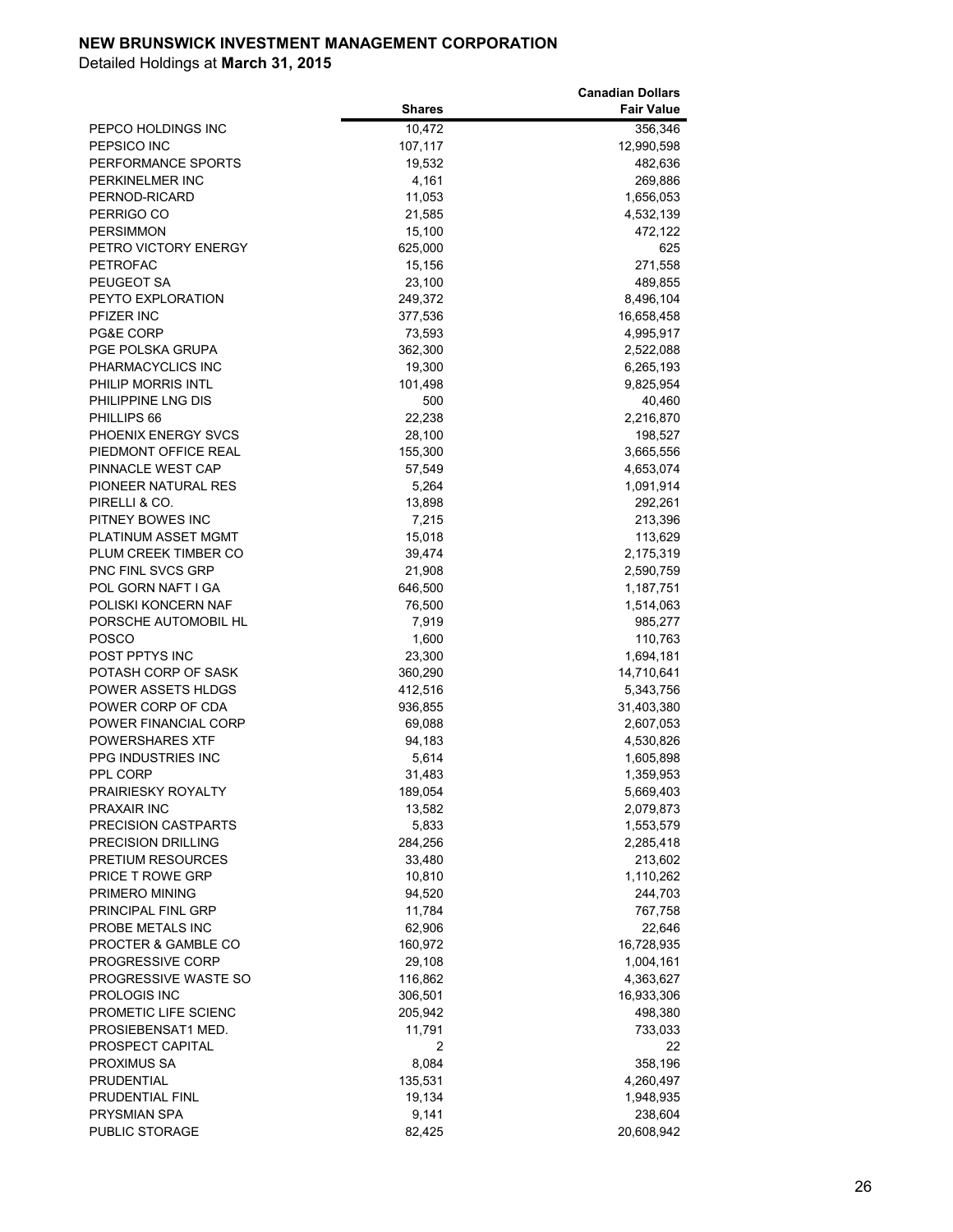|                                                     |                  | <b>Canadian Dollars</b> |
|-----------------------------------------------------|------------------|-------------------------|
|                                                     | <b>Shares</b>    | <b>Fair Value</b>       |
| PUBLIC SVC ENTERPR                                  | 105,516          | 5,609,984               |
| PUBLICIS GROUP SA                                   | 9,634            | 941,287                 |
| PULTEGROUP INC                                      | 14,447           | 408,789                 |
| PURE INDUSTRIAL                                     | 1,153,480        | 5,855,064               |
| PVH CORP                                            | 3,100            | 418,965                 |
| PZU GR                                              | 576              | 94,086                  |
| QANTAS AIRWAYS<br>QATAR ELECT &WATE                 | 41,867<br>1,232  | 126,385<br>83,689       |
| QATAR ISLAMIC BANK                                  | 3,800            | 131,379                 |
| QATAR NATIONAL BK                                   | 4,300            | 289,404                 |
| QBE INSURANCE GROUP                                 | 70,682           | 891,778                 |
| QEP RESOURCES INC                                   | (3,046)          | (80, 549)               |
| QHR CORPORATION                                     | 355,600          | 526,288                 |
| QIAGEN NV                                           | 146,157          | 4,665,972               |
| QORVO INC                                           | (1,900)          | (192, 059)              |
| <b>QUALCOMM INC</b>                                 | 71,120           | 6,254,572               |
| QUANTA SVCS INC                                     | 9,400            | 340,135                 |
| QUEBECOR INC                                        | 374,865          | 12,705,375              |
| <b>QUEST DIAGNOSTICS</b>                            | 8,968            | 874,101                 |
| RACKSPACE HOSTING                                   | (2,600)          | (170, 122)              |
| RADNET INC                                          | 173,871          | 1,852,373               |
| RAGING RIVER EXPL                                   | 308,757          | 2,751,025               |
| RAIA DROGASIL SA                                    | 98,000           | 1,112,203               |
| RAIFFEISEN BK INTL                                  | 8,962            | 158,718                 |
| RAKUTEN INC                                         | 41,274           | 923,423                 |
| RALPH LAUREN CORP                                   | 2,764            | 462,737                 |
| RAMSAY HEALTH CARE                                  | 82,201           | 5,347,797               |
| RAND MERCHANT INSU                                  | 149,200          | 721,459                 |
| RANDGOLD RESOURCES                                  | 65,106           | 5,744,562               |
| RANDSTAD HLDGS NV                                   | 7,347            | 564,435                 |
| RANGE RESOURCES CORP                                | 3,911            | 258,135                 |
| RAYTHEON                                            | 12,627           | 1,760,349               |
| RB ENERGY INC                                       | 500,000          | 500                     |
| REA GROUP LTD                                       | 2,900            | 135,468                 |
| REALTY INCOME CORP                                  | 122,864          | 8,070,276               |
| RECKITT BENCKISER                                   | 82,936           | 9,043,915               |
| RECRUIT HLDGS CO L                                  | 7,248            | 287,042                 |
| RED ELECTRICA CORP                                  | 5,239            | 539,738                 |
| RED HAT INC.                                        | 5,700            | 547,620                 |
| REDEFINE PROPS LTD                                  | 2,469,400        | 3,200,738               |
| <b>REGENCY CENTERS CORP</b><br>REGENERON PHARMCTCLS | (3,900)<br>2,900 | (336, 551)<br>1,660,575 |
| <b>REGIONS FINL CORP</b>                            | 52,432           | 632,253                 |
| <b>RELX NV</b>                                      | 35,601           | 1,122,981               |
| <b>RELX PLC</b>                                     | 58,730           | 1,279,761               |
| <b>REMY COINTREAU SA</b>                            | 25,187           | 2,346,802               |
| RENAISSANCE RE HLDGS                                | 25,299           | 3,200,009               |
| RENAULT                                             | 10,044           | 1,158,133               |
| REPSOL SA                                           | 53,482           | 1,261,075               |
| REPUBLIC SVCS INC                                   | 108,258          | 5,607,480               |
| RESILIENT PROPERTY                                  | 80,000           | 869,682                 |
| <b>RESONA HOLDINGS</b>                              | 112,021          | 705,794                 |
| RESTAURANT BRANDS                                   | 71,608           | 3,487,539               |
| RETAIL OPPORTUNITY                                  | 189,885          | 4,407,210               |
| REXAM                                               | 40,734           | 443,426                 |
| REXEL                                               | 14,430           | 344,766                 |
| REYNOLDS AMERN INC                                  | 70,033           | 6,180,294               |
| RICHEMONT(CIE FIN)                                  | 27,478           | 2,805,425               |
| RICOH CO                                            | 35,478           | 490,075                 |
| RINNAI CORP                                         | 16,900           | 1,590,230               |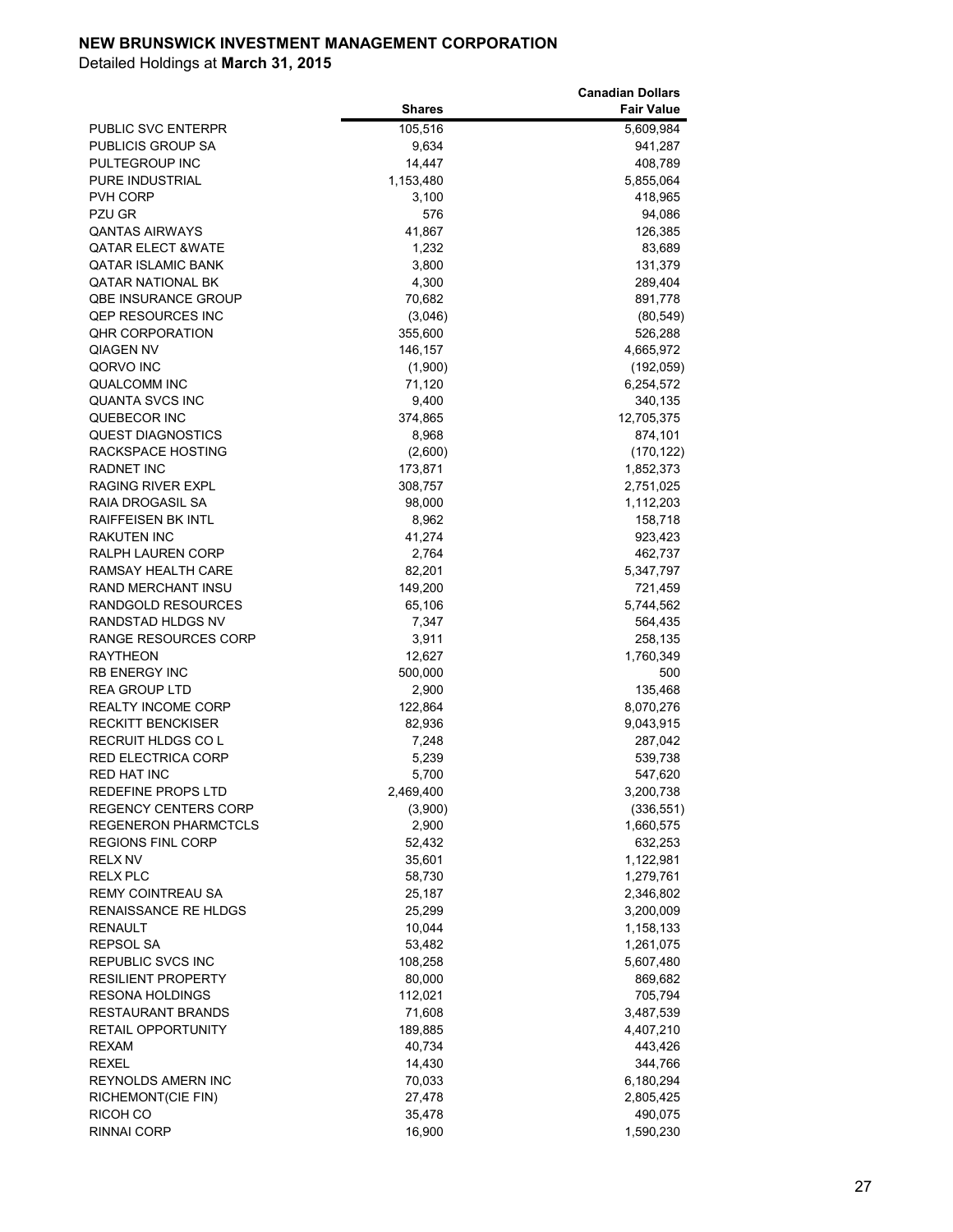|                                       |                     | <b>Canadian Dollars</b> |
|---------------------------------------|---------------------|-------------------------|
|                                       | <b>Shares</b>       | <b>Fair Value</b>       |
| <b>RIO ALTO MINING</b>                | 652,600             | 2,036,112               |
| RIO TINTO LIMITED                     | 22,433              | 1,242,171               |
| RIO TINTO PLC                         | 66,774              | 3,480,054               |
| <b>RIOCAN</b><br>RITCHIE BROS AUCTNRS | 2,330,476<br>99,566 | 67,787,721              |
| RIVERBED TECHNOLOGY                   | 10,000              | 3,145,290<br>265,202    |
| <b>RLJ LODGING TRUST</b>              | 183,300             | 7,355,648               |
| <b>RMP ENERGY INC</b>                 | 74,700              | 213,642                 |
| ROBERT HALF INTL INC                  | 5,630               | 432,145                 |
| ROCHE HLDGS AG                        | 36,960              | 12,920,537              |
| <b>ROCK ENERGY INC</b>                | 230,000             | 549,700                 |
| ROCKWELL AUTOMATION                   | 5,326               | 783,508                 |
| ROCKWELL COLLINS INC                  | 5,772               | 706,807                 |
| ROGERS COMMUNICATION                  | 130,397             | 5,665,304               |
| <b>ROGERS SUGAR</b>                   | 49,500              | 228,195                 |
| ROHM CO                               | 5,553               | 482,640                 |
| <b>ROLLS ROYCE HLDGS</b>              | 98,796              | 1,770,181               |
| ROMARCO MINERALS INC                  | 1,300,000           | 559,000                 |
| <b>RONA INC</b>                       | 163,135             | 2,642,787               |
| ROPER TECHNOLOGIES                    | 4,200               | 916,220                 |
| ROSS STORES INC                       | 8,800               | 1,175,927               |
| ROYAL BANK CDA                        | 430,861             | 32,848,843              |
| ROYAL BANK OF SCOT                    | 131,736             | 842,110                 |
| ROYAL CARIBBEAN CRUS                  | 6,600               | 685,148                 |
| ROYAL DUTCH SHELL                     | 552,298             | 21,253,032              |
| ROYAL MAIL PLC                        | 40,600              | 334,643                 |
| <b>RSA INSURANCE GRP</b>              | 54,688              | 432,769                 |
| RTL GROUP                             | 1,916               | 233,908                 |
| <b>RUENTEX INDUSTRIES</b>             | 193,400             | 536,225                 |
| <b>RUSSEL METALS INC</b>              | 35,100              | 843,804                 |
| RWE AG (NEU)                          | 25,235              | 816,253                 |
| <b>RYANAIR HLDGS</b>                  | 1,800               | 152,216                 |
| RYDER SYSTEMS INC                     | 2,047               | 246,354                 |
| RYMAN HEALTHCARE                      | 188,000             | 1,399,853               |
| S-1 CORPORATION                       | 1,000               | 95,777                  |
| <b>SABMILLER</b>                      | 51,024              | 3,395,965               |
| <b>SAFRAN</b>                         | 15,153              | 1,339,743               |
| <b>SAGE GROUP</b>                     | 53,725              | 471,411                 |
| SAINSBURY(J)                          | 528,001             | 2,573,091               |
| SAIPEM<br>SALESFORCE.COM              | 13,733<br>23,372    | 177,366                 |
| SALIX PHARMACEUTICAL                  | 16,300              | 1,980,429<br>3,572,551  |
| SAMPO OYJ                             | 23,139              | 1,479,915               |
| SAMSUNG ELECTRONIC                    | 196                 | 314,723                 |
| SAMSUNG FIRE & MAR                    | 502                 | 153,294                 |
| SAMSUNG LIFE INSUR                    | 600                 | 66,233                  |
| <b>SANDISK CORP</b>                   | 7,297               | 588,789                 |
| SANDS CHINA LTD                       | 129,569             | 679,421                 |
| SANDSTORM GOLD                        | 103,300             | 423,530                 |
| SANDVIK                               | 54,786              | 776,007                 |
| SANKYO CO                             | 43,400              | 1,959,392               |
| SANOFI                                | 62,872              | 7,861,836               |
| SANRIO CO                             | 3,000               | 101,859                 |
| SANTEN PHARM. CO.                     | 175,600             | 3,245,324               |
| SANTOS LIMITED                        | 49,597              | 342,629                 |
| SAP SE                                | 48,479              | 4,453,074               |
| SAPUTO INC                            | 269,065             | 9,366,153               |
| SAVANNA ENERGY                        | 139,000             | 240,470                 |
| SBI HOLDINGS INC                      | 12,460              | 191,591                 |
| SCANA CORPORATION                     | 70,800              | 4,986,801               |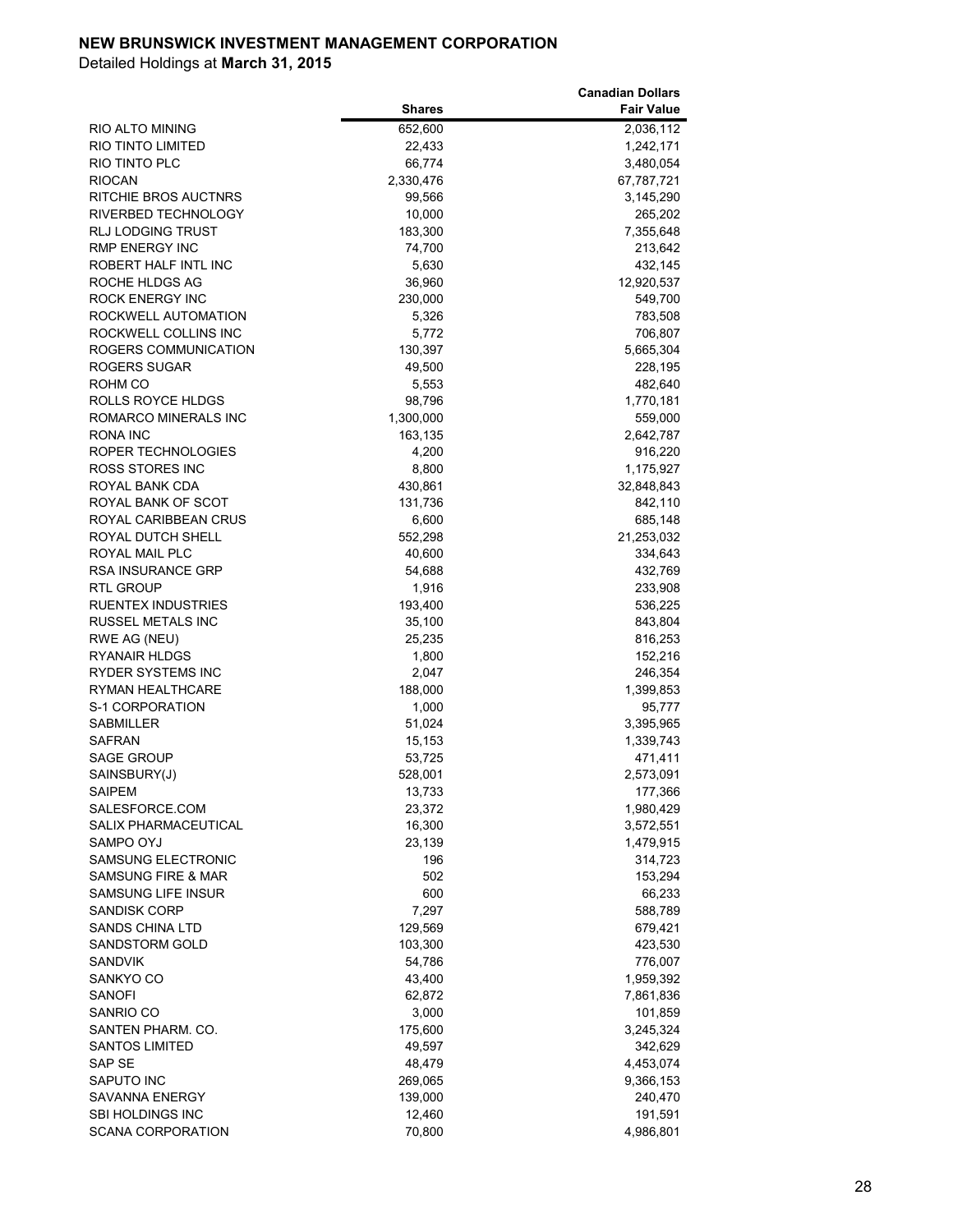|                                    |                  | <b>Canadian Dollars</b> |
|------------------------------------|------------------|-------------------------|
|                                    | <b>Shares</b>    | <b>Fair Value</b>       |
| SCENTRE GROUP                      | 272,051          | 984,446                 |
| SCHINDLER HOLDING AG               | 24,615           | 5,135,309               |
| SCHLUMBERGER LTD                   | 94,205           | 10,017,347              |
| <b>SCHNEIDER ELECTRIC</b>          | 27,547           | 2,710,955               |
| SCHRODERS                          | 7,036            | 423,313                 |
| SCHWAB CHARLES CORP                | 47,291           | 1,825,766               |
| <b>SCIENTIFIC GAMES COR</b>        | 240,582<br>8,015 | 3,194,713               |
| SCOR SE<br><b>SCRIPPS NETWORKS</b> | 42,296           | 342,492<br>3,677,834    |
| <b>SEADRILL LTD</b>                | 23,584           | 280,564                 |
| <b>SEAGATE TECHNOLOGY</b>          | 14,200           | 937,053                 |
| SEALED AIR CORP                    | 5,748            | 332,141                 |
| SECOM CO                           | 11,251           | 953,524                 |
| <b>SECURE ENERGY SVCS</b>          | 107,630          | 1,741,453               |
| SECURITAS                          | 15,289           | 277,743                 |
| <b>SEEK LIMITED</b>                | 15,600           | 258,404                 |
| <b>SEGA SAMMY HLDGS</b>            | 10,700           | 198,202                 |
| SEGRO PLC                          | 42,786           | 335,366                 |
| SEIBU HOLDINGS INC                 | 105,448          | 3,457,764               |
| SEIKO EPSON CORP                   | 13,200           | 297,066                 |
| SEKISUI CHEMICAL                   | 20,800           | 342,456                 |
| SEKISUI HOUSE                      | 27,754           | 511,612                 |
| SELECT SECTOR SPDR SBI INT-UTILS   | (171, 807)       | (9,681,422)             |
| SELECT SECTOR SPDR SBI INT-ENERGY  | (25,000)         | (2,459,868)             |
| SEMAFO INC                         | 160,390          | 612,690                 |
| SEMBCORP INDUSTRIE                 | 60,000           | 233,781                 |
| SEMBCORP MARINE LTD                | 32,300           | 87,083                  |
| SEMPRA ENERGY                      | 41,860           | 5,825,149               |
| SERVICENOW INC                     | (1,500)          | (149, 875)              |
| SES SA                             | 104,742          | 4,690,187               |
| SEVEN & I HOLDINGS                 | 39,507           | 2,108,234               |
| <b>SEVEN BANK</b>                  | 34,600           | 216,684                 |
| <b>SEVEN GENERATIONS</b>           | (189,900)        | (3,066,885)             |
| <b>SEVERN TRENT</b>                | 102,874          | 3,982,423               |
| SGS SA                             | 791              | 1,918,409               |
| <b>SHANGHAI INDL</b>               | 182,200          | 711,343                 |
| SHANGRI-LA ASIA                    | 82,300           | 143,314                 |
| <b>SHARP CORP</b>                  | 88,358           | 219,285                 |
| SHAW COMMUNICATIONS                | 364,492          | 10,358,863              |
| SHAWCOR LTD                        | 52,200           | 1,837,440               |
| SHENZHOU INTERNATI                 | 324,500          | 1,855,305               |
| SHERRITT INTL CORP                 | 196,959          | 413,614                 |
| SHERWIN WILLIAMS CO                | 12,635           | 4,559,104               |
| SHIKOKU ELEC POWER                 | 10,210           | 159,582                 |
| SHIMADZU CORP                      | 10,800           | 152,949                 |
| SHIMAMURA CO                       | 24,350           | 2,859,560               |
| SHIMANO INC                        | 4,348            | 821,018                 |
| SHIMIZU CORP<br>SHIN-ETSU CHEMICAL | 34,800<br>21,376 | 298,789<br>1,772,114    |
| SHINSEI BANK                       | 105,500          | 266,284                 |
| SHIONOGI & CO                      | 16,098           | 680,879                 |
| SHIRE                              | 41,835           | 4,219,829               |
| SHISEIDO CO                        | 21,123           | 475,819                 |
| SHIZUOKA BANK                      | 30,892           | 391,492                 |
| SHOWA SHELL SEKIYU                 | 14,300           | 165,819                 |
| SIEMENS AG                         | 41,760           | 5,720,045               |
| <b>SIERRA WIRELESS</b>             | 17,300           | 726,081                 |
| SIGMA ALDRICH CORP                 | 4,999            | 876,537                 |
| SIKA AG                            | 109              | 494,462                 |
| SILVER STANDARD RES                | 25,000           | 143,000                 |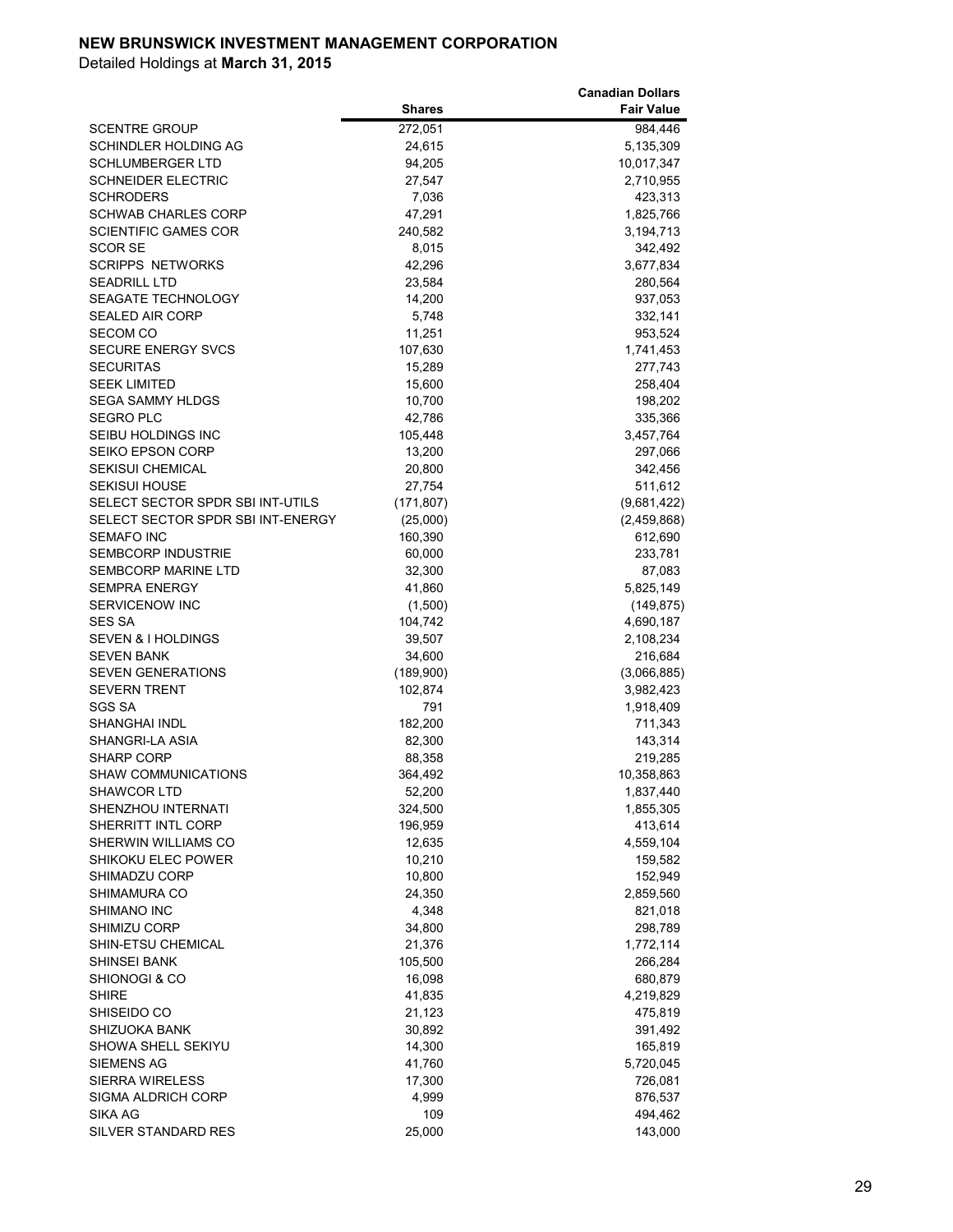|                                         | <b>Shares</b>     | <b>Canadian Dollars</b><br><b>Fair Value</b> |
|-----------------------------------------|-------------------|----------------------------------------------|
|                                         |                   |                                              |
| <b>SILVER WHEATON</b><br>SIMON PPTY INC | 156,750           | 3,789,229                                    |
| SINGAPORE AIRLINES                      | 168,554<br>76,165 | 41,823,340<br>840,368                        |
| SINGAPORE EXCHANGE                      | 38,747            | 291,212                                      |
| SINGAPORE PRESS HD                      | 945,889           | 3,659,319                                    |
| SINGAPORE TECH ENG                      | 733,293           | 2,356,149                                    |
| SINGAPORE TELECOMM                      | 959,631           | 3,880,828                                    |
| SINO LAND CO                            | 179,210           | 370,034                                      |
| SINO-OCEAN LAND HL                      | 742,300           | 568,702                                      |
| SINOPAC FIN HLDGS                       | 2,628,000         | 1,388,147                                    |
| SJM HOLDINGS LTD.                       | 86,000            | 142,452                                      |
| SK C&C CO LTD                           | 631               | 167,475                                      |
| SK HOLDINGS CO.LTD                      | 541               | 104,989                                      |
| SK HYNIX INC                            | 37,000            | 1,923,923                                    |
| SK INNOVATION CO                        | 3,100             | 337,604                                      |
| <b>SK TELECOM</b>                       | 612               | 190,378                                      |
| SKAND ENSKILDA BKN                      | 79,197            | 1,173,529                                    |
| SKANSKA SE                              | 21,870            | 621,154                                      |
| SKF AB                                  | 21,179            | 692,970                                      |
| SKY PLC                                 | 53,680            | 1,002,183                                    |
| <b>SKYWORKS SOLUTIONS</b>               | 6,600             | 822,764                                      |
| SL GREEN RLTY CORP                      | 59,637            | 9,755,739                                    |
| SMC CORP                                | 2,758             | 1,044,043                                    |
| SMITH & NEPHEW                          | 245,775           | 5,286,267                                    |
| SMITHS GROUP                            | 19,423            | 408,266                                      |
| SMUCKER J M CO                          | 40,262            | 5,909,671                                    |
| <b>SNAM</b>                             | 493,961           | 3,036,970                                    |
| SNAP-ON INC                             | 2,443             | 455,659                                      |
| SNC-LAVALIN GROUP                       | 26,166            | 1,036,050                                    |
| <b>SOC GENERALE</b>                     | 37,932            | 2,320,268                                    |
| SODEXO                                  | 4,717             | 582,523                                      |
| SOFTBANK GROUP CO                       | 50,533            | 3,724,997                                    |
| S-OIL                                   | 5,900             | 433,073                                      |
| SOLVAY SA                               | 2,978             | 545,027                                      |
| SOMPO JAPAN NIPPON                      | 18,106            | 714,181                                      |
| SONIC HEALTHCARE                        | 285,837           | 5,652,876                                    |
| SONOVA HOLDING AG                       | 3,977             | 701,625                                      |
| SONY CORP<br>SONY FINANCIAL HOL         | 60,350            | 2,033,122                                    |
| SOUTHERN CO                             | 9,700<br>105,188  | 197,913<br>5,907,392                         |
| SOUTHWEST AIRLS CO                      | 27,636            | 1,552,748                                    |
| SOUTHWESTERN ENERGY                     | 8,871             | 260,913                                      |
| SPAR GROUP LIMITED                      | 34,300            | 676,555                                      |
| SPARK NEW ZEALAND                       | 908,705           | 2,571,862                                    |
| SPARTAN ENERGY CORP                     | 350,000           | 1,001,000                                    |
| SPDR GOLD TR GOLD                       | (8,900)           | (1,282,979)                                  |
| SPDR INDX EURO STOXX 50                 | 92,700            | 4,569,351                                    |
| SPDR INDX STOXX EUR 50 ETF              | 22,100            | 992,776                                      |
| SPDR S&P 500 ETF TR                     | (16, 400)         | (4,313,130)                                  |
| SPECTRA ENERGY CORP                     | 151,224           | 6,937,312                                    |
| SPORTS DIRECT INTL                      | 17,744            | 203,167                                      |
| SPRINT CORPORATION                      | (43, 400)         | (260, 910)                                   |
| SSE PLC                                 | 210,184           | 5,919,661                                    |
| ST JUDE MEDICAL INC                     | 11,916            | 992,777                                      |
| STANDARD CHARTERED                      | 129,570           | 2,663,843                                    |
| STANDARD LIFE                           | 101,167           | 904,620                                      |
| STANLEY BLACK&DECKR                     | 6,836             | 826,781                                      |
| <b>STANLEY ELECTRIC</b>                 | 8,404             | 241,141                                      |
| <b>STANTEC INC</b>                      | 69,590            | 2,116,580                                    |
| STAPLES INC                             | 27,096            | 563,772                                      |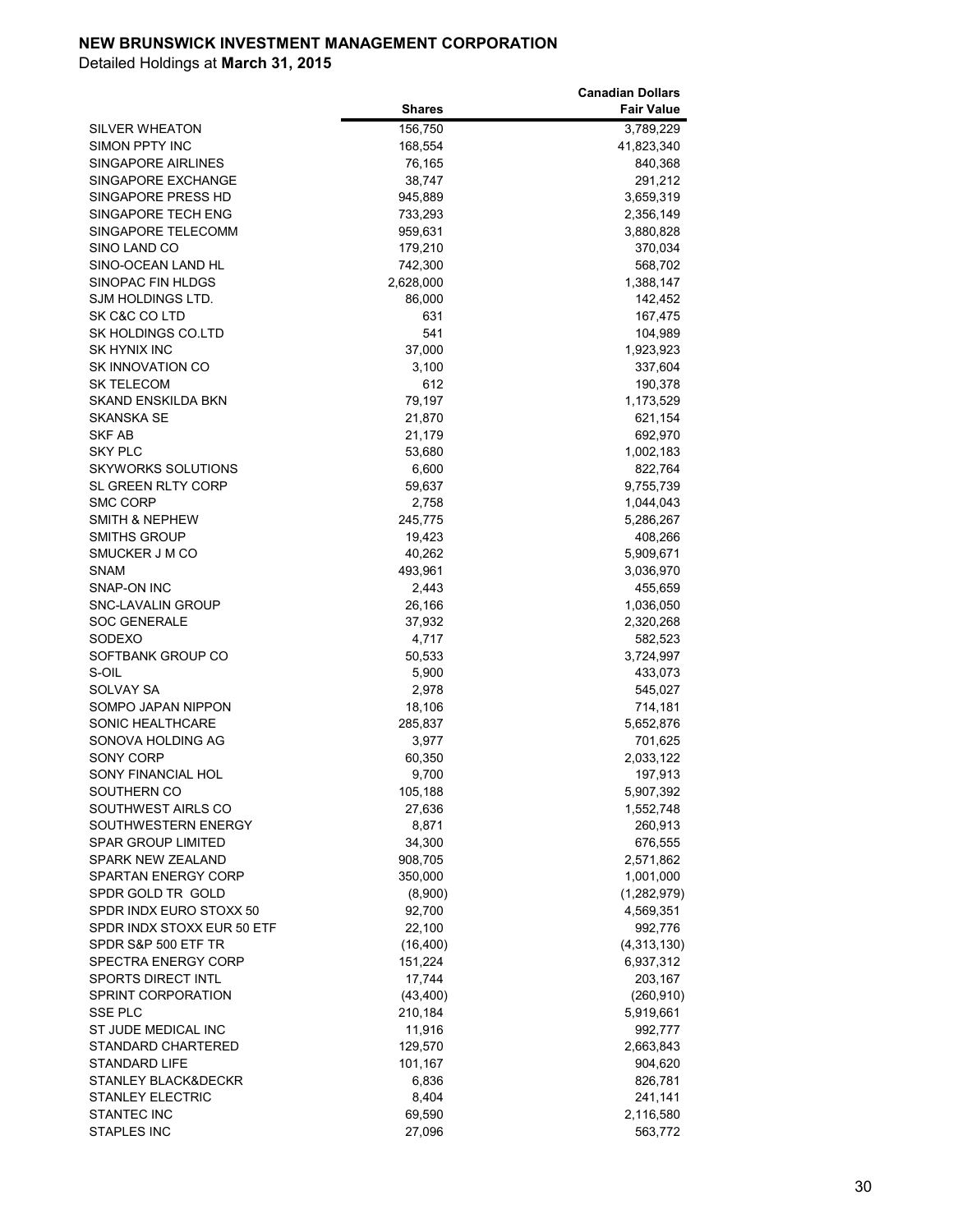|                                       |                  | <b>Canadian Dollars</b> |
|---------------------------------------|------------------|-------------------------|
|                                       | <b>Shares</b>    | <b>Fair Value</b>       |
| STARBUCKS CORP                        | 55,808           | 6,702,988               |
| STARHUB LTD                           | 1,099,700        | 4,416,818               |
| STARWOOD HTLS&RESORT                  | 6,725            | 712,198                 |
| STATE STREET CORP                     | 17,058           | 1,597,287               |
| STATOIL ASA                           | 100,203          | 2,248,679               |
| STEINHOFF INTL HLD                    | 458,200          | 3,641,472               |
| <b>STERICYCLE INC</b>                 | 34,932           | 6,221,647               |
| STMICROELECTRONICS                    | 34,317           | 405,918                 |
| STOCKLAND TRUST GRP                   | 114,023          | 496,450                 |
| STORA ENSO OYJ                        | 25,666           | 334,801                 |
| STORNOWAY DIAMOND                     | 5,835,950        | 4,689,454               |
| STRAD ENERGY SERVCS                   | 22,900           | 65,723                  |
| STRYKER CORP                          | 14,734           | 1,730,335               |
| SUBSEA 7 S.A.                         | 14,434           | 157,308                 |
| SUEDZUCKER AG                         | 31,050           | 481,477                 |
| <b>SUEZ ENVIRONNEMENT</b>             | 17,596           | 383,550                 |
| SULZER AG                             | 1,096            | 152,914                 |
| SUMITOMO CHEM CO                      | 74,623           | 487,031                 |
| SUMITOMO CORP                         | 61,852           | 839,694                 |
| <b>SUMITOMO DAINIPPON</b>             | 10,950           | 164,672                 |
| SUMITOMO ELECTRIC                     | 40,199           | 668,638                 |
| <b>SUMITOMO HEAVY IND</b>             | 31,800           | 264,300                 |
| SUMITOMO METAL MNG                    | 26,501           | 492,153                 |
| SUMITOMO MITSUI FG                    | 66,919           | 3,251,954               |
| SUMITOMO MITSUI TR                    | 170,771          | 893,621                 |
| SUMITOMO RLTY&DEV                     | 18,491           | 844,485                 |
| SUMITOMO RUBBER                       | 10,000           | 234,238                 |
| SUN HUNG KAI PPTYS                    | 11,894           | 43,619                  |
| SUN HUNG KAI PROP                     | 89,180           | 1,742,333               |
| SUN LIFE FNCL INC                     | 284,639          | 11,109,460              |
| SUNCOR ENERGY INC                     | 523,211          | 19,364,039              |
| SUNCORP GROUP LTD                     | 64,762           | 845,910                 |
| SUNTEC REIT                           | 132,400          | 226,766                 |
| <b>SUNTORY BEVERAGE &amp;</b>         | 62,547           | 3,401,803               |
| <b>SUNTRUST BANKS INC</b>             | 21,757           | 1,133,854               |
| <b>SUPERIOR PLUS</b>                  | 144,000          | 2,052,000               |
| <b>SURGE ENERGY</b>                   | 188,705          | 555,736                 |
| <b>SURUGA BANK</b>                    | 8,300            | 218,698                 |
| SUSQUEHANNA BKSHS PA                  | 211,700          | 3,681,123               |
| SUZANO PAPEL E CEL                    | 86,500           | 506,955                 |
| SUZUKEN CO                            | 4,893            | 189,385                 |
| <b>SUZUKI MOTOR CORP</b>              | 18,802           | 717,311                 |
| SVENSKA CELLULOSA                     | 30,558           | 891,696                 |
| SVENSKA HANDELSBKN                    | 26,019           | 1,487,541               |
| <b>SWATCH GROUP</b>                   | 4,176<br>47,294  | 1,129,194               |
| SWEDBANK AB                           |                  | 1,431,456               |
| SWEDISH MATCH<br><b>SWIRE PACIFIC</b> | 9,806            | 365,204                 |
| SWIRE PROPERTIES L                    | 32,843<br>56,667 | 567,088<br>233,735      |
| SWISS LIFE HLDG                       | 1,697            | 532,168                 |
| SWISS PRIME SITE                      | 38,926           | 4,288,923               |
| SWISS RE AG                           | 18,556           | 2,276,805               |
| SWISSCOM AG                           | 8,150            | 5,998,924               |
| SYDNEY AIRPORT                        | 145,665          | 730,054                 |
| SYMANTEC CORP                         | 28,780           | 852,862                 |
| <b>SYMRISE AG</b>                     | 6,069            | 485,735                 |
| SYNGENTA                              | 4,812            | 2,074,969               |
| SYSCO CORP                            | 119,651          | 5,771,180               |
| SYSMEX CORP                           | 7,254            | 510,974                 |
| <b>T&amp;D HOLDINGS INC</b>           | 30,380           | 530,823                 |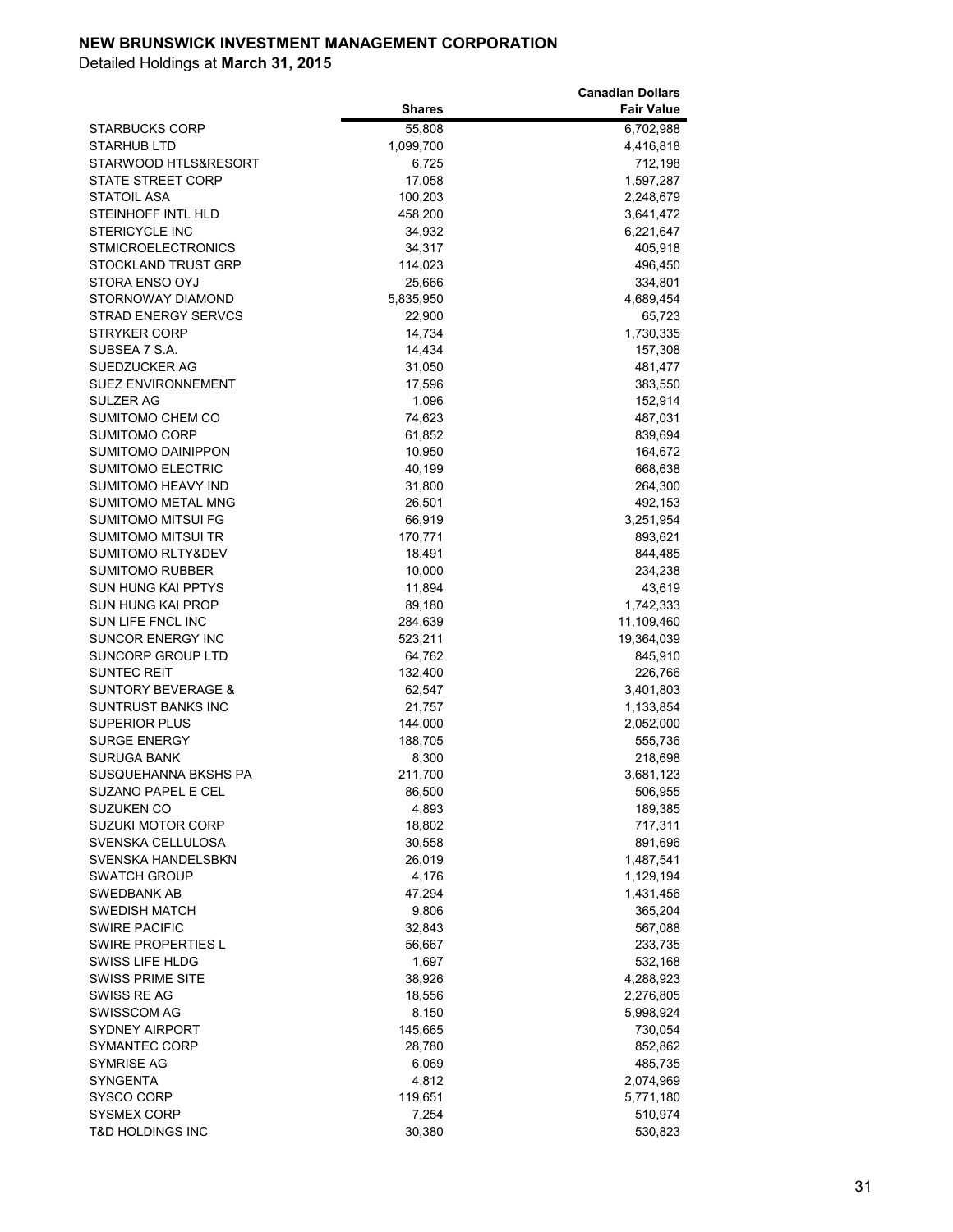|                             |               | <b>Canadian Dollars</b> |
|-----------------------------|---------------|-------------------------|
|                             | <b>Shares</b> | <b>Fair Value</b>       |
| TABCORP HOLDINGS LTD        | 50,728        | 232,646                 |
| TAG OIL LTD                 | 75,000        | 99,750                  |
| <b>TAHOE RESOURCES</b>      | (94, 535)     | (1,312,146)             |
| TAIHEIYO CEMENT             | 69,000        | 267,430                 |
| TAISEI CORP                 | 53,950        | 386,863                 |
| TAISHO PHARM H              | 5,400         | 509,832                 |
| TAIWAN BUSINESS BK          | 8,268,700     | 3,179,512               |
| TAIWAN COOPERATIVE          | 4,810,900     | 3,086,421               |
| TAIYO NIPPON SANSO          | 7,300         | 126,356                 |
| TAKASHIMAYA CO              | 17,000        | 212,029                 |
| TAKEDA PHARMACEUTI          | 99,301        | 6,291,120               |
| TALISMAN ENERGY INC         | (249, 837)    | (2,436,150)             |
| TAMARACK VALLEY ENE         | 1,933,700     | 8,005,518               |
| TANGER FACTORY OUTLT        | 34,400        | 1,534,450               |
| TARGET CORPORATION          | 26,536        | 2,762,116               |
| TATE & LYLE                 | 272,665       | 3,063,040               |
| TATTS GROUP LTD             | 927,573       | 3,571,916               |
| TAUBMAN CTRS INC            | 24,600        | 2,406,470               |
| TAURON POLSKA ENER          | 1,815,100     | 2,673,827               |
| TDC A/S                     | 99,240        | 899,833                 |
| TDK CORP                    | 6,599         | 595,157                 |
| <b>TE CONNECTIVITY</b>      | 16,600        | 1,507,872               |
| TECHNIP                     | 5,721         | 438,661                 |
| <b>TECHTRONIC INDUSTR</b>   | 67,600        | 289,321                 |
| <b>TECK RESOURCES LTD</b>   | 81,675        | 1,419,512               |
| <b>TECO ENERGY INC</b>      | 10,155        | 249,864                 |
| TEIJIN                      | 53,217        | 229,301                 |
| TELE2 AB                    | 124,390       | 1,883,380               |
| <b>TELECOM EGYPT</b>        | 10,400        | 19,300                  |
| <b>TELECOM ITALIA</b>       | 520,236       | 772,738                 |
| TELECOM ITALIA DI           | 312,111       | 371,472                 |
| TELEFONICA BRASIL           | 60,700        | 1,190,154               |
| TELEFONICA DEUTSCH          | 464,922       | 3,378,263               |
| TELEFONICA SA               | 461,878       | 3,989,482               |
| <b>TELEKOM MALAYSIA</b>     | 200,100       | 497,479                 |
| TELEKOMUNIKASI IND          | 3,863,100     | 1,081,429               |
| <b>TELENET GRP HLDG</b>     | 25,056        | 1,743,960               |
| <b>TELENOR GROUP</b>        | 154,730       | 3,961,085               |
| <b>TELESTA THERAPEUTICS</b> | 1,569,000     | 436,410                 |
| TELIASONERA AB              | 482,655       | 3,884,287               |
| TELKOM SA SOC LTD           | 180,400       | 1,493,477               |
| <b>TELSTRA CORP</b>         | 1,031,339     | 6,296,525               |
| TELUS CORP                  | 323,537       | 13,752,536              |
| TENAGA NASIONL BHD          | 559,100       | 2,745,597               |
| TENARIS S A                 | 23,445        | 416,488                 |
| TENET HEALTHCARE            | 4,514         | 283,450                 |
| TERADATA CORP               | 6,459         | 361,593                 |
| TERNA SPA                   | 80,191        | 447,218                 |
| <b>TERUMO CORP</b>          | 15,274        | 511,337                 |
| <b>TESCO</b>                | 426,475       | 1,939,211               |
| TESLA MOTORS INC            | (700)         | (167, 592)              |
| <b>TESORO CORPORATION</b>   | 5,482         | 634,723                 |
| TEVA PHARMA IND             | 87,776        | 6,977,546               |
| TEXAS INSTRUMENTS           | 42,793        | 3,103,679               |
| TEXTRON INC                 | 11,499        | 646,808                 |
| THAI OIL PLC                | 1,522,400     | 3,080,252               |
| THAI UNION FROZEN           | 1,530,000     | 1,196,580               |
| THALES                      | 4,955         | 348,453                 |
| THE HERSHEY COMPANY         | 46,106        | 5,900,837               |
| THE PRICELINE GRP           | 4,435         | 6,548,240               |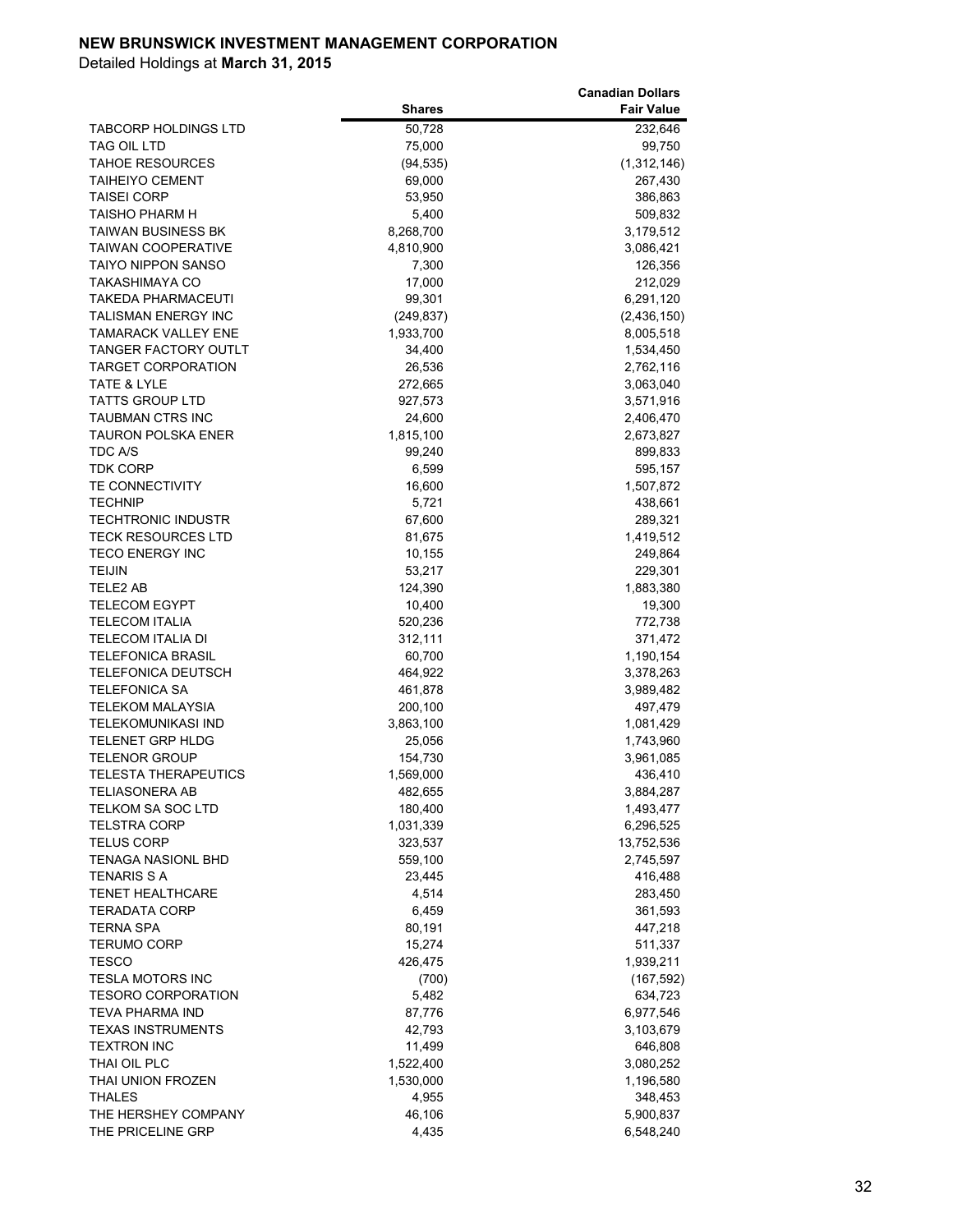|                                                 |                  | <b>Canadian Dollars</b> |
|-------------------------------------------------|------------------|-------------------------|
|                                                 | <b>Shares</b>    | <b>Fair Value</b>       |
| THE SCORE INC                                   | 816,500          | 612,375                 |
| THE WESTERN UNION                               | 32,070           | 846,434                 |
| THERMO FISHER SCI                               | 16,241           | 2,770,382               |
| THK CO                                          | 5,880            | 190,018                 |
| <b>THOMSON REUTERS CORP</b>                     | 215,367          | 11,059,095              |
| THYSSENKRUPP AG                                 | 22,775           | 756,973                 |
| <b>TIFFANY &amp; CO</b>                         | 4,435            | 497,571                 |
| TIME WARNER CABLE                               | 18,599           | 3,553,228               |
| TIME WARNER INC                                 | 34,179           | 3,660,409               |
| <b>TIMMINS GOLD CORP</b>                        | 666,700          | 580,029                 |
| <b>TJX COMPANIES INC</b>                        | 27,686           | 2,459,746               |
| <b>T-MOBILE US INC</b>                          | 70,555           | 2,835,777               |
| <b>TMX GROUP LIMITED</b>                        | 17,549           | 955,017                 |
| <b>TNT EXPRESS NV</b>                           | 25,685           | 206,864                 |
| TOBU RAILWAY CO                                 | 318,920          | 1,919,783               |
| TOHO CO(FILM)                                   | 6,500            | 201,679                 |
| TOHO GAS CO                                     | 480,200          | 3,554,967               |
| TOHOKU ELEC POWER                               | 22,082           | 318,555                 |
| <b>TOKIO MARINE HLDG</b>                        | 36,111           | 1,730,802               |
| <b>TOKYO ELEC POWER</b>                         | 83,636           | 401,883                 |
| <b>TOKYO ELECTRON</b>                           | 8,875            | 785,618                 |
| <b>TOKYO GAS CO</b>                             | 128,175          | 1,023,612               |
| <b>TOKYO TATEMONO CO</b>                        | 20,400           | 189,587                 |
| <b>TOKYU CORP</b>                               | 59,207           | 465,202                 |
| TOKYU FUDOSAN HLDG                              | 28,200           | 244,207                 |
| <b>TOLL HOLDINGS LTD</b>                        | 38,673           | 331,522                 |
| <b>TONEN GEN SEKIYU</b>                         | 473,950          | 5,190,471               |
| <b>TOPPAN PRINTING CO</b>                       | 23,500           | 229,813                 |
| <b>TORAY INDS INC</b>                           |                  | 798,495                 |
| <b>TORC OIL&amp;GAS LTD</b>                     | 75,084<br>28,310 | 277,863                 |
| <b>TORCHMARK CORP</b>                           | 8,818            | 615,728                 |
| <b>TOREX GOLD RESOURCES</b>                     | 361,700          | 379,785                 |
| <b>TOROMONT INDS LTD</b>                        |                  |                         |
| <b>TORONTO DOMINION BK</b>                      | (150, 390)       | (4,949,046)             |
|                                                 | 678,157          | 36,762,864              |
| <b>TORSTAR CORP</b>                             | 30,200           | 194,488                 |
| <b>TOSHIBA CORP</b>                             | 208,001          | 1,107,551               |
| <b>TOTAL SA</b>                                 | 112,775          | 7,098,535               |
| TOTAL SYS SVCS INC                              | 6,357            | 308,635                 |
| <b>TOTO</b>                                     | 17,200           | 324,237                 |
| TOURMALINE OIL CORP<br><b>TOYO SEIKAN GROUP</b> | 150,164          | 5,755,786               |
|                                                 | 8,650            | 160,960                 |
| TOYO SUISAN KAISHA                              | 78,650           | 3,513,456               |
| <b>TOYODA GOSEI</b>                             | 1,900            | 53,896                  |
| <b>TOYOTA INDUSTRIES</b>                        | 8,166            | 593,326                 |
| <b>TOYOTA MOTOR CORP</b>                        | 144,058          | 12,753,586              |
| <b>TOYOTA TSUSHO CORP</b><br>TPG TELECOM LTD    | 10,300           | 346,451                 |
|                                                 | 21,500           | 190,756                 |
| <b>TRACTOR SUPPLY CO</b>                        | 5,700            | 614,925                 |
| <b>TRANSALTA CORP</b>                           | 368,151          | 4,401,041               |
| <b>TRANSALTA RENEWABLES</b>                     | 50,000           | 632,500                 |
| <b>TRANSAT A.T. INC</b>                         | 50,000           | 308,500                 |
| <b>TRANSCANADA CORP</b>                         | 289,344          | 15,821,330              |
| <b>TRANSCEND INFORMAT</b>                       | 72,600           | 326,181                 |
| TRANSCONTINENTAL INC                            | 183,193          | 3,205,878               |
| TRANSFORCE INC                                  | 40,824           | 1,231,660               |
| <b>TRANSGLOBE ENERGY</b>                        | 33,700           | 151,987                 |
| <b>TRANSM ALIAN ENERG</b>                       | 90,000           | 746,799                 |
| <b>TRANSOCEAN LTD</b>                           | 33,009           | 609,388                 |
| TRANSURBAN GROUP                                | 558,022          | 5,145,343               |
| TRAVELERS CO(THE)                               | 54,783           | 7,513,011               |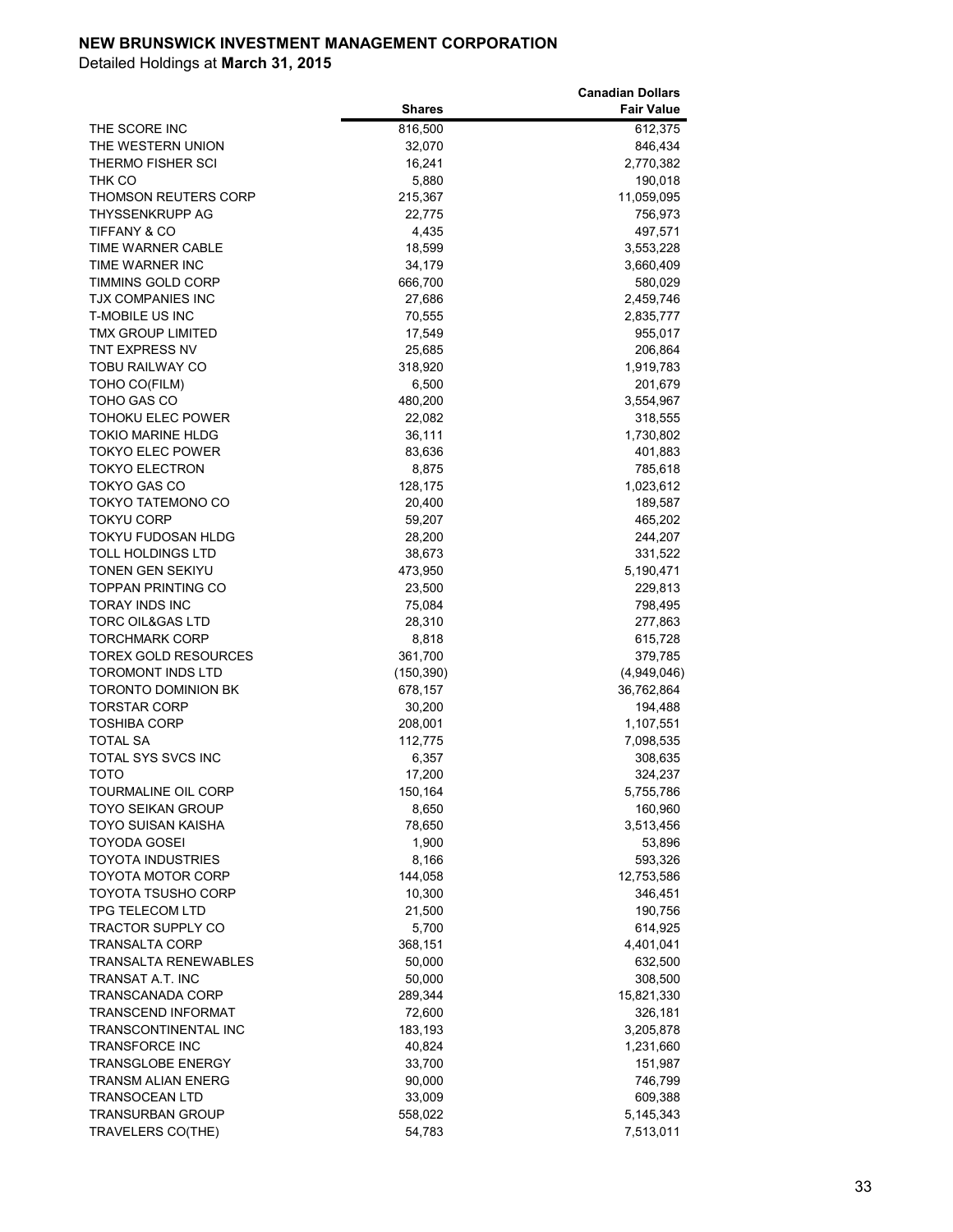|                               |                   | <b>Canadian Dollars</b> |
|-------------------------------|-------------------|-------------------------|
|                               | <b>Shares</b>     | <b>Fair Value</b>       |
| TRAVIS PERKINS                | 12,110            | 443,981                 |
| TREASURY WINE ESTA            | 32,735            | 162,163                 |
| TREND MICRO INC               | 6,050             | 253,015                 |
| <b>TREVALI MINING CORP</b>    | 3,495,500         | 820,275                 |
| TRIBUTE PHARMA                | 661,500           | 621,810                 |
| TRIBUTE PHARMA CAN            | 580,000           | 121,800                 |
| TRICAN WELL SERVICE           | 196,800           | 678,960                 |
| TRILOGY ENERGY CORP           | 29,050            | 215,842                 |
| TRINIDAD DRILLING             | 80,400            | 331,248                 |
| <b>TRIPADVISOR INC</b>        | 2,772             | 292,403                 |
| TRW AUTOMOTIVE HLDGS          | 14,374            | 1,911,473               |
| TRYG A/S                      | 1,138             | 170,007                 |
| TSOGO SUN HOLDINGS            | 234,300           | 675,956                 |
| TUI AG                        | 22,750            | 507,250                 |
| <b>TULLOW OIL</b>             | 42,205            | 224,720                 |
| <b>TUPRAS</b>                 | 15,000            | 451,067                 |
| <b>TURQUOISE HILL RES</b>     | 413,640           | 1,633,878               |
| TWEED MARIJUANA INC           | 89,700            | 188,370                 |
| TWENTY-FIRST CENTURY          | 83,240            | 2,806,000               |
| <b>TWITTER INC</b>            | (3,900)           | (247, 714)              |
| TYCO INTL LTD                 | 16,800            | 917,498                 |
| TYSON FOODS INC               | 12,243            | 594,715                 |
| UBI BANCA<br><b>UBS GROUP</b> | 49,362<br>192,038 | 489,138                 |
| UCB                           | 6,910             | 4,587,377<br>633,031    |
| UDR INC                       | 163,400           | 7,052,385               |
| UMICORE                       | 4,440             | 234,811                 |
| UNDER ARMOUR                  | 5,400             | 553,042                 |
| UNIBAIL-RODAMCO               | 5,158             | 1,761,372               |
| UNI-CHARM CORP                | 154,251           | 5,134,636               |
| UNICREDIT SPA                 | 229,548           | 1,976,454               |
| UNILEVER INDONESIA            | 500               | 1,920                   |
| UNILEVER N.V                  | 31,292            | 1,657,356               |
| UNILEVER NV CVA               | 151,865           | 8,038,670               |
| UNILEVER PLC                  | 136,436           | 7,250,664               |
| <b>UNION PAC CORP</b>         | 46,480            | 6,384,938               |
| <b>UNIPOLSAI SPA</b>          | 51,400            | 189,610                 |
| UNITED CONTINENTAL            | (1,800)           | (153, 528)              |
| UNITED RENTAL INC             | 2,600             | 300,607                 |
| UNITED STATES OIL FD          | 11,600            | 247,755                 |
| UNITED STS BRENT OIL          | 9,300             | 241,801                 |
| UNITED TECHNOLOGIES           | 34,152            | 5,076,516               |
| UNITED URBAN INVES            | 110               | 217,351                 |
| UNITED UTILITIES G            | 255,787           | 4,486,891               |
| UNITEDHEALTH GRP INC          | 39,387            | 5,909,122               |
| UNIVERSAL HEALTH SVC          | 3,900             | 582,237                 |
| UNUM GROUP                    | 15,066            | 644,520                 |
| <b>UOL GROUP</b>              | 30,700            | 216,560                 |
| UPM-KYMMENE OY                | 28,965            | 713,906                 |
| URANIUM PARTICIPATN           | 78,000            | 439,140                 |
| URBAN OUTFITTERS              | 900               | 52,108                  |
| URBANEDGE PROPERTIES          | 21,457            | 644,970                 |
| US BANCORP DEL                | 174,558           | 9,722,426               |
| USS CO                        | 254,050           | 5,575,197               |
| UTD INTERNET AG               | 6,579             | 379,478                 |
| UTD MICRO ELECT               | 2,741,100         | 1,719,714               |
| UTD O/S BANK                  | 67,689            | 1,437,447               |
| UTD PARCEL SERV               | 56,810            | 6,984,733               |
| V F CORP                      | 13,764            | 1,314,678               |
| VALEANT PHARMACEUTIC          | 87,149            | 21,805,551              |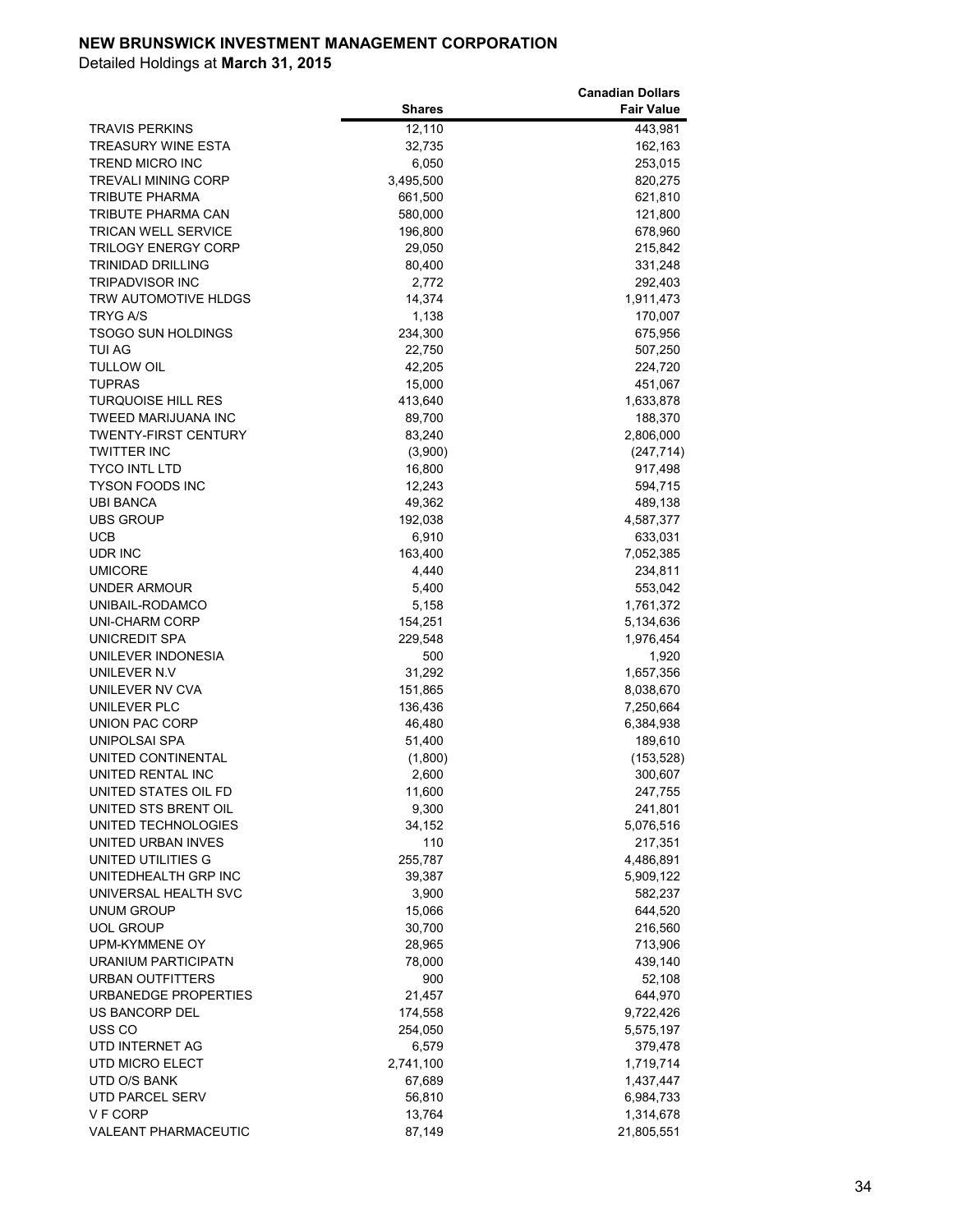|                                                  |               | <b>Canadian Dollars</b> |
|--------------------------------------------------|---------------|-------------------------|
|                                                  | <b>Shares</b> | <b>Fair Value</b>       |
| <b>VALEO</b>                                     | 4,041         | 764,310                 |
| <b>VALERO ENERGY CORP</b>                        | 21,101        | 1,702,624               |
| VALLOUREC(USIN A T)                              | 6,279         | 194,090                 |
| <b>VARIAN MED SYS INC</b>                        | 4,123         | 492,016                 |
| <b>VENTAS INC</b>                                | 122,955       | 11,387,018              |
|                                                  |               |                         |
| <b>VEOLIA ENVIRONNEME</b>                        | 20,963        | 502,280                 |
| <b>VERESEN INC</b>                               | 596,829       | 10,004,824              |
| <b>VERISIGN INC</b>                              | 30,590        | 2,598,255               |
| <b>VERIZON COMMUNICATNS</b>                      | 311,314       | 19,201,047              |
| <b>VERMILION ENERGY INC</b>                      | 114,085       | 6,099,555               |
| <b>VERTEX PHARMACEUTICL</b>                      | 9,000         | 1,346,592               |
| <b>VESTAS WIND SYSTEM</b>                        | 11,500        | 602,817                 |
| <b>VIACOM INC</b>                                | 17,609        | 1,533,208               |
| VICWEST INC.                                     | 278,900       | 3,505,773               |
| <b>VIENNA INS GRP</b>                            | 1,328         | 74,423                  |
| VINA CONCHA Y TORO                               | 241,258       | 629,879                 |
| <b>VINCI</b>                                     | 24,725        | 1,790,203               |
| <b>VISA INC</b>                                  | 142,324       | 11,807,128              |
| <b>VIVENDI SA</b>                                | 63,500        | 1,997,399               |
| <b>VMWARE INC</b>                                | (1,500)       | (156, 020)              |
| <b>VODACOM GROUP LIMI</b>                        | 96,700        | 1,341,225               |
| <b>VODAFONE GROUP</b>                            | 1,395,363     | 5,783,393               |
| <b>VOESTALPINE AG</b>                            | 5,284         | 245,055                 |
| <b>VOLKSWAGEN AG</b>                             | 9,999         | 3,353,199               |
| <b>VOLVO</b>                                     | 79,922        | 1,224,178               |
| <b>VOPAK (KON)</b>                               | 4,382         | 306,369                 |
| <b>VORNADO RLTY TR</b>                           | 50,462        | 7,168,107               |
| <b>VOYA FINANCIAL INC</b>                        | 4,700         | 256,979                 |
| <b>VULCAN MATERIALS CO</b>                       | 3,732         | 399,017                 |
| <b>WAJAX CORP</b>                                | 30,512        | 740,627                 |
| WAL MART STORES INC                              | 113,591       | 11,921,136              |
| <b>WALGREENS BOOTS ALNC</b>                      | 35,557        | 3,818,809               |
| <b>WAL-MART DE MEXICO</b>                        | 135,500       | 428,175                 |
| <b>WALT DISNEY CO</b>                            | 105,457       | 14,029,154              |
| <b>WAN HAI LINES</b>                             | 960,000       | 1,499,886               |
| <b>WARTSILA OYJ ABP</b>                          | 8,666         | 485,888                 |
| <b>WASTE MANAGEMENT INC</b>                      | 101,321       | 6,968,849               |
| <b>WATERS CORP</b>                               | 3,617         | 570,311                 |
| <b>WEATHERFORD INTL PLC</b>                      | (15,500)      | (241, 801)              |
| WEG SA                                           | 39,600        | 499,008                 |
|                                                  |               |                         |
| <b>WEINGARTEN RLTY INVS</b><br><b>WEIR GROUP</b> | 6,900         | 314,871                 |
|                                                  | 12,231        | 391,158                 |
| <b>WELLS FARGO &amp; CO</b>                      | 283,058       | 19,529,734              |
| WENDEL                                           | 1,886         | 284,500                 |
| <b>WESFARMERS</b>                                | 161,905       | 6,886,334               |
| <b>WEST FRASER TIMBER</b>                        | 108,121       | 7,014,000               |
| <b>WEST JAPAN RAILWAY</b>                        | 69,901        | 4,652,926               |
| <b>WESTAIM CORP (THE)</b>                        | 395,300       | 1,328,208               |
| <b>WESTERN DIGITAL CORP</b>                      | 8,800         | 1,021,347               |
| <b>WESTERN ENERGY SERV</b>                       | 45,000        | 282,825                 |
| <b>WESTERN FOREST PRODS</b>                      | 1,697,800     | 3,344,666               |
| WESTERN LITHIUM USA                              | 533,500       | 61,105                  |
| <b>WESTFIELD CORP</b>                            | 100,552       | 929,104                 |
| <b>WESTJET AIRLINES</b>                          | 121,157       | 3,593,517               |
| <b>WESTPAC BANKING CORP</b>                      | 163,768       | 6,239,860               |
| <b>WESTSHORE TERMINALS</b>                       | 78,301        | 2,471,180               |
| <b>WEYERHAEUSER CO</b>                           | 352,013       | 14,800,086              |
| WH GROUP LTD                                     | 176,600       | 127,222                 |
| <b>WHARF(HLDGS)</b>                              | 81,481        | 720,755                 |
| WHEELOCK & COMPANY                               | 44,300        | 286,932                 |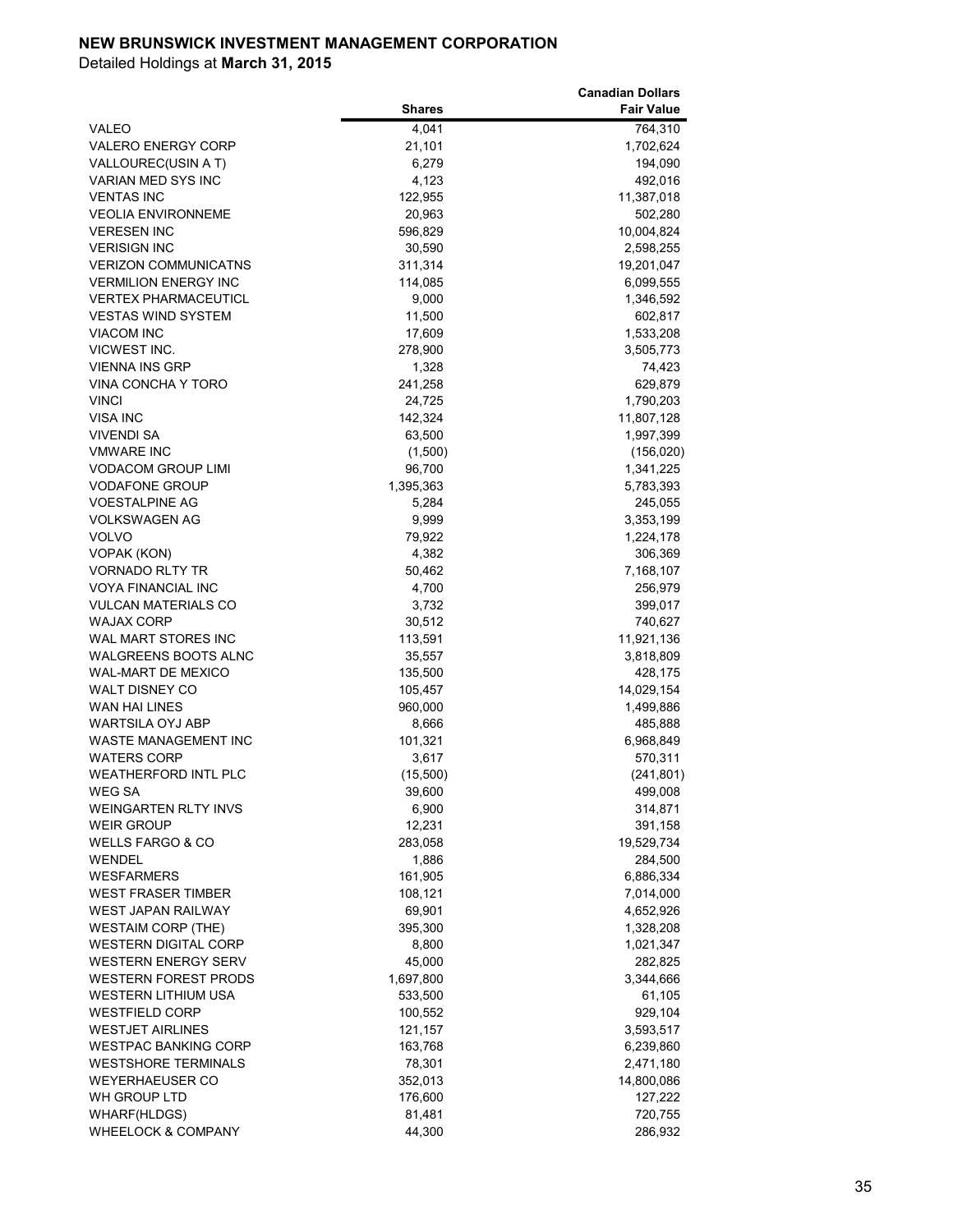|                                          |                   | <b>Canadian Dollars</b> |
|------------------------------------------|-------------------|-------------------------|
|                                          | <b>Shares</b>     | <b>Fair Value</b>       |
| <b>WHIRLPOOL CORP</b>                    | 3,352             | 859,026                 |
| <b>WHITBREAD</b>                         | 55,628            | 5,485,602               |
| <b>WHITECAP RESOURCES</b>                | 392,074           | 5,655,062               |
| <b>WHITECAP SUBS</b>                     | 60,000            | 810,000                 |
| <b>WHITING PETE CORP</b>                 | (7,700)           | (301, 767)              |
| <b>WHOLE FOODS MARKET</b>                | 14,168            | 935,840                 |
| WI LAN INC                               | 148,250           | 469,284                 |
| <b>WILLIAM DEMANT HOL</b>                | 1,580             | 169,729                 |
| <b>WILLIAM HILL</b>                      | 45,700            | 318,683                 |
| <b>WILLIAMS COS INC</b>                  | 24,920            | 1,598,949               |
| WILLIS GRP HLDG PLC                      | 67,671            | 4,161,758               |
| <b>WILMAR INTERL LTD</b>                 | 765,941           | 2,305,467               |
| <b>WINDSTREAM HLDGS</b>                  | 21,197            | 205,664                 |
| <b>WIPRO LTD</b>                         | 123,200           | 2,078,357               |
| <b>WISCONSIN ENERGY</b>                  | 77,120            | 4,841,659               |
| <b>WOLSELEY</b><br><b>WOLTERS KLUWER</b> | 13,360            | 1,002,977               |
| <b>WOODSIDE PETROLEUM</b>                | 15,770            | 652,101                 |
| <b>WOOLWORTHS LTD</b>                    | 73,002            | 2,438,236               |
| <b>WORKDAY INC</b>                       | 193,856           | 5,531,261               |
| <b>WORLEYPARSONS LTD</b>                 | (1,300)<br>13,837 | (139, 174)<br>127,854   |
| <b>WPG HOLDINGS</b>                      | 973,700           | 1,588,290               |
| WPP PLC                                  | 68,873            | 1,982,483               |
| <b>WPT INDUSTRIAL</b>                    | 46,100            | 705,032                 |
| <b>WSP GLOBAL INC</b>                    | 51,113            | 2,161,824               |
| WYNDHAM WORLDWIDE CO                     | 4,991             | 572,683                 |
| WYNN MACAU LTD                           | 75,364            | 206,580                 |
| WYNN RESORTS LTD                         | 2,484             | 396,580                 |
| <b>XCEL ENERGY INC</b>                   | 111,210           | 4,955,004               |
| <b>XEROX CORP</b>                        | 41,126            | 673,909                 |
| <b>XILINX INC</b>                        | 70,830            | 3,799,965               |
| <b>XL GROUP PLC</b>                      | (7, 396)          | (345, 197)              |
| <b>XYLEM INC</b>                         | 7,928             | 352,129                 |
| YAHOO INC                                | 36,768            | 2,072,131               |
| YAHOO JAPAN CORP                         | 75,900            | 397,575                 |
| YAKULT HONSHA CO                         | 4,600             | 406,611                 |
| YAMADA DENKI CO                          | 42,100            | 220,081                 |
| YAMAGUCHI FINANCIAL                      | 11,250            | 164,312                 |
| YAMAHA CORP                              | 9,300             | 206,645                 |
| YAMAHA MOTOR CO                          | 14,100            | 432,128                 |
| YAMANA GOLD INC                          | 167,847           | 765,219                 |
| YAMATO HOLDINGS                          | 61,834            | 1,810,156               |
| YAMATO KOGYO CO                          | 2,066             | 63,361                  |
| YAMAZAKI BAKING CO<br>YANGZIJIANG SHIPBU | 165,050<br>79,300 | 3,777,199<br>92,621     |
| YARA INTERNATIONAL                       | 9,217             | 593,871                 |
| YASKAWA ELEC CORP                        | 10,500            | 195,274                 |
| YELLOW PAGES LIMITED                     | 23,300            | 357,888                 |
| YOKOGAWA ELECTRIC                        | 13,519            | 184,888                 |
| YOKOHAMA RUBBER CO                       | 12,500            | 163,692                 |
| <b>YTL CORP</b>                          | 5,577,700         | 3,185,404               |
| <b>YTL POWER INTL</b>                    | 3,984,300         | 2,043,789               |
| YUE YUEN INDL HLDG                       | 35,050            | 156,881                 |
| YUEXIU PROPERTY                          | 820,700           | 203,780                 |
| YUHAN CORP.                              | 130               | 27,751                  |
| YUM BRANDS INC                           | 17,915            | 1,788,644               |
| ZARDOYA-OTIS                             | 196,074           | 3,203,115               |
| ZARGON OIL & GAS                         | 8,100             | 23,571                  |
| ZHEJIANG EXPRESSWAY                      | 490,900           | 824,363                 |
| ZIGGO NV                                 | 32,700            | 1,714,452               |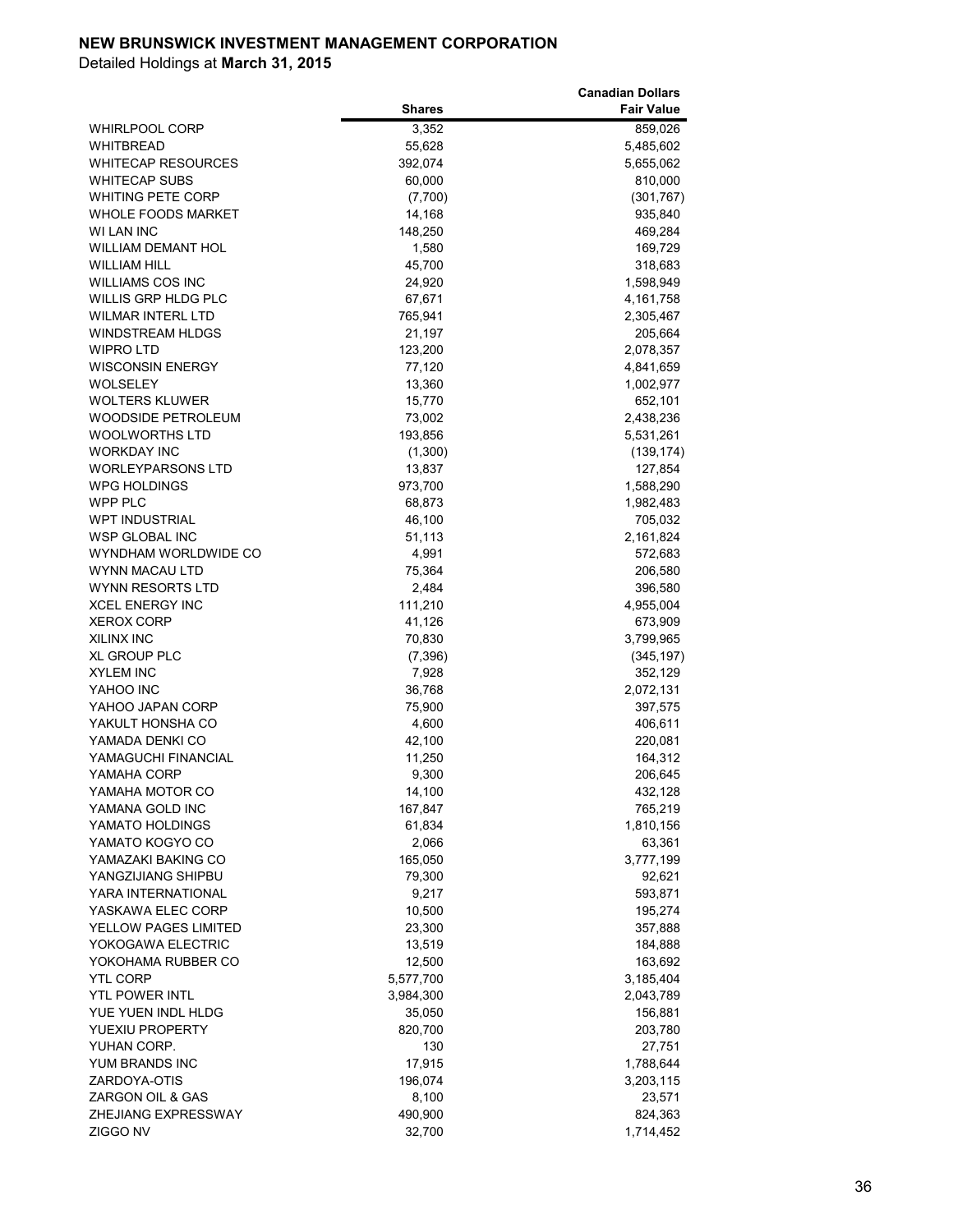|                         | <b>Shares</b> | <b>Canadian Dollars</b><br><b>Fair Value</b> |
|-------------------------|---------------|----------------------------------------------|
| ZIJIN MINING GROUP      | 5.700         | 2.291                                        |
| ZIMMER BIOMET HLDS      | 7.112         | 1,062,032                                    |
| ZIONS BANCORPORATION    | 9.400         | 321.895                                      |
| ZODIAC AEROSPACE        | 10,865        | 455.630                                      |
| ZOETIS INC              | 20.100        | 1,180,063                                    |
| <b>ZURICH INSURANCE</b> | 7,908         | 3,395,550                                    |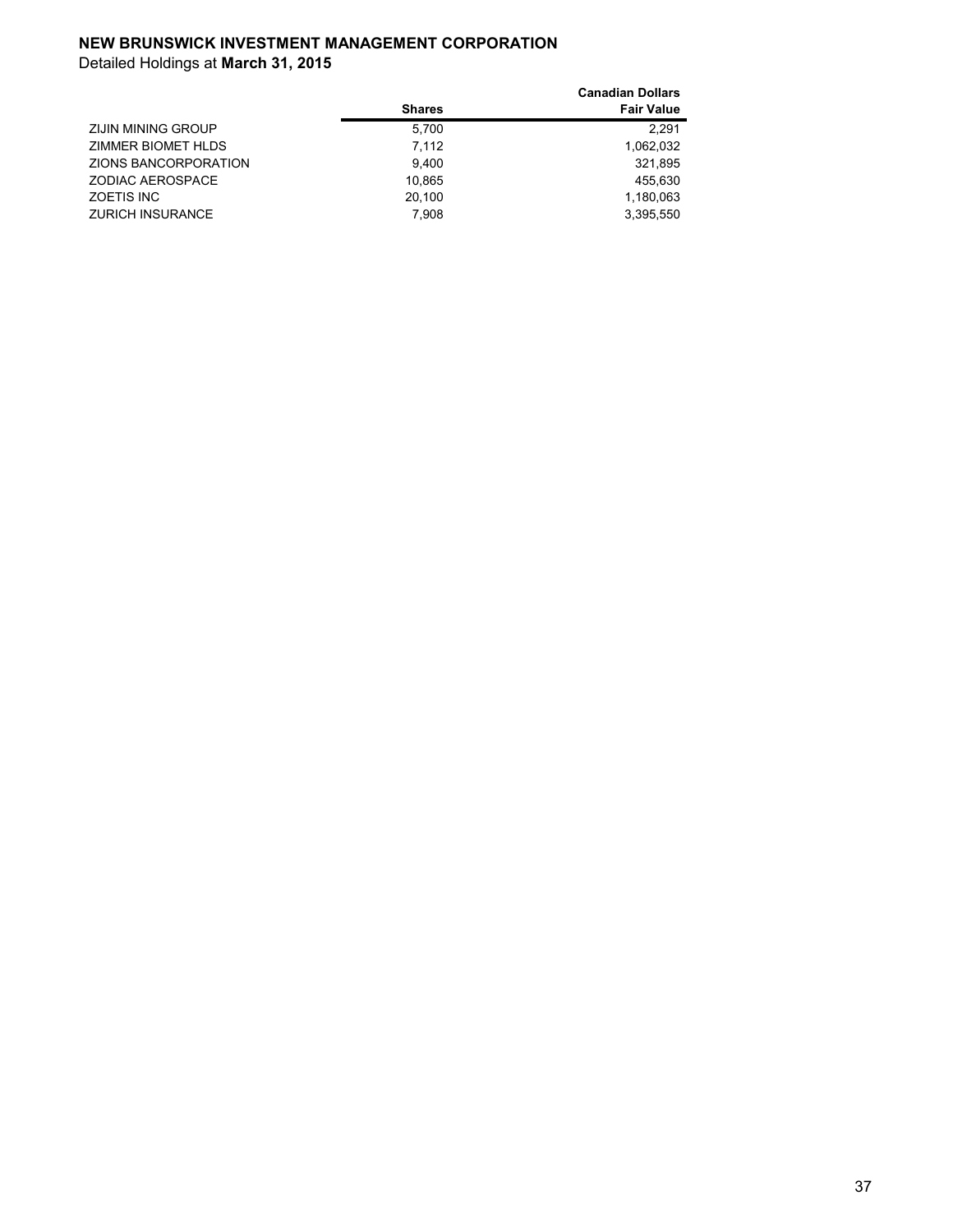|                                                            | <b>Canadian Dollars</b> |
|------------------------------------------------------------|-------------------------|
|                                                            | <b>Fair Value</b>       |
| <b>FIXED INCOME</b>                                        |                         |
| <b>407 INTERNATIONAL IN</b>                                | 45,647,770              |
| 407 INTL INC                                               | 30,411,464              |
| 55 SCHOOL BOARD TR                                         | 9,982,319               |
| ALBERTA CAP FIN AUTH                                       | 33,686,986              |
| <b>ALBERTA PROV</b>                                        | 11,924,679              |
| ALGONQUIN PWR CO                                           | 1,309,543               |
| <b>ALLIANCE PIPELINE LP</b>                                | 1,468,736               |
| <b>ALTAGAS LTD</b>                                         | 10,237,864              |
| <b>ALTALINK INV LP</b>                                     | 3,284,659               |
| ALTALINK INVTS L P                                         | 3,026,241               |
| <b>ALTALINK LP</b>                                         | 19,849,078              |
| AMERICAN EXPRESS CDA                                       | 3,085,820               |
| <b>BANK NOVA SCOTIA</b>                                    | 177,729,259             |
| <b>BANK OF MONTREAL</b>                                    | 118,250,546             |
| <b>BC FERRY SVCS</b>                                       | 2,440,249               |
| <b>BC MUNI FINANCE</b>                                     | 16,199,855              |
| <b>BC PROV</b>                                             | 47,638,364              |
| <b>BCIMC RLTY CORP</b>                                     | 26,894,806              |
| <b>BELL CANADA</b>                                         | 113,636,207             |
| <b>BMW CDA INC</b>                                         | 2,153,975               |
| <b>BROOKFIELD ASSET MMT</b>                                | 18,666,263              |
| <b>BROOKFIELD REN ENG</b>                                  | 509,085                 |
| <b>BRP FINANCE ULC</b>                                     | 6,785,185               |
| <b>CADILLAC FAIRVIEW</b>                                   | 42,658,236              |
| <b>CAISSE CENTRALE DESJ</b>                                | 7,029,602               |
| <b>CALLOWAY REIT</b>                                       | 4,073,334               |
| <b>CAMECO CORP</b>                                         | 3,463,024               |
| CANADA GOVT                                                | 953,453,411             |
| CANADA GOVT RESIDUAL                                       | 94,003,430              |
| <b>CANADA HOUSING TRUST</b><br><b>CANADIAN NAT RES LTD</b> | 64,611,717              |
| CANADIAN UTILS LTD M                                       | 4,865,819               |
| <b>CAPITAL POWER LP</b>                                    | 1,097,716<br>3,263,128  |
| CDN CREDIT CRD TRUS                                        | 2,021,224               |
| <b>CHOICE PPTYS LTD PAR</b>                                | 13,314,587              |
| <b>CHOICE PPTYS REAL ES</b>                                | 5,243,479               |
| <b>CIBC</b>                                                | 90,153,853              |
| <b>CIBC CAPITAL TRUST</b>                                  | 6,658,292               |
| CITY OF WINNIPEG                                           | 13,878,902              |
| COGECO CABLE INC                                           | 574,091                 |
| CU INC                                                     | 23,185,382              |
| DAIMLER CDA FIN INC                                        | 4,110,724               |
| <b>ENBRIDGE GAS DIS INC</b>                                | 5,909,569               |
| <b>ENBRIDGE INC</b>                                        | 19,031,595              |
| <b>ENBRIDGE INCOME FD</b>                                  | 19,956,628              |
| <b>ENBRIDGE PIPELINES</b>                                  | 22,941,636              |
| <b>ENERCARE SOLUTIONS</b>                                  | 863,718                 |
| <b>ENMAX CORP</b>                                          | 2,145,625               |
| <b>FAIRFAX FINL HLDGS</b>                                  | 5,686,575               |
| <b>FINANCEMENT QUE</b>                                     | 21,224,152              |
| FINNING INTL INC                                           | 1,598,661               |
| FIRST CAP RLTY INC                                         | 14,195,951              |
| FORD CR CDA LTD                                            | 14,707,704              |
| <b>FORTISALBERTA INC</b>                                   | 1,700,558               |
| <b>FORTISBC INC</b>                                        | 2,253,313               |
| <b>GAZ METRO INC</b>                                       | 997,250                 |
| <b>GE CAP CAN FUNDING</b>                                  | 22,359,011              |
| GE CAP CDA FDG CO                                          | 12,770,533              |
| <b>GLACIER CR CARD TR</b>                                  | 7,691,777               |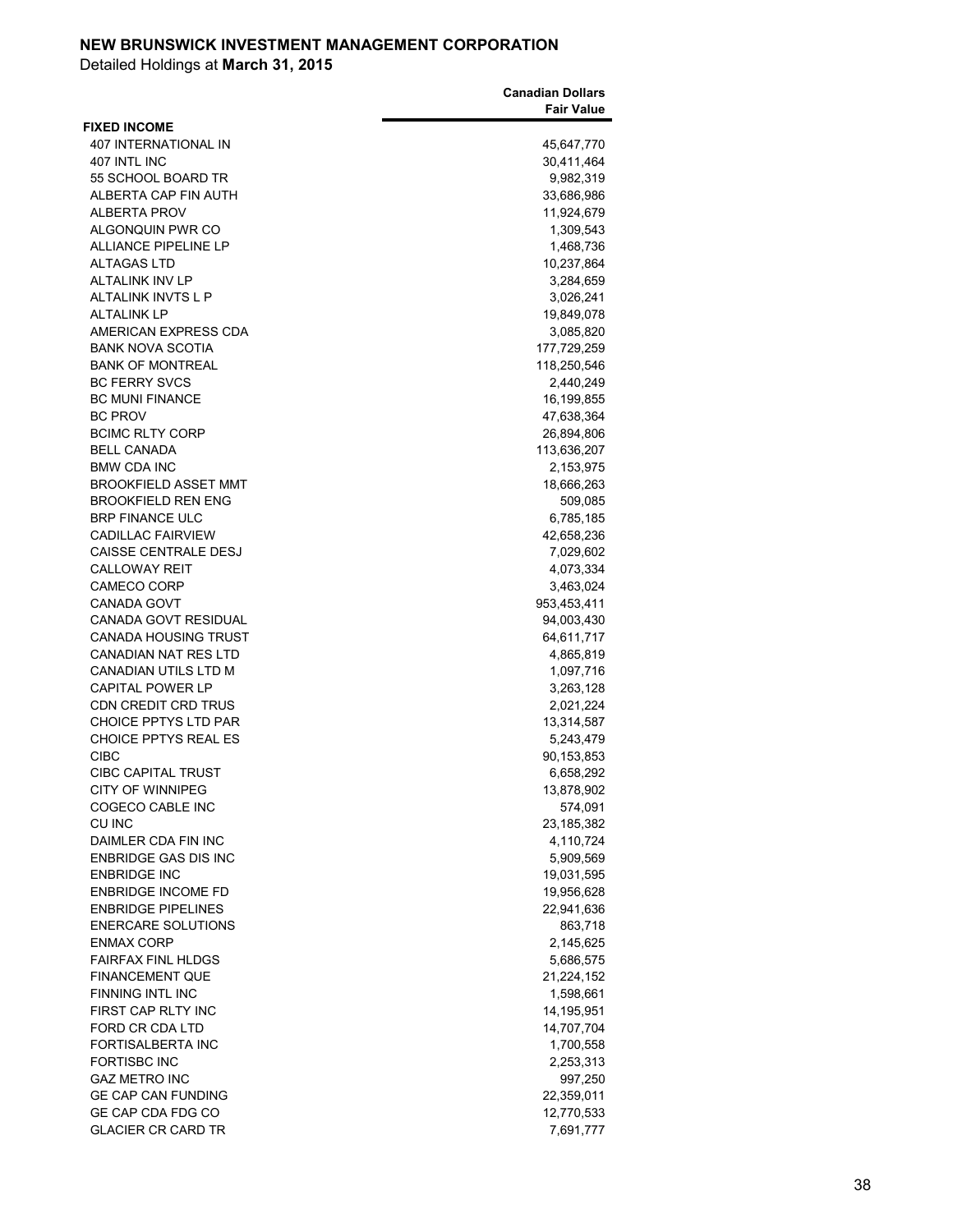|                             | <b>Canadian Dollars</b> |
|-----------------------------|-------------------------|
|                             | <b>Fair Value</b>       |
| <b>GRANITE REIT HLD LP</b>  | 4,262,245               |
| <b>GREATER TOR AIRPORT</b>  | 29,012,082              |
| <b>HOLLIS REC TERMTRUST</b> | 10,078,955              |
| <b>HSBC BANK CDA</b>        | 31,689,638              |
| <b>HYDRO ONE INC</b>        | 36,270,799              |
| HYDRO OTTAWA HLDG           | 6,222,381               |
| <b>HYDRO QUEBEC</b>         | 46,507,949              |
| <b>INTER PIPELINE LTD</b>   | 9,441,126               |
| LAURENTIAN BK CDA QU        | 15,338,386              |
| LEISUREWORLD SR CARE        | 2,150,760               |
| LOBLAW COS LTD              | 8,528,838               |
| <b>MANITOBA PROV</b>        | 181,957,316             |
| <b>MANITOBA TELECOM</b>     | 1,715,902               |
| MANUFACTURER LF INSR        | 21,821,626              |
| <b>MASTER CREDIT CRD TR</b> | 8,241,074               |
| <b>METRO INC</b>            | 3,829,213               |
| MILITAIR INC.               | 9,835,627               |
| <b>MONTREAL PQ</b>          | 11,796,800              |
| NATIONAL BANK CDA           | 102,424,742             |
| <b>NB MUNI FINANCE</b>      | 33,566,469              |
| <b>NEW BRUNSWICK PROV</b>   | 112,364,423             |
| NEWFOUNDLAND PROV           | 43,331,829              |
| NFLD & LABRADOR HYDR        | 11,764,459              |
| NHA MBS #96601257           | 7,786,877               |
| NHA MBS #99007742           | 9,687,511               |
| NORTH WEST REDWATER         | 15,379,159              |
| NOVA SCOTIA POWER           | 5,586,712               |
| NOVA SCOTIA PROV            | 85,732,725              |
| <b>OMERS RLTY CORP</b>      | 16,173,758              |
| ONTARIO HYDRO               | 242,070                 |
| <b>ONTARIO PROV</b>         | 225,364,484             |
| ONTARIO PROV PKG            | 28,175,784              |
| PEEL ON                     | 24,871,216              |
| <b>PEI PROV</b>             | 8,030,062               |
| PEMBINA PIPELINE            | 10,439,225              |
| POWERSTREAM INC             | 3,088,530               |
| <b>PSP CAPITAL INC</b>      | 12,985,014              |
| QUEBEC PROVINCE             | 253,722,514             |
| <b>RELIANCE LP</b>          | 3,014,134               |
| RIOCAN REIT                 | 15,148,664              |
| ROGERS COMMUNICATION        | 29,782,406              |
| ROYAL BANK OF CANADA        | 214,660,644             |
| ROYAL OFFICE FINANCE        | 15,054,775              |
| SASKATCHEWAN PROV           | 21,664,522              |
| <b>SCOTIABANK TIER 1 TR</b> | 3,737,675               |
| <b>SHAW COMMUNICATIONS</b>  | 3,330,605               |
| SHOPPERS DRUG MART          | 1,218,484               |
| SOBEYS INC                  | 1,591,333               |
| SUN LIFE FINL INC           | 8,107,452               |
| <b>SUNCOR ENERGY INC</b>    | 5,335,682               |
| <b>TD BANK</b>              | 94,870,561              |
| TD CAPITAL TRUST            | 2,427,099               |
| <b>TELUS CORP</b>           | 49,544,191              |
| <b>TERANET HOLDINGS LP</b>  | 5,714,892               |
| <b>THOMSON REUTERS CORP</b> | 5,237,525               |
| TORONTO HYDRO CORP          | 11,109,760              |
| TORONTO ONT                 | 121,419,101             |
| TOYOTA CREDIT CA INC        | 15,056,536              |
| <b>TRANSALTA CORP</b>       | 4,301,801               |
| <b>TRANSCANADA PIPELINE</b> | 12,785,461              |